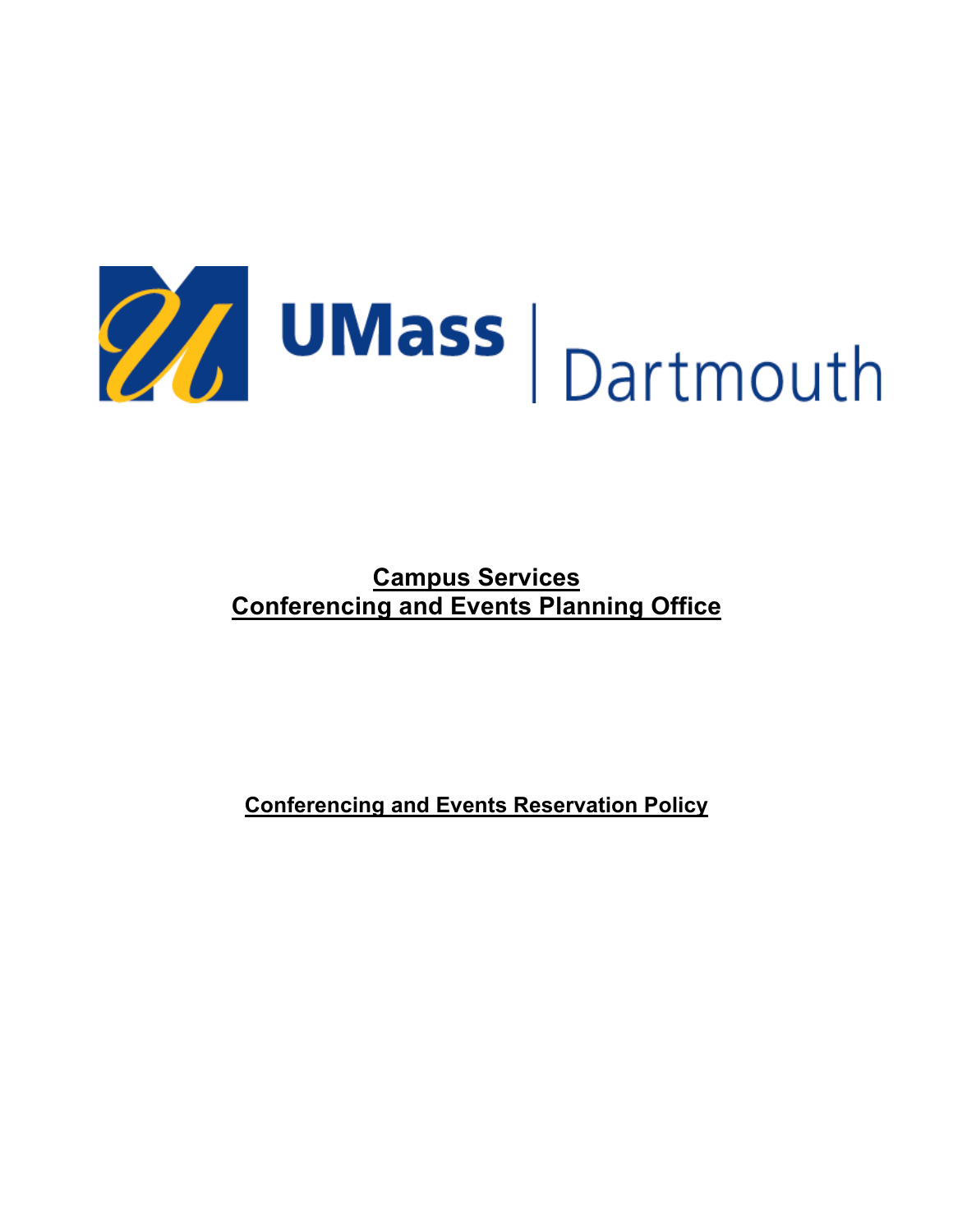# **Table of Contents:**

| <b>Welcome to the Campus Services</b><br><b>Department</b>                                                                                                                                                                     | Page 3                                                                 |
|--------------------------------------------------------------------------------------------------------------------------------------------------------------------------------------------------------------------------------|------------------------------------------------------------------------|
| <b>Procedures</b>                                                                                                                                                                                                              | Page 5                                                                 |
| <b>Policies</b>                                                                                                                                                                                                                | Page 6                                                                 |
| A. RESERVATION POLICY<br><b>B. RESERVATION AND GENERAL POLICIES</b><br>C. ALCOHOL AND DRUG POLICY<br>D. TECHNICAL SERVICES POLICY<br>E. BANQUET/DANCE/RECEPTION POLICY<br><b>F. SECURITY POLICY</b><br><b>G. POSTER POLICY</b> | Page 6<br>Page 7<br>Page 9<br>Page 16<br>Page 17<br>Page 22<br>Page 25 |
| <b>Available Services</b>                                                                                                                                                                                                      | Page 25                                                                |
| <b>Campus Services</b><br><b>License Agreement</b>                                                                                                                                                                             | Page 26                                                                |
| <b>Appendices</b>                                                                                                                                                                                                              | Page 37                                                                |
| A. FACILITIES AND CAPACITY<br><b>B. USE OF CHALK MEMO</b><br>C. PLAYS AND MUSICALS GUIDELINES<br>D. MULTICULTURAL/TALENT SHOWS GUIDELINES<br>E. COMEDIAN AND SOLO PERFORMER GUIDELINES<br>F. CONCERT GUIDELINES                | Page 37<br>Page 38<br>Page 39<br>Page 40<br>Page 41<br>Page 42         |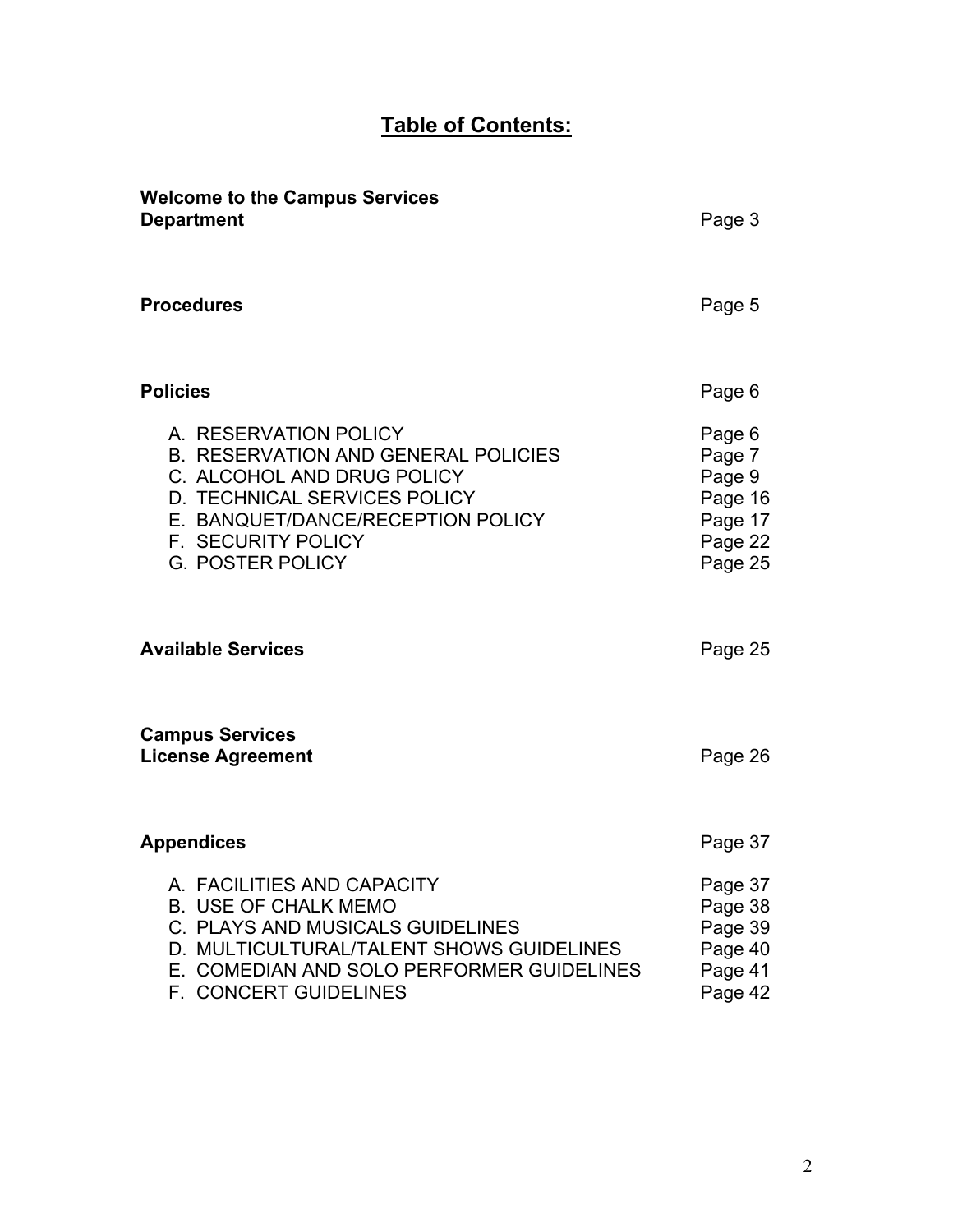#### **Welcome to the Campus Services Department**

#### **Mission statement related to the Campus Services Department**

*The Campus Services Department at the University of Massachusetts Dartmouth distinguishes itself as the center for providing services related to Conferencing and Events, Dining and Catering Services, One Card Services, Campus Center and Main Auditorium operations, Woodland Commons Operations and Programming.*

*The mission of the Campus Services Department is to provide high quality services that are consistent with the needs of our customers.*

#### **What is our department?**

At the UMass Dartmouth Office of Conferencing and Events Planning, we take pride in offering a truly one-stop shopping service. We will coordinate your needs with other University Departments, thus streamlining all services provided to you. You can make arrangements and plans with the knowledge that we can deliver on our promise of "one contact, one contract and one bill!" Our Conferencing Office can meet your needs by committing all of our numerous resources and support service experts to you.

We, at UMass Dartmouth, take pride in our reputation as customer-friendly. We realize that, as a consumer, you have a number of choices as you make conference plans, and we know our best advertising is a satisfied client. We believe that by streamlining our conference services, we can provide you with a quality experience, at a reasonable cost, in one of Massachusetts' most appealing areas.

The Conference and Events Planning office is a comprehensive one-stop shop for all event planning needs. Our department provides the following, but are not limited to:

- Reservations for all use of campus space not affiliated with academic courses
- Coordination of event logistics to include: Food Service/Catering, Audio-Visual/ Information Technology, Room Set-Up, Custodial Support, Police Support, Summer Lodging, Parking, Transportation, Printing, Building Management, Equipment Rental and on-site event support
- One staff member assigned to work exclusively with each event from contract to invoice and all-inclusive billing
- Event planning consultation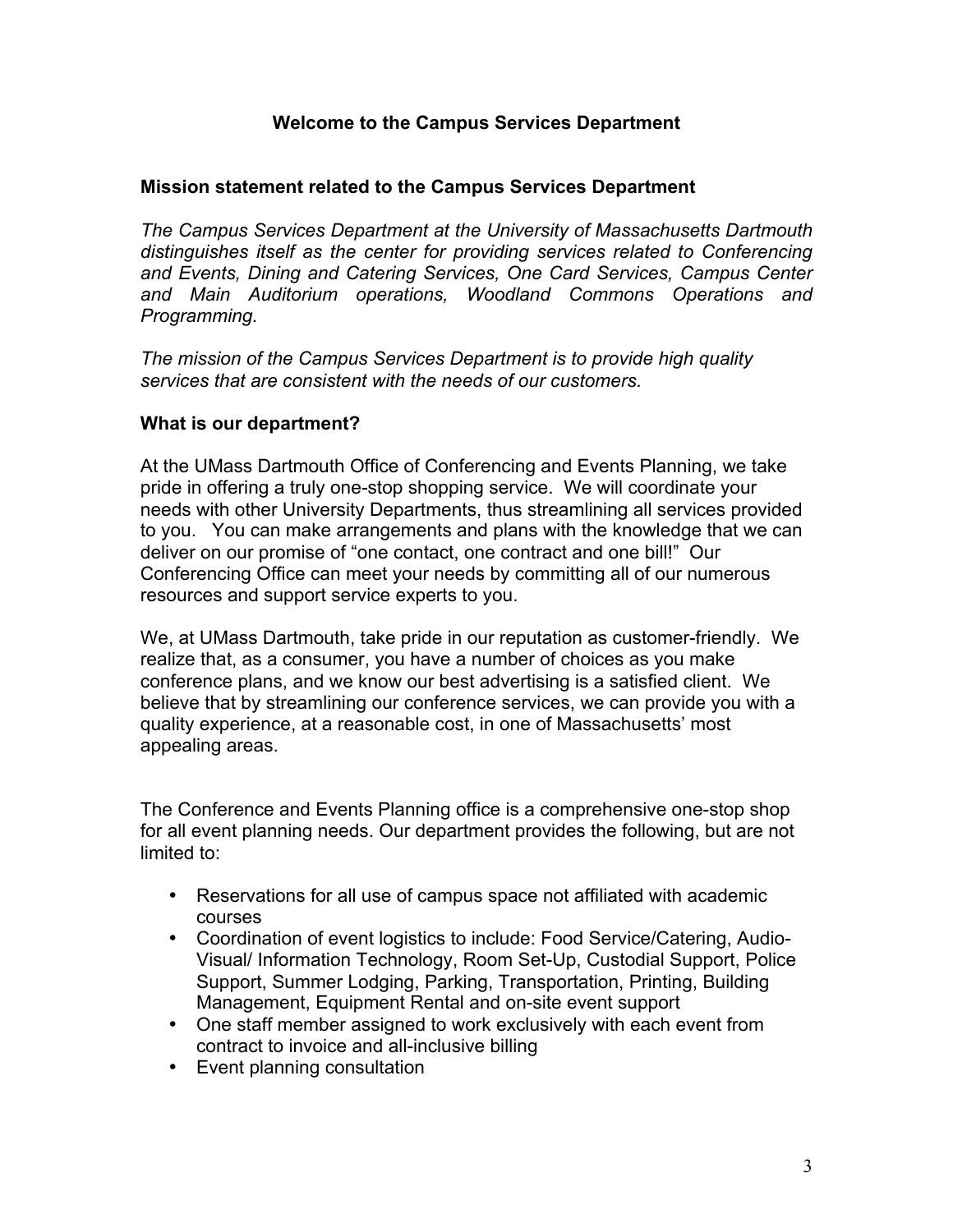• Assistance with arranging services and events off-campus as part of a conference schedule, such as social activities and excursions or partner programs

We invite you to contact the Conference and Events Planning office to schedule a meeting or to arrange a tour of our facilities. Please call or email:

> Conference and Events Planning University of Massachusetts Dartmouth 285 Old Westport Rd Dartmouth, Ma 02747 (508) 999-8143 http://www.umassd.edu/campusservices/conference.cfm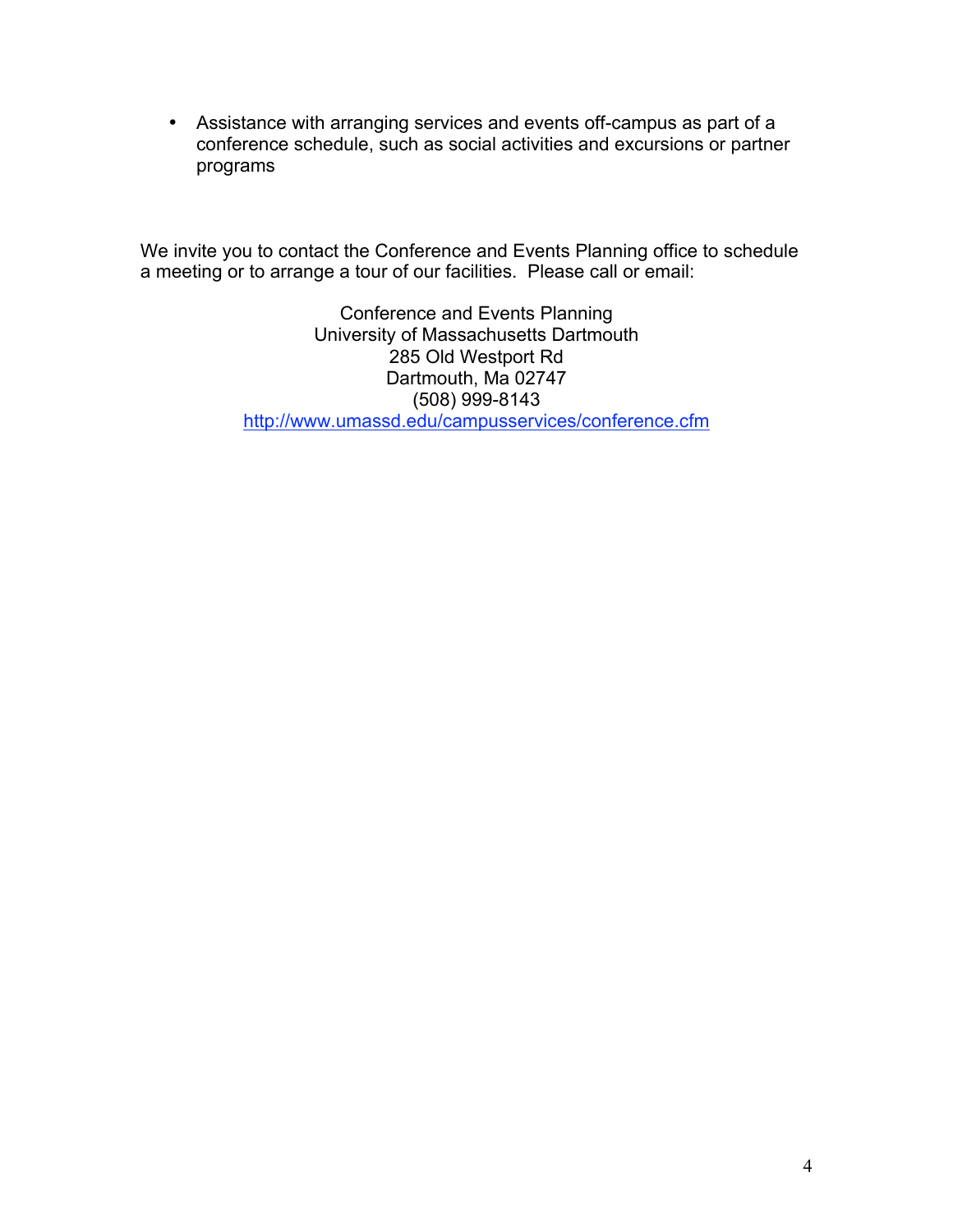# **PROCEDURES**

## **APPLYING FOR SPACE**

#### **University Departments, representatives and recognized student organizations seeking to use campus facilities to hold an event must:**

- You will need your UMass Dartmouth email credentials (username and password) in order to utilize the web requester for ReservIt
- Proceed to the web viewer by doing the following:
	- $\circ$  Navigate to the university home page www.umassd.edu
	- $\circ$  Click on quick links drop down menu on the left side of the page and click on ReservIt
	- $\circ$  Select the space, date and time that you are interested in reserving for your event
	- o Now you must log in to ReservIt using your email credentials
	- o Please provide the information requested in the fields on the form
	- o When you have completed the form please review, confirm and submit
	- $\circ$  You will receive a confirmation email that will provide you with a reference number you must use to check on the status of your request
	- o Please note that your reservation is only a request until you have received an email notifying you that your event has been approved and the status changed to confirmed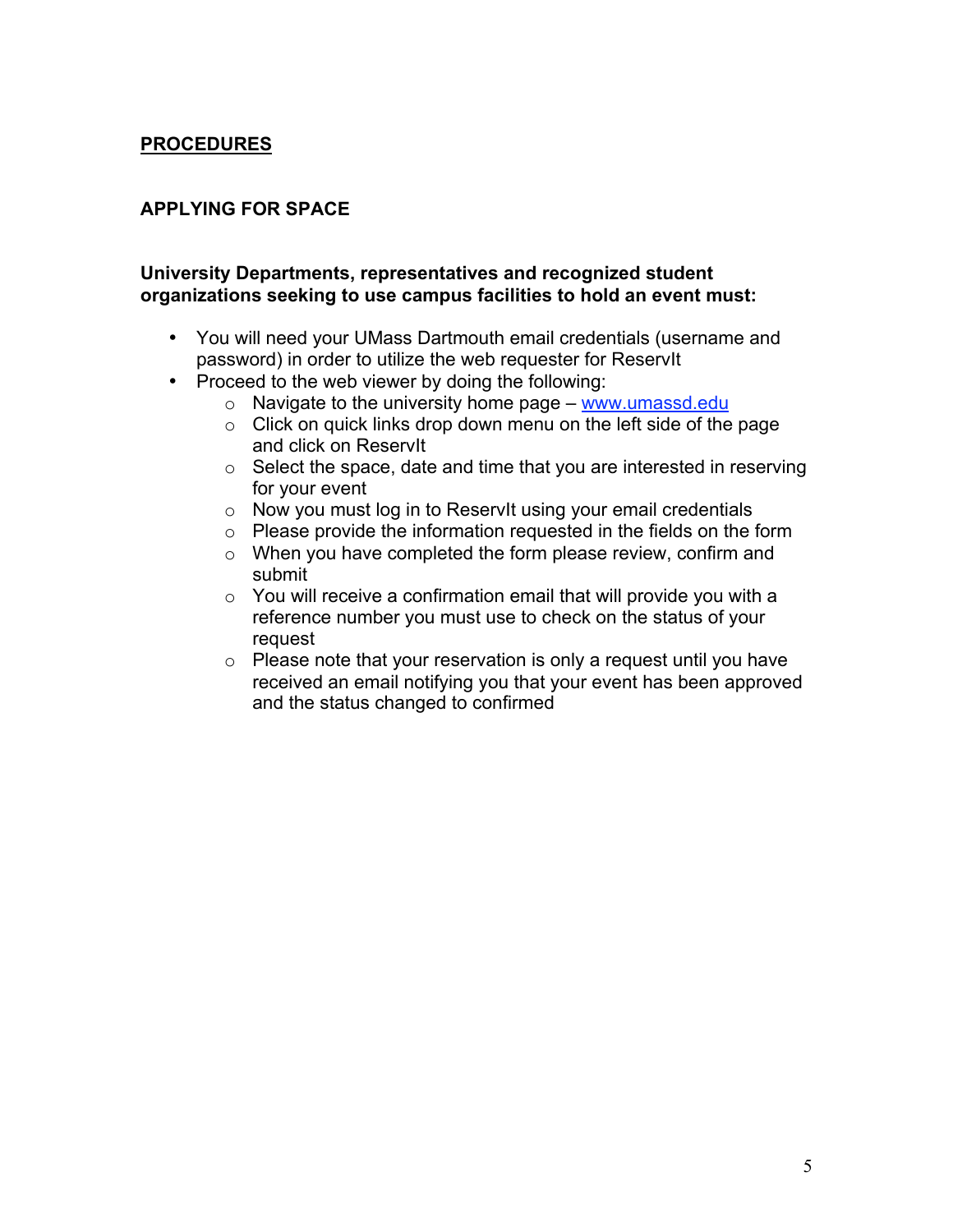# **POLICIES**

#### **OVERVIEW**

- **A. RESERVATION POLICY**
- **B. RESERVATIONS AND GENERAL POLICIES**
- **C. ALCOHOL POLICIES**
- **D. TECHNICAL SERVICES POLICY**
- **E. CAMPUS SERVICES BANQUET/DANCE/RECEPTION POLICY**
- **F. SECURITY POLICY**
- **G. POSTER POLICY**

## **A. RESERVATION POLICY**

1. The making of reservations through the Conference Office, and completing the same in a timely fashion, is the responsibility of the individual or organization making the reservation. It is the responsibility of the individual or department making the reservation to meet all deadlines. The following deadlines should be noted:

|                                                                                          | <b>Minimum Advanced Notice</b><br><b>Required</b> |   |   |   |
|------------------------------------------------------------------------------------------|---------------------------------------------------|---|---|---|
| <b>Type of Event</b>                                                                     | 2 months 1 month 2 weeks 1 week                   |   |   |   |
| Dance Parties                                                                            |                                                   | X |   |   |
| Dinners*                                                                                 |                                                   | X |   |   |
| Receptions*                                                                              |                                                   | X |   |   |
| <b>Class Room Reservation</b>                                                            |                                                   |   |   | X |
| <b>Conference Room Reservations</b>                                                      |                                                   |   |   | X |
| Breakfasts/Luncheons*                                                                    |                                                   |   | X |   |
| Video and Data Presentations                                                             |                                                   |   | X |   |
| Lectures/Debates                                                                         |                                                   |   | X |   |
| <b>Memorials/Tributes</b>                                                                |                                                   |   |   | X |
| Seminars                                                                                 |                                                   |   | X |   |
| <b>Theatrical Presentations</b>                                                          |                                                   | x |   |   |
| Dance Recitals                                                                           |                                                   | x |   |   |
| <b>Talent and Variety Shows</b>                                                          |                                                   | X |   |   |
| <b>Rehearsals without Technical Services</b>                                             |                                                   |   |   | X |
| <b>Rehearsals with Technical Services</b>                                                |                                                   | X |   |   |
| <b>Concerts in Campus Services Facilities</b>                                            |                                                   | X |   |   |
| <b>Amphitheater Performances</b>                                                         | X                                                 |   |   |   |
| <b>Athletic Facility Performances</b>                                                    | X                                                 |   |   |   |
| <b>Snack/Small Food Orders</b>                                                           |                                                   |   |   | X |
| * the final head count for attendees is required 3 business days prior to the event date |                                                   |   |   |   |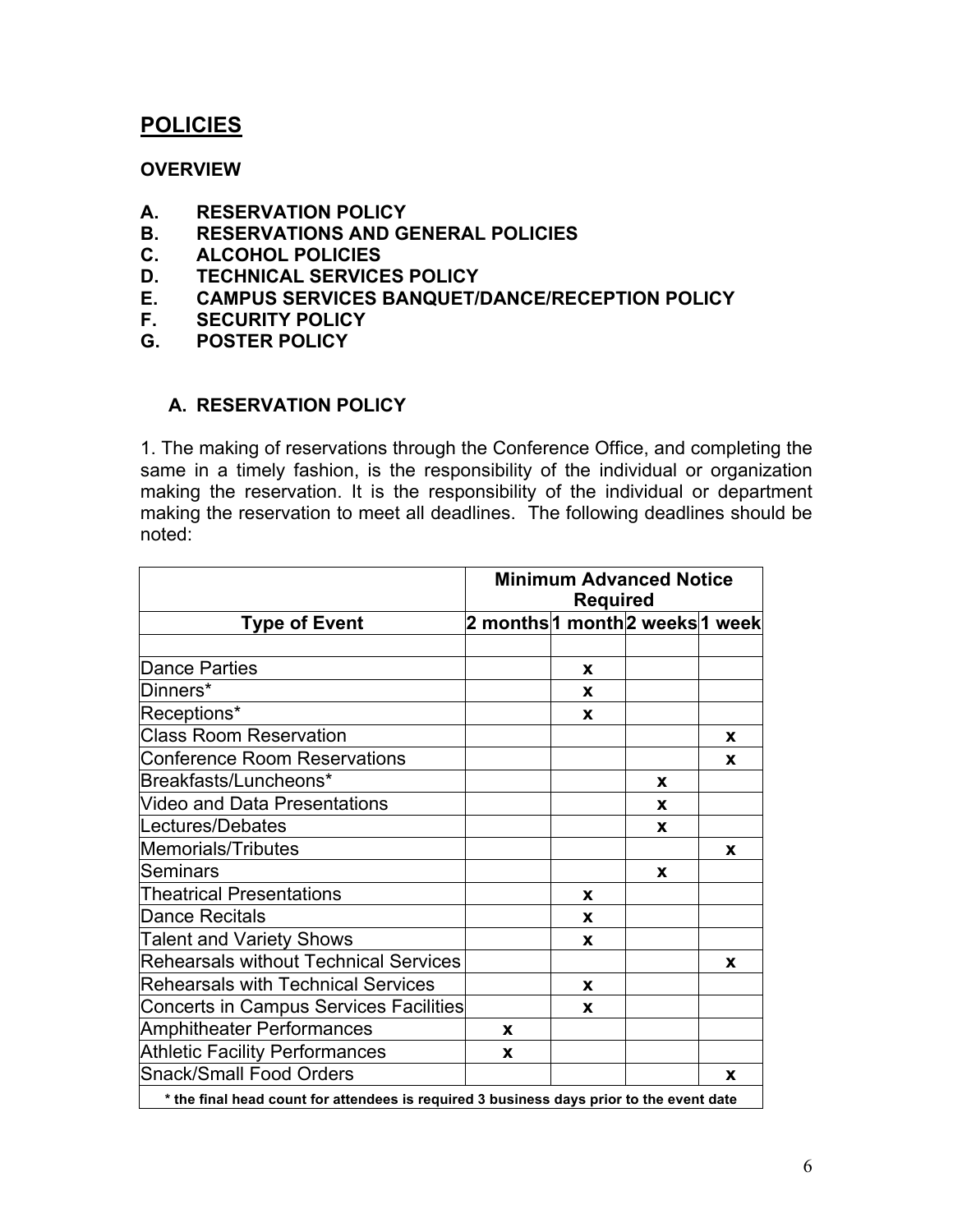## **B. RESERVATION AND GENERAL POLICIES**

- 1. All on-campus organizations that make reservations through the Conference Office must provide a "Speed Type" number as part of the reservation process. The Conference Office may check the financial status of the oncampus organization to ascertain the financial viability of the organization and its reservation request. If the Conference Office determines that an organization does not have enough financial resources for the reservation, the event may be subject to cancellation.
- 2. All student organizations must be on-campus, active, Student Senate recognized organizations. The viability of the organization may be checked through the Student Activities Involvement and Leadership (SAIL) Office.
- 3. All student organizations must be registered with the Office of Student Activities each semester. If the organization is not registered, the Office of Student Activities may consider them inactive and so notify the Conference Office. For more information, contact the Student Activities Involvement and Leadership (SAIL) Office, Campus Center, room 213 A at (508) 999-8127.
- 4. Organizations on or off-campus with outstanding bills will be denied usage of **facilities**
- 5. A security deposit may be required from organizations, on- or off-campus, by the Department of Campus Services.
- 6. Organizations with a past history of poor event management may be denied use of facilities. Such determination shall be made by the Department of Campus Services. Appeals may be made through the Office of the Vice-Chancellor of Student Affairs.
- 7. Student organizations that are planning to have a contracted performer or contracted services from outside entities as a part of their program must have the contract reviewed and approved by the SAIL Office. All individuals, student organizations, departments or groups who are planning to have a contracted performer or contracted services from outside entities as a part of their program must have the signed approval of the Vice Chancellor for Fiscal Affairs, or designee, prior to entering into a contractual arrangement. (Please also see Technical Services section for additional information.)
- 8. All organizations with contract possibilities must contact the conference office one-month in advance of the event date to arrange for space and service requirements.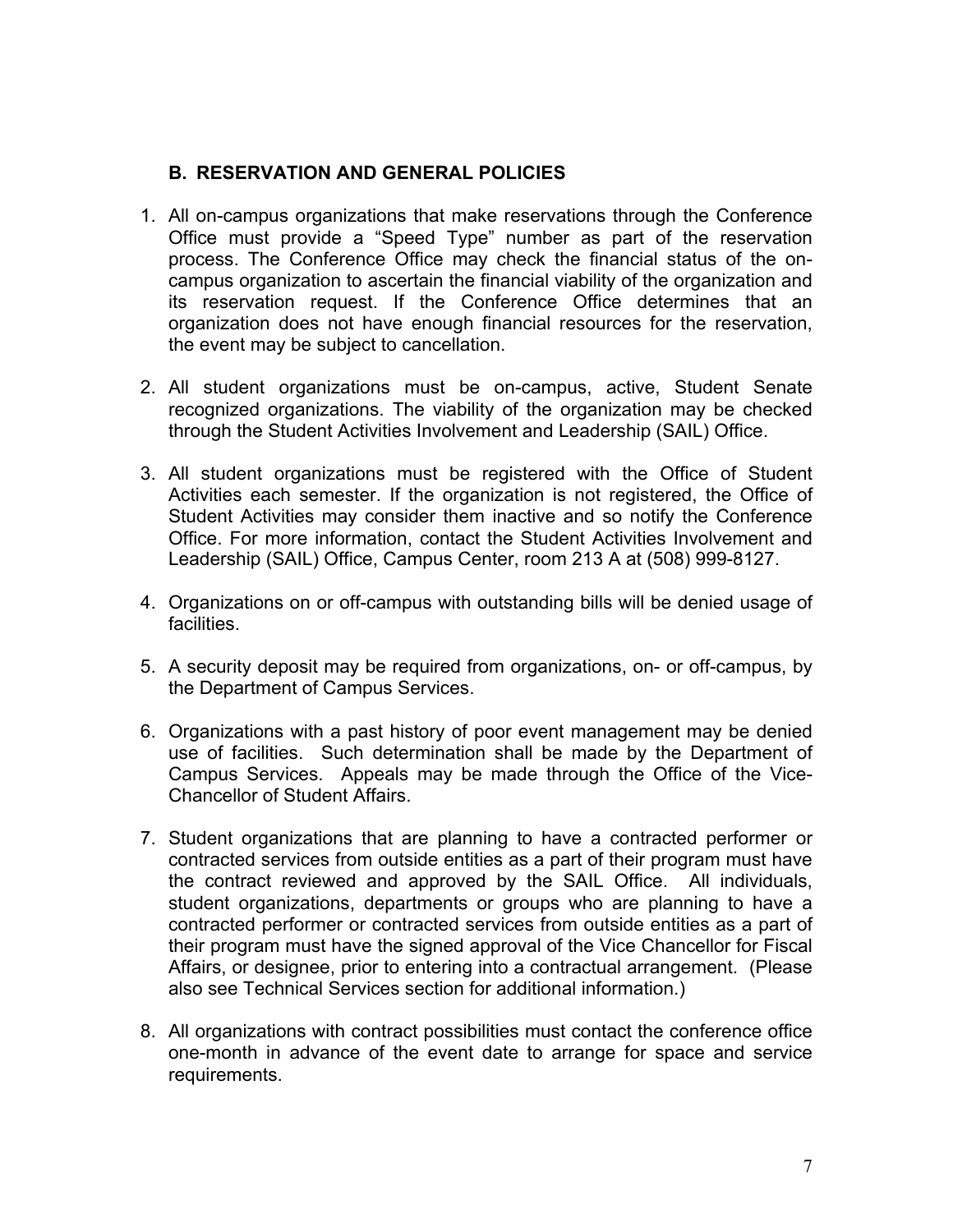- 9. The University has an exclusive contract with the University food vendor. No food or beverage may be brought onto the campus for a special event unless otherwise approved by the Department of Campus Services.
- 10.Technical properties (radios, DJ equipment, lights, sound equipment, etc.) may be brought onto the campus for special events by the individual or organization sponsoring the special event. The University takes no responsibility for the care, protection, use, set-up or breakdown of this equipment. All use and liability for personal or leased equipment is the sole responsibility of the individual or organization. The use of such equipment must be cleared in advance with the Conference Office. The University reserves the right to cancel, alter, or stop any event if the equipment is deemed inappropriate for any reason whatsoever by the University official on duty. Said cancellation, alteration, or stopping of the event will not have any negative economic consequences to the University.
- 11.There is *no smoking* in any University facilities.
- 12.The University reserves the right to cancel any event, at any time, for health and safety reasons. In addition, if weather conditions or other issues cause the university to close, all events scheduled for that day are automatically cancelled. No economic consequences shall impact the University due to such cancellations.
- 13.The University makes no guarantee of heat or air-conditioning. Every effort shall be made to provide a suitable temperature in all facilities, but no guarantee is implied or intended by the Conference Office. There shall be no economic consequences to the University if an event is cancelled, altered, moved, or ended early because of temperature.
- 14.All organizations, on- or off-campus, will be solely responsible for any emergency bill generated for security, fire, ambulance, or any other agency connected with the event. The University shall not be responsible to indemnify any second party individuals or organizations that work for an event.
- 15.All off-campus individuals or organizations may be required to sign a Campus Services License contract.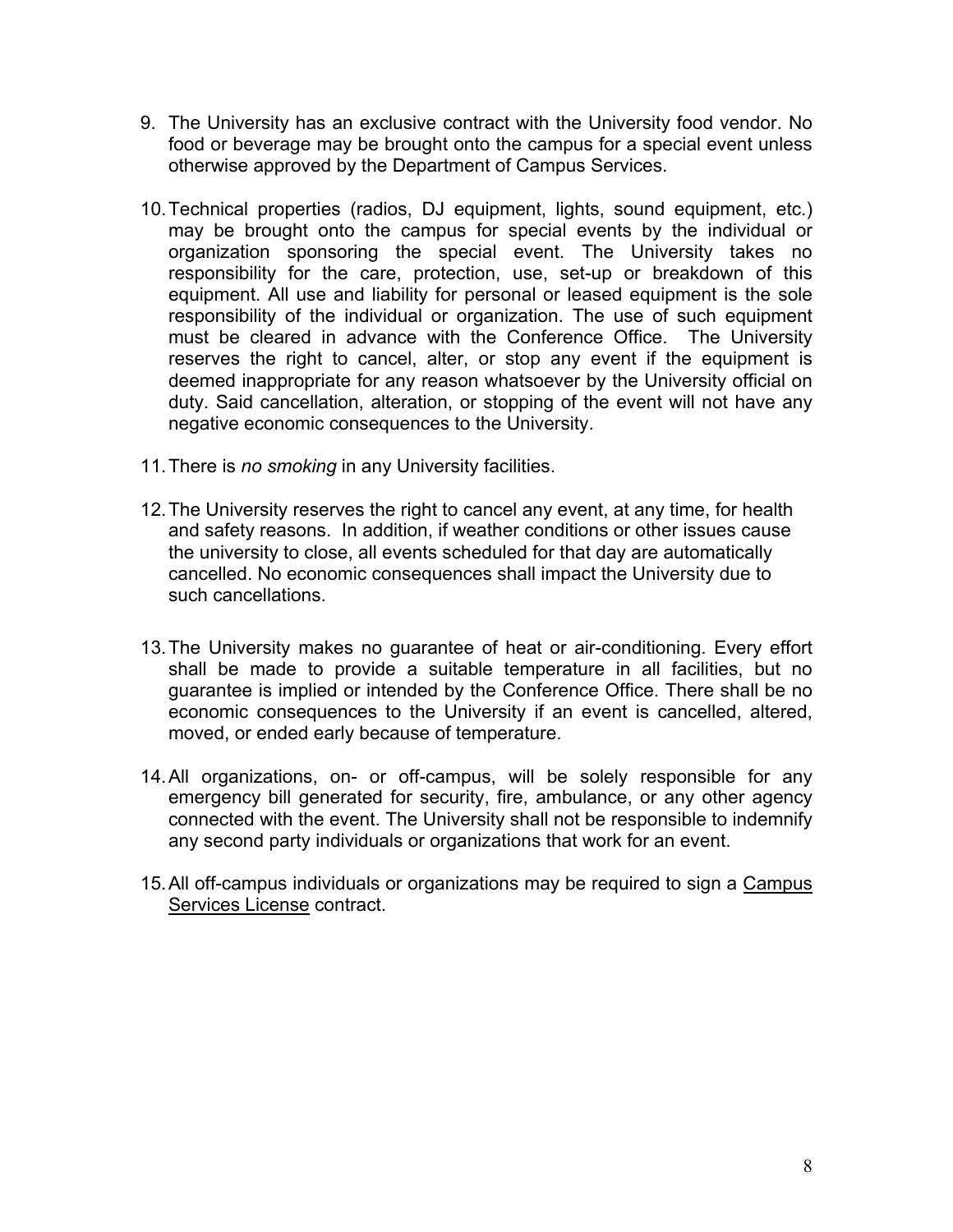# **C. ALCOHOL AND DRUG POLICY**

Approved by the Board of Trustees May 7, 2003

#### **I. General**

Massachusetts's law forbids the sale or serving of alcoholic beverages to persons less than 21 years of age. The law also forbids falsifying identity cards and misrepresenting age in order to obtain alcohol. All members of the University community and their visitors are expected to abide by the laws regarding use of alcohol and drugs. Failure to abide by these laws may result in criminal penalties, as well as University discipline, including suspension or expulsion. The specific legislation regarding the local, state or federal sanction for the unlawful possession or distribution of illicit drugs and alcohol are on file with the University Police and the Vice Chancellor for Student Affairs. They include:

- 1. Chapter 94C, The Controlled Substances Laws lists specific controlled substances in classes A, B, C, D, E including "marijuana, cocaine, morphine, opium, heroin etc." and also lists criminal penalties for any prohibited use of these substances. These include forfeiture of property as well as imprisonment and other criminal penalties. The law also prohibits misuse of drug paraphernalia.
- 2. Chapter 138, The Laws Pertaining to Alcohol, regulates the sale of alcohol to minors, the use of any false identification to obtain alcohol, making false statements as to age to obtain alcohol, and minors in possession of alcohol, minors transporting alcohol, etc.
- 3. Chapter 90, Section 24 Operating Under the Influence Law is strictly enforced on campus.

#### *Alcohol Consumption Areas*

Campus Services authorities may serve alcohol after proper arrangements have been made by the individual and/or group through the Conference Office. For further information, please refer to the Functions/Reservations form. See Residence Hall and Apartment specifications below.

## *Consuming*

Any person consuming alcoholic beverages outside of a licensed and/or sanctioned area shall be ordered to dispose of said beverage by a University staff person, including but not limited to: student affairs staff, resident assistants, resident directors, and public safety staff. The violation may result in disciplinary action, arrest or criminal summons and mandatory education.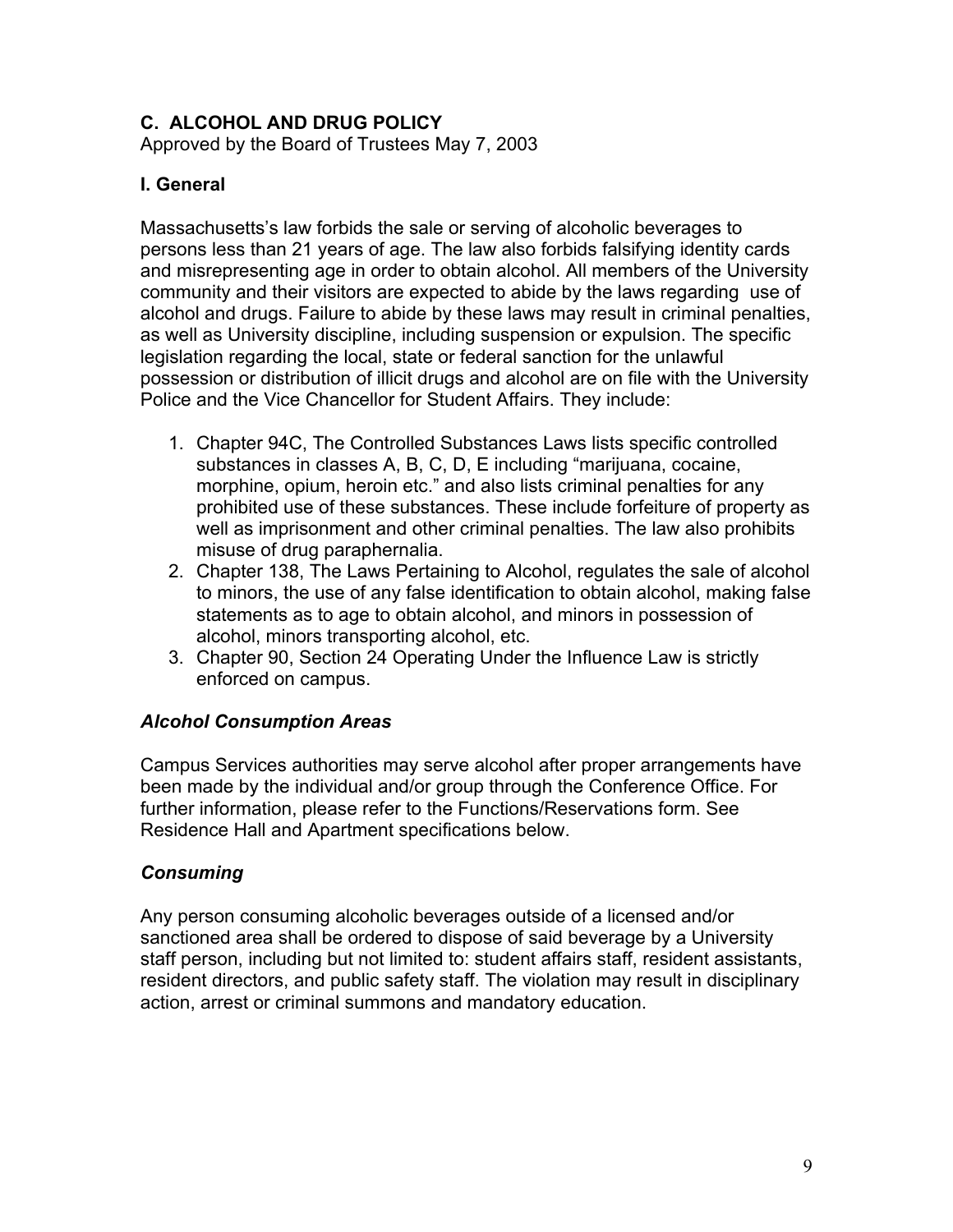# *Transporting*

Any person observed transporting alcoholic beverages on University property may be required by an identified university official to provide proof of his or her age. If the such person is a student less than 21 years of age, he or she may be subject to arrest for a violation of Massachusetts General Laws and/or subject to disciplinary action, including but no limited to, mandatory substance abuse education. Any person less than 21 years of age found unlawfully transporting alcoholic beverages on University property who is not a current University student he or she may be escorted off campus and may be issued a no-trespass letter from the University. In any event, the police officer/staff person shall confiscate the alcoholic beverages for disposal.

# **II. Alcohol & Drug Education**

Alcohol & Drug Education efforts at UMass Dartmouth provide all members of the University Community with education and support services related to substance abuse. The Counseling Center administers the University's evaluative efforts in this area evaluating students hospitalized or put into protective custody due to alcohol or drug abuse upon their return to campus. Students must pay a fee for this service. Health Education provides ongoing educational programs on campus. Judicial Affairs provides educational seminars as well as an online tutorial for students found responsible for violating the alcohol and drug policies.

## **III. Rules and Regulation Governing the Sale and Serving of Alcohol**

The laws of the Commonwealth of Massachusetts, the Town of Dartmouth, and the policies of the University of Massachusetts Dartmouth and the regulations of SMUSERV, Inc. govern the service and sale of alcoholic beverages on the UMass Dartmouth campus. In recognition of these laws, rights and responsibilities, the following rules and regulations are hereby published:

- 1. The serving and/or sale of any alcoholic beverages by any organization other than SMUSERV, Inc. is not authorized.
- 2. The SMUSERV, Inc. club license permits alcoholic beverages to be served or sold at UMass Dartmouth; however, the sale of alcoholic beverages is prohibited in all University buildings with the exception of the following licensed areas: Campus Center (all floors), west patio of Campus Center, Residents Dining Hall, Corsairs Cove, Auditorium Lobby, Foster Administration Building (third floor) and Group VI.
- 3. The advertising of the selling of spirits, including beer and wine, is forbidden by provisions of the club license. Each organization must sign a form when the function is booked, indicating that they understand the above regulation; and if they advertise, the advertisement must be approved by the Director of Student Activities or designee prior to printing, or the event may be cancelled.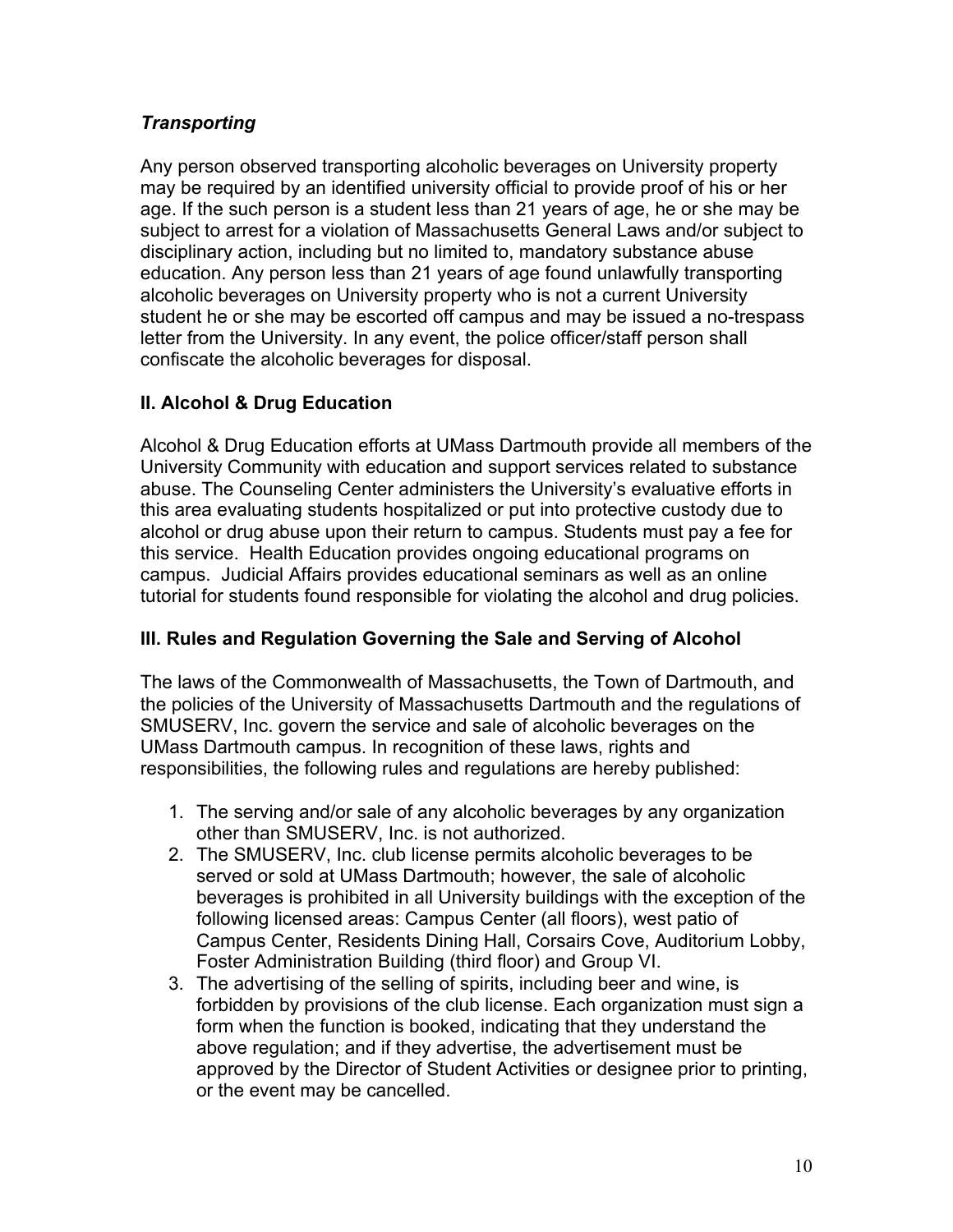- 4. All bars service shall be closed no later than 12:15a.m.; however, Campus Services management, or University Police, reserves the right to close any bar at an earlier time to preserve the health and safety of its patrons.
- 5. Due to the special nature of a club license, all guests at any of Campus Services functions serving alcoholic beverages must be registered. The organization shall be charged a nominal general registration fee to cover all guests in attendance.
- 6. Campus Services management reserves the right to refuse to serve anyone who in its best judgment may be under the influence of alcohol, or for any reason necessary in its judgment to preserve the health and safety of its employees, customers, guests, or the community. All servers receive training mandated by the Town of Dartmouth General By-Laws.
- 7. Any law of the Commonwealth of Massachusetts, Town of Dartmouth, and regulations of SMUSERV, Inc. are incorporated herein. Individuals served must be members of SMUSERV, Inc. or a recognized guest.

#### **IV. Alcohol Guidelines for Alcohol Free Residential Areas (See Housing Handbook for specifics on Alcohol Free residential areas)**

Students and their guests are expected to abide by all laws of the Commonwealth regarding alcohol. No person regardless of age may possess, consume, or be in the presence of alcoholic beverages, including but not limited to: alcoholic beverages or empty alcoholic beverage containers, within any alcohol free area. This includes student rooms, suites, and common areas, such as lounges, bathrooms, hallways, balconies, parking lots, etc. Persons found in violation will be subject to disciplinary action, arrest or criminal summons and mandatory education.

#### **V. Alcohol Guidelines for 21+ Residential Areas (See Housing Handbook for specifics on 21+ residential areas)**

Students and their guests are expected to abide by all Commonwealth of Massachusetts Laws regarding alcohol. The Office of Housing and Residential Life will determine which residential facilities are designated for a 21+ living area. Only responsible and legal consumption of alcohol is permitted in the designated 21+ apartments. Residents who will be qualified to live in the 21+ area include: students who are presently 21 years of age or those who will be 21 years of age by December 31st of that academic year. Any resident living in the 21+ areas of these halls/apts who is of legal drinking age may possess and consume alcoholic beverages within the privacy of their own apartment. Residents in apartments designated 21+ must restrict the storage, possession and consumption of alcohol to individual rooms of legal age residents within the apartment until all residents have turned 21 years of age.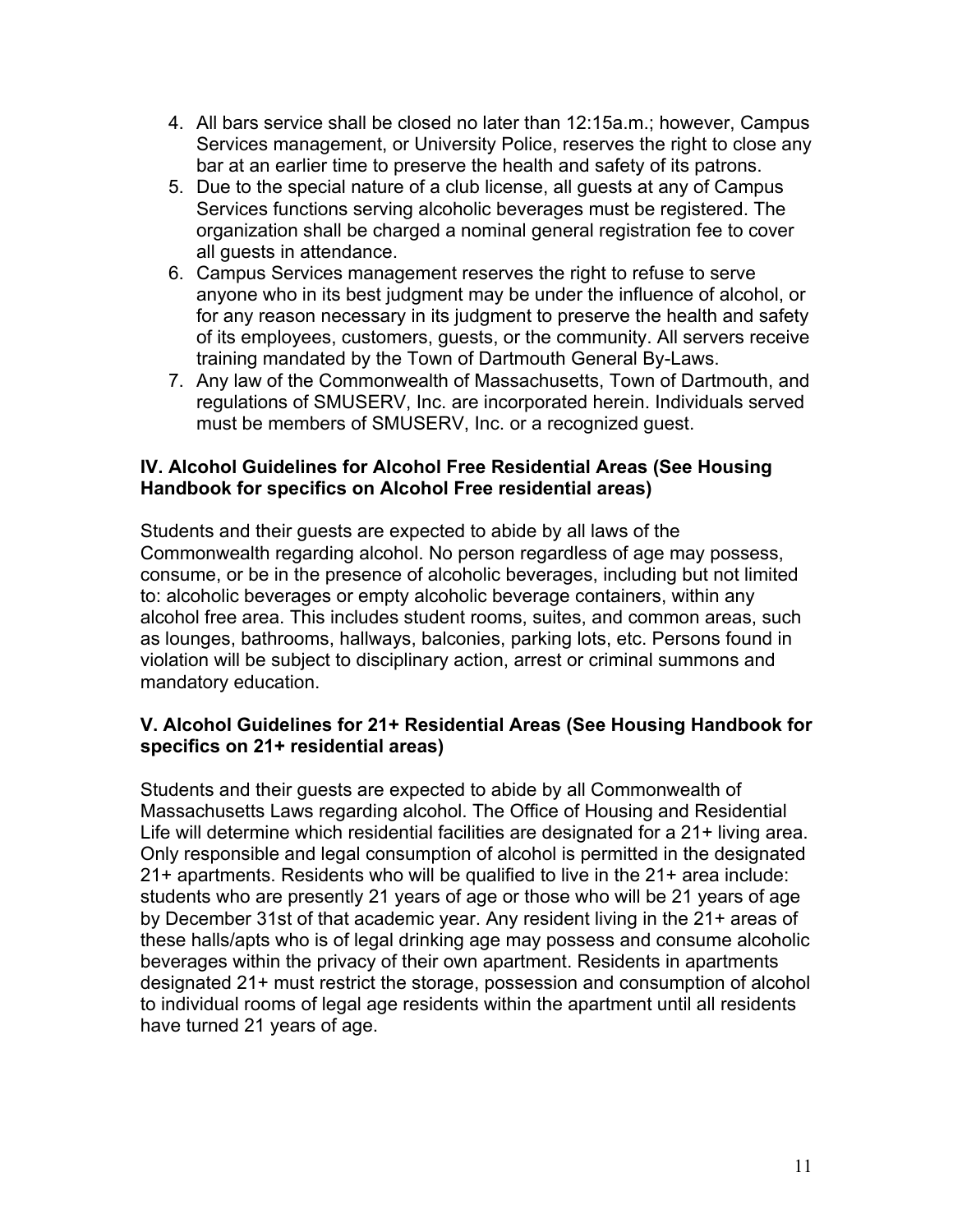Residents or guests who have open alcohol containers in public areas, or who are in a room/apartment in the presence of, or consuming, alcohol with a person under 21 years of age will be subject to disciplinary action.

This policy applies to porches and outdoor areas immediately adjacent to apartments. Individuals may not possess kegs, beer balls, other common sources, or any amount of alcohol or any equipment (including equipment used in drinking games) used to consume or contain quantities that may be deemed excessive. Possession is limited to personal consumption in moderation. University personnel reserve the right to determine appropriate amounts, based on behavior associated with use.

## **VI. Violation of Policy**

1. General

Illegal possession and/or consumption of alcoholic beverages or illegal drugs may result in arrest or criminal summons and will result in disciplinary action up to and including suspension or dismissal from UMass Dartmouth Housing or from the University.

Any person who is not of legal drinking age may not possess or consume alcoholic beverages anywhere on the campus of UMass Dartmouth. At no time is the possession and consumption of alcoholic beverages by anyone, regardless of age, permitted in any corridor, stairway, lounge, lobby, porch, grassy area, walkway, parking lot, picnic bench, or any area that can be construed as being public. Exception is made for the bona fide transportation of closed alcoholic beverage containers with the original seal intact by persons of legal age from point of purchase to private areas and any University sanctioned event. Individuals who have open alcohol containers in public may be subject to arrest or criminal summons, disciplinary action and mandatory education.

A person in violation of the Alcohol and Drug Policy will have the alcoholic beverage(s) and drugs (including paraphernalia) in whatever amount confiscated by authorized University personnel. Individuals may not possess kegs, beer balls, ice luges, grain alcohol or any equipment that provides alcohol from a common source. Confiscation will extend to any keg, tap or funnel-type apparatus which appears to have been used for the illegal consumption of alcoholic beverages. Such confiscated items will NOT be returned. Keg/tap will be held until all disciplinary proceedings have concluded and may be returned only to a legal age person claiming responsibility for the keg/tap in a disciplinary proceeding. Any student found in possession of a keg or beer ball or other excessive amount may be subject to IMMEDIATE dismissal from Housing and/or may be placed on the "no trespass" list for all residence areas. Individuals of legal drinking age who procure or provide alcoholic beverages for any underage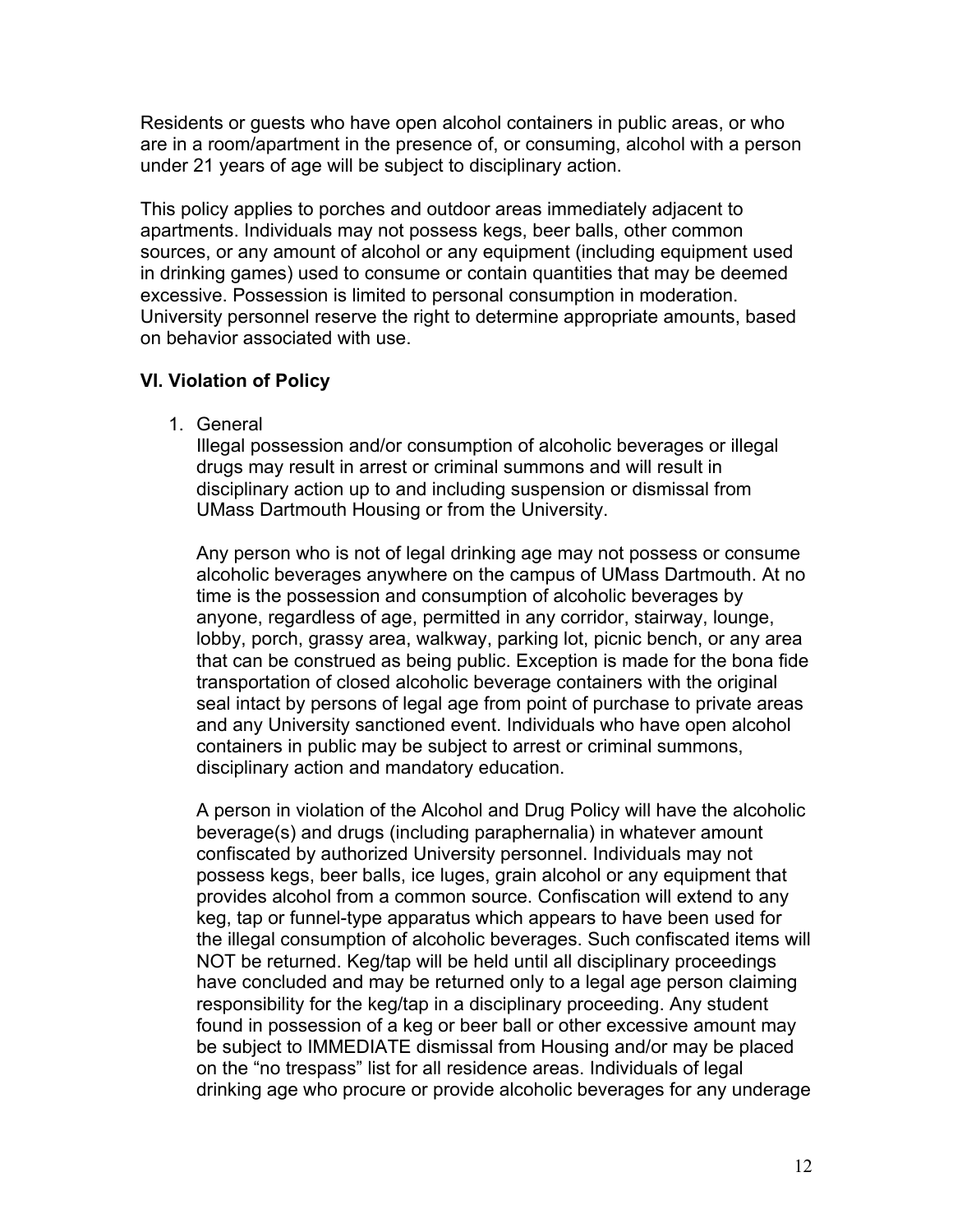person(s) will be subject to disciplinary action which may include immediate dismissal from the Residences/University.

The procedures and sanctions applicable for violations of this policy are found in the UMass Dartmouth Code of Student Conduct and the UMass Dartmouth Student Judiciary Policies and Procedures.

2. Referral and Sanctions (additional educational sanctions may be used in place of what is listed here)

Violators of the UMass Dartmouth Drug & Alcohol policy are subject to a referral system that includes two aspects: Disciplinary Sanction and Educational Sanction (which includes a fee). The university referral procedures are as follows:

#### **Minimum Guidelines for Violation of the UMass Dartmouth Alcohol Policy**

LEVEL I

DISCIPLINARY SANCTION: 3 Month Probation FEE: \$50.

EDUCATIONAL SANCTION:

- 1. MSB-Alcohol Component of mystudentbody.com An online tutorial about alcohol use that includes a pre and post test.
- 2. 10 hours of community restitution

## LEVEL II

DISCIPLINARY SANCTION: Residence Hall Jeopardy and/or University **Jeopardy** 

#### FEE: \$75.

EDUCATIONAL SANCTION: Attendance at one or more of the following programs:

- 3. Costly Decisions A two-hour program focusing on impaired driving, and other legal issues regarding the use of alcohol and drugs.
- 4. SLAM (Students Learning A Message) a four hour program in which students observe life in jail and speak with inmates imprisoned due in part to the consequences of alcohol abuse.
- 5. 15 hours of community restitution

## LEVEL III

DISCIPLINARY SANCTION: Residence Hall and/or University Suspension or Dismissal

FEE: \$100.

EDUCATIONAL SANCTION: Chemical Dependency Evaluation by the alcohol & drug education coordinator plus 20 hours of community restitution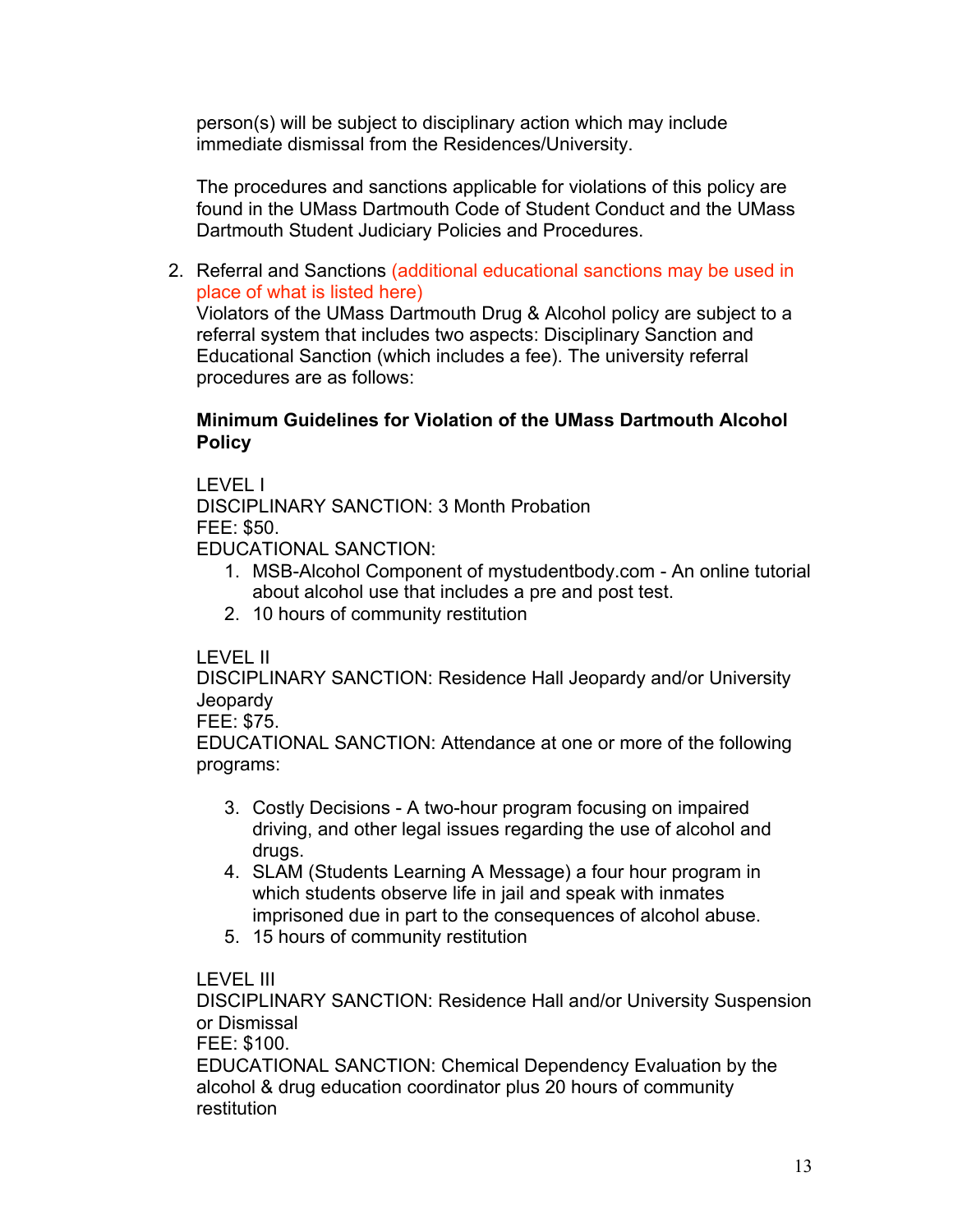# **Minimum Guidelines for Violations of the UMass Dartmouth Drug Policy**

LEVEL I

DISCIPLINARY SANCTION: Residence Hall Jeopardy and/or University **Jeopardy** 

FEE: \$75.

EDUCATIONAL SANCTION: Attendance at one or more of the following programs:

- 1. Drug 101 A three-hour program focusing on the medical, academic, and personal dangers of drug abuse.
- 2. SLAM (Students Learning A Message) a fourhour program in which students observe life in jail and speak with inmates imprisoned due in part to the consequences of drug abuse.
- 3. 15 hours of community restitution

## LEVEL II

DISCIPLINARY SANCTION: Residence Hall and/or University Suspension or Dismissal

FEE: \$100.

EDUCATIONAL SANCTION: Chemical Dependency Evaluation by the Alcohol & Drug education coordinator plus 20 hours of community restitution.

**Note:** Sanctions are cumulative throughout a student's college career until graduation.

# **Additional Information**

The University may subject sanctioned violators to an additional \$25 fee per missed session and/or unpaid fees. More severe sanctions may be imposed on students with prior judicial histories. In addition, sanctions may be increased in consideration of the severity of the behavior and its impact on the university community.

1. Parental Notification

Contact will be made with parents/guardians of those students who are under the age of 21, each time the student has been found in violation of the UMass Dartmouth Alcohol & Drug Policy. These contacts will be made after the judicial process is completely exhausted, including the time period allotted for the appeal process. Only the specifics regarding the alcohol and/or drug violation will be discussed with the parents/guardians. If there are other violations related to the alcohol and/or drug violation, written permission from the student must be obtained before any specifics about the non-alcohol and/or non-drug violations can be shared with the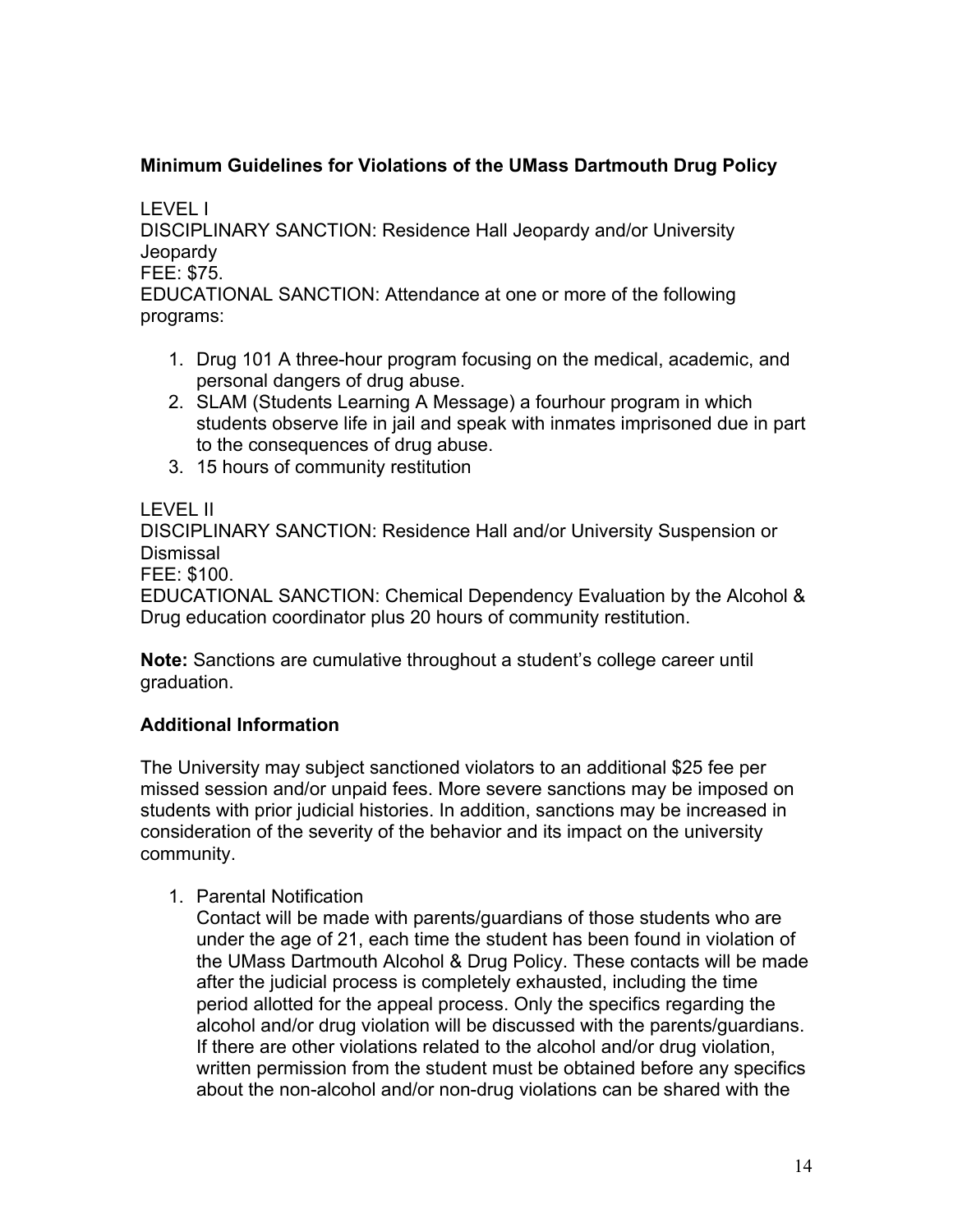parents/guardians. If parent/guardian contacts any university official prior to the completion of the process, written permission from the student must be obtained before specifics about the incident can be shared. In emergency situations, parents/guardians may be contacted prior to the completion of the judicial process.

#### **PRIMARY VIOLATIONS:**

**Specifics:** A violation of the UMass Dartmouth Alcohol and/or Drug Policy that results in hospital/medical intervention; A violation of the UMass Dartmouth Alcohol and/or Drug Policy that results in police intervention which results in arrest, court summons or protective custody (parents will be told of the arrest/summons/protective custody, but will not be told of the specifics of the court case); Behavior that is influenced by alcohol and/or drug use, specifically: Assault, Causing harm to self/others, potential harm to self/others exists. A violation of the UMass Dartmouth Alcohol Policy that results in the student receiving the sanction of University Jeopardy; A violation of the UMass Dartmouth Alcohol and/or Drug Policy that results in the resident student receiving the sanction of Residence Jeopardy.

**Contact:** At this level, after the judicial process has been exhausted, the initial contact with the parent will be through a phone call. The phone call will be made by the Coordinator for Student Judicial Affairs, or designee. After phone contact has been made, the same individual may follow-up with a letter to the parents. This letter will state that a violation of the UMass Dartmouth Alcohol and/or Drug Policy has occurred and the phone number of the person who sent the letter and may highlight the phone conversation.

## **SECONDARY VIOLATIONS:**

**Specifics:** Any violation of UMass Dartmouth Alcohol and/or Drug Policy not outlined under "Primary Violations".

**Contact:** At this level, after the judicial process has been exhausted, contact will be made by means of a letter.

**Contents of Letter:** The letter sent home to parents for secondary violations should be a form letter, signed by the Hearing Officer or designee and should contain the following information: A general statement that a violation of the UMass Dartmouth Alcohol and/or Drug Policy has occurred; Resources available on campus; A statement that repeated offenses can/will jeopardize the Residence Hall Contract and/or standing as a student at UMass Dartmouth including up to suspension or expulsion from the University; The phone number of the Hearing Officer or designee, should the parents wish to talk with someone directly.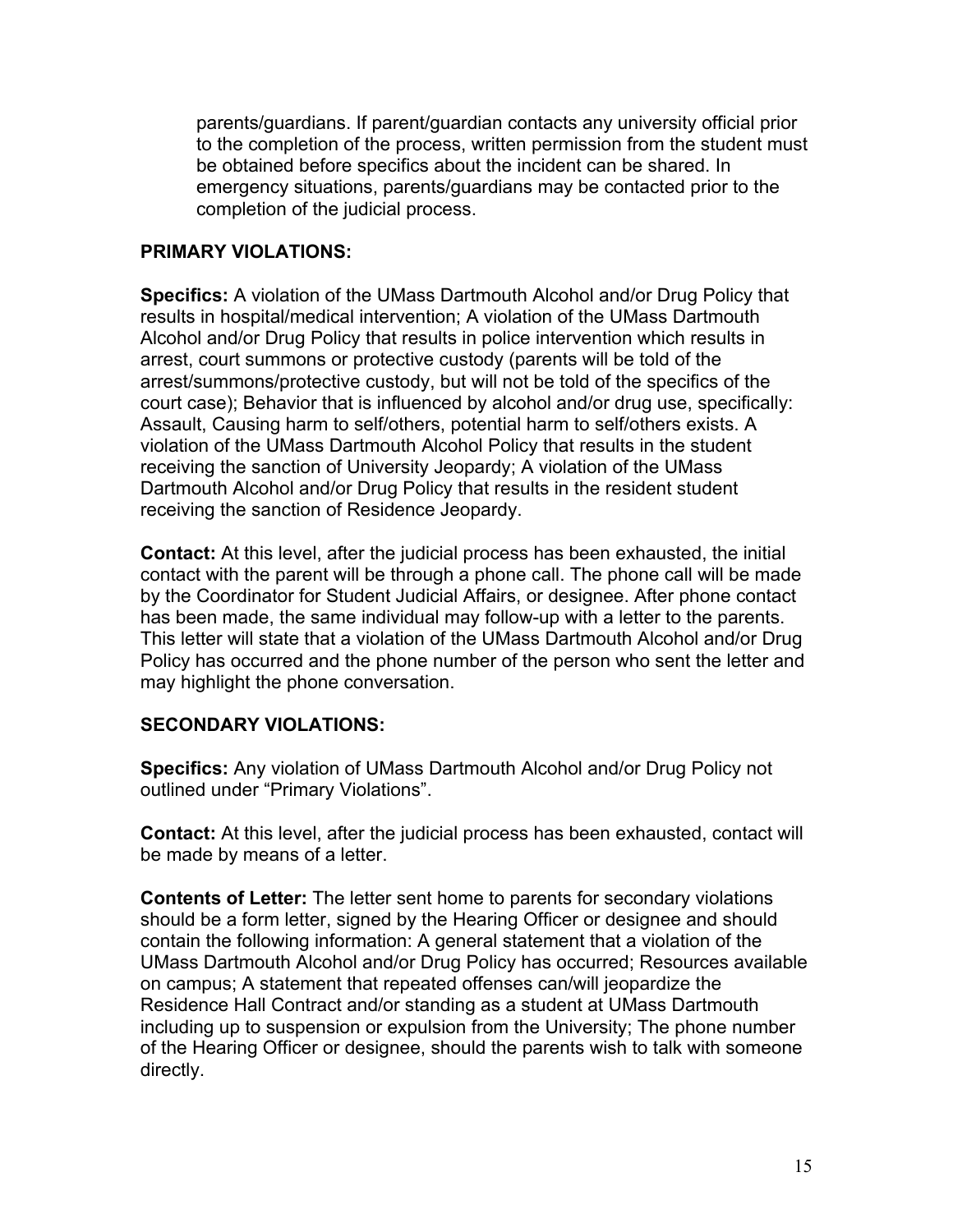# **D. TECHNICAL SERVICES POLICIES**

The following event types require a meeting with the Technical Services Manager Prior to the event taking place. Meetings should take place at least:

| <b>Plays and Musicals</b> | One month   |
|---------------------------|-------------|
| Multicultural and Fashion | Two weeks   |
| Concerts                  | One month   |
| Comedians                 | Three weeks |
| Conference                | One month   |

General Policies

- $\circ$  The Auditorium is available to be booked one year in advance of the current date.
- o For billing purposes, organizations filling out the forms on ReservIt must provide a valid Speedtype number.
- $\circ$  Sixty days notice is the minimum allowed time to cancel an event without penalty. Planning another event to take its place requires a minimum of sixty days to do it properly. If this deadline is not met the organization will be charged a \$400.00 fee.
- $\circ$  The auditorium is not officially booked until the proper forms are completed from the webviewer application and approved by all necessary parties.
- o Groups planning performances in the Main Auditorium are required to contact Greg Paciulan directly to make technical arrangements and to obtain the most current information for show preparation.
- o During shows, only essential personnel for the show's tech will be allowed in the equipment booth. All other personnel will be required to leave at the discretion of the Technical Services Manager assigned to the show.
- o No food is allowed in the auditorium in the audience or backstage areas by performers or other show personnel. All props, trash, and show items are to be removed after an event's strike, or a cleanup fee will be charged to return the house to a normalized position of lighting and backstage readiness. The house does not assume any responsibility for items left backstage by groups during or after their performances.
- $\circ$  Technical services personnel are the only people allowed to operate Auditorium equipment unless previously discussed and approved by the Technical Services Manager.

Construction polices for the Scenery Shop must be followed. For a list of these polices, please contact Greg Paciulan at gpaciulan@umassd.edu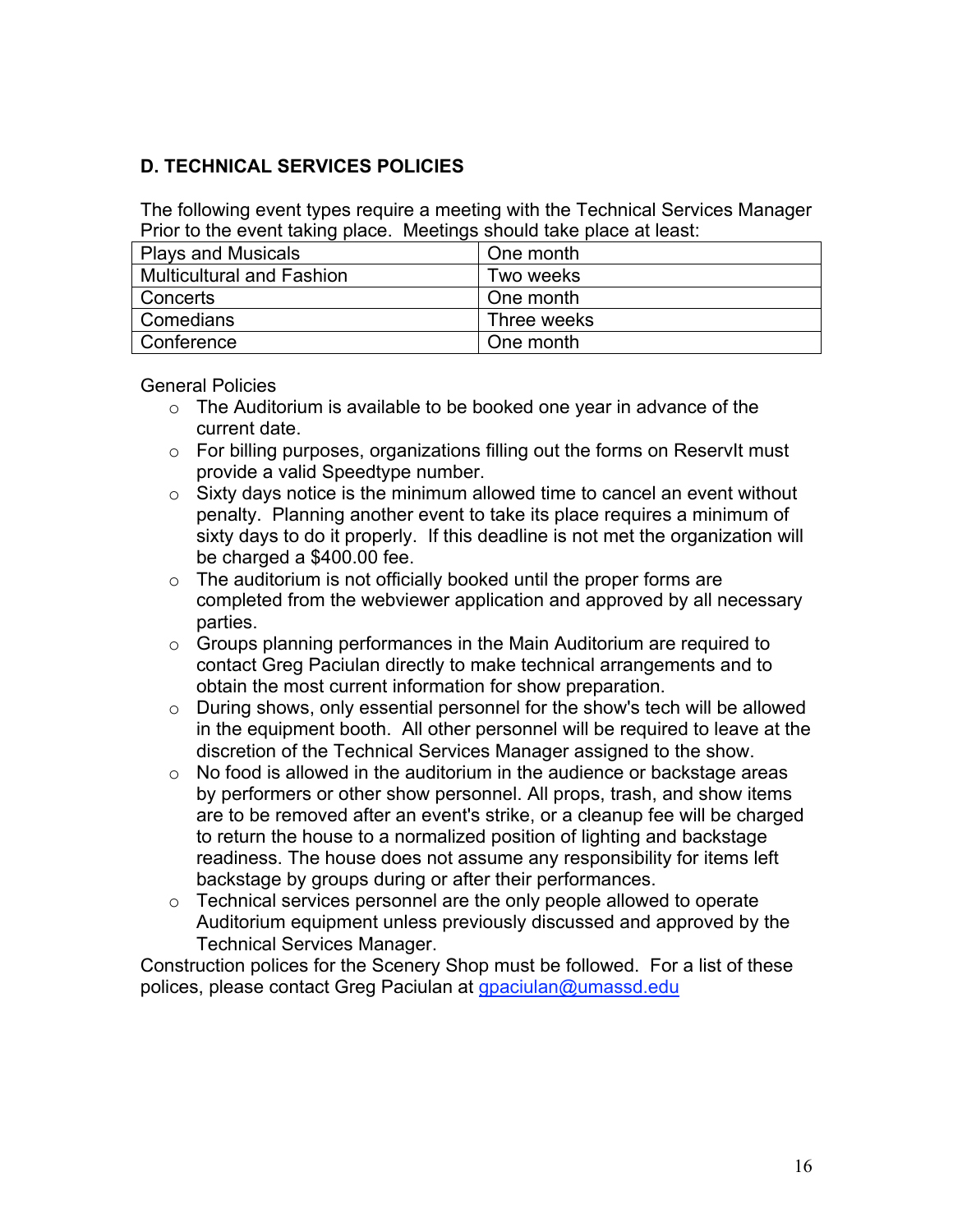#### **E. THE UNIVERSITY OF MASSACHUSETTS DARTMOUTH CAMPUS POLICY GOVERNING STUDENT DANCES**

#### **INTRODUCTION**

The University of Massachusetts Dartmouth Campus Policy governing student dances was developed to promote the efficient and orderly use of campus facilities**.** Further**,** recognized student groups sponsoring dances with student attendees will be ensured equitable allocation of campus space for such dances. The University of Massachusetts Dartmouth Campus recognizes the frequent use of its campus facilities by diverse student organizations for sponsored dances with students in attendance and, therefore, seeks to promote enjoyable dances for students in a safe environment.

This general policy operates in conjunction with specific deadlines, policies, and regulations currently in effect within each campus facility. Campus facility reservation deadlines and other procedural details may vary; therefore, the facility manager must be consulted before the dance to obtain specific details concerning reservation procedures. Failure to comply with campus regulations and policies pertaining to dances may result in the cancellation of the dance by appropriate campus officials.

The Chancellor or designee has the authority to modify or cancel any provision set forth in this policy as it applies to the implementation of dance events on the University of Massachusetts Dartmouth campus. In addition, the Chancellor or designee reserves the right to cancel a dance at any time according to campus regulations and policies governing the safety and orderly operation of the campus.

## I. DANCE DEFINED

For the purpose of this policy, a **"dance"** is any social event sponsored by a University-recognized student group or organization and departmentally sponsored dances with students in attendance whose primary purpose is the promotion of free movement to amplified music in an unobstructed area in a campus facility or area subject to reservation.

#### II. DANCE PROCEDURES

## **APPLYING FOR SPACE**

**University Departments, representatives and recognized student organizations seeking to use campus facilities to hold an event must:**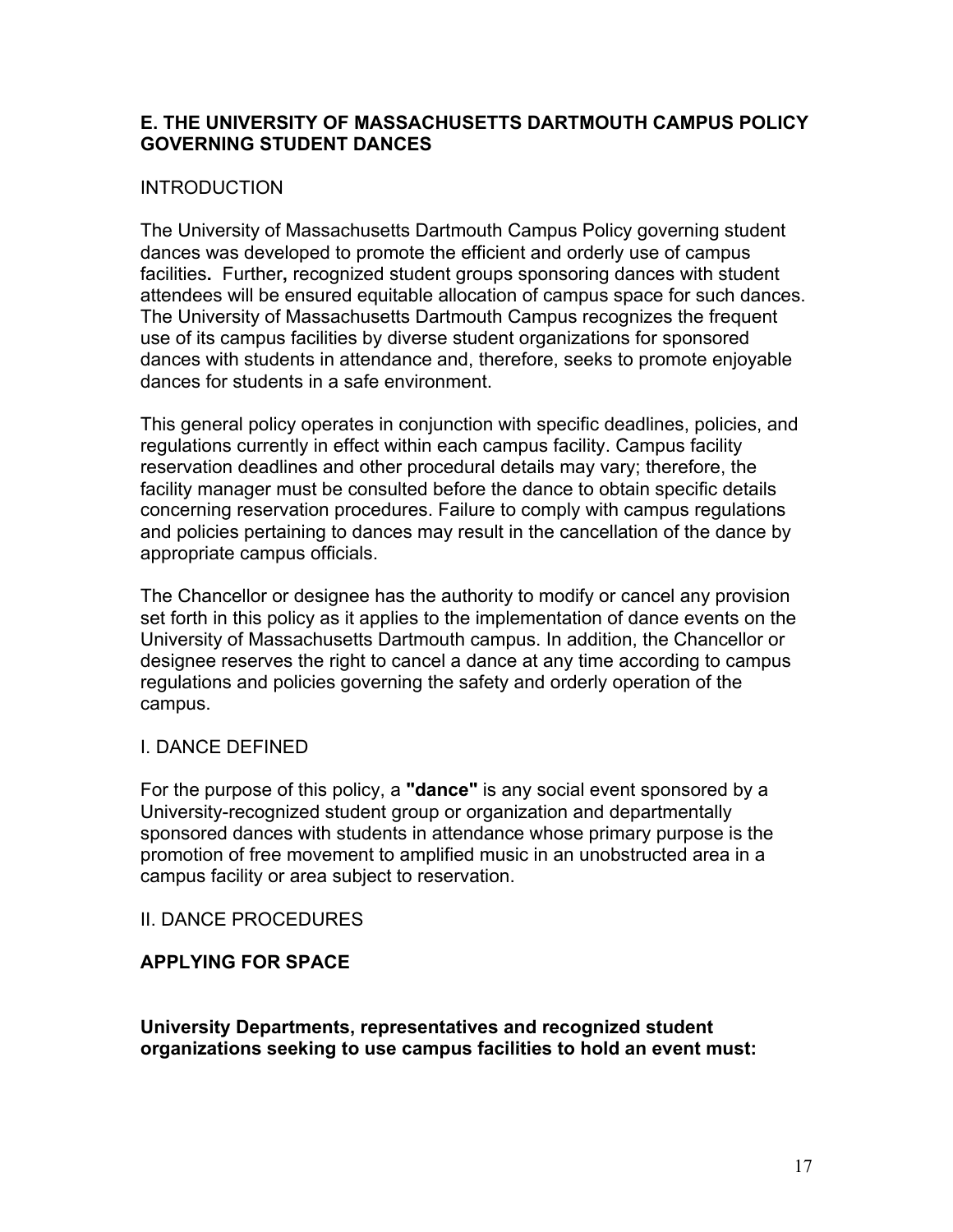- a. You will need your UMass Dartmouth email credentials (username and password) in order to utilize the web requester for ReservIt
- b. Proceed to the web viewer by doing the following:
	- a. Navigate to the university home page www.umassd.edu
	- b. Click on quick links drop down menu on the left side of the page and click on ReservIt
	- c. Select the space, date and time that you are interested in reserving for your event
	- d. Now you must log in to ReservIt using your email credentials
	- e. Please provide the information requested in the fields on the form
	- f. When you have completed the form please review, confirm and submit
	- g. You will receive a confirmation email that will provide you with a reference number you must use to check on the status of your request
	- h. Please note that your reservation is only a request until you have received an email notifying you that your event has been approved and the status changed to confirmed
- c. Comply with all pre-dance requirements as established by Campus Services, SAIL and UMD Public Safety and the facility manager.
- d. A communication process exists so that, up to fifteen business days before each dance, the UMD Public Safety police chief or designee shall inform a group that would include representatives from the University of Massachusetts Dartmouth Police Department, Campus Services Operations, the Facility manager or their designees and at least two representatives from the sponsoring organization about the dance, expected attendance, security measures, etc. The UMD police chief or any member of this group may request that a meeting of the group be convened in advance of the dance to discuss related pertinent information.
- e. Organizations that have sponsored two dance parties during a semester may not be given priority to future reservations for that semester if other organizations have had fewer dances and are requesting to do so.
- f. Dances must end no later than 2:00 am. Dance parties where there is alcohol service will have an end time no later than 1:00 am.

## III. APPEAL OF RESERVATION DENIAL

Any applicant who is denied a reservation for use of University facilities may appeal in writing to the Vice Chancellor for Student Affairs or a designee.

## IV. ATTENDANCE

- a. Current UMD students are required to have a valid UMass Pass and all attendees are required to present a valid form of state identification with photo and proof of age. There will be no reentry once you have left the event.
- b. All dance entrants will be subject to search for contraband, weapons, drugs, alcohol, and other illegal or prohibited materials by an authorized staff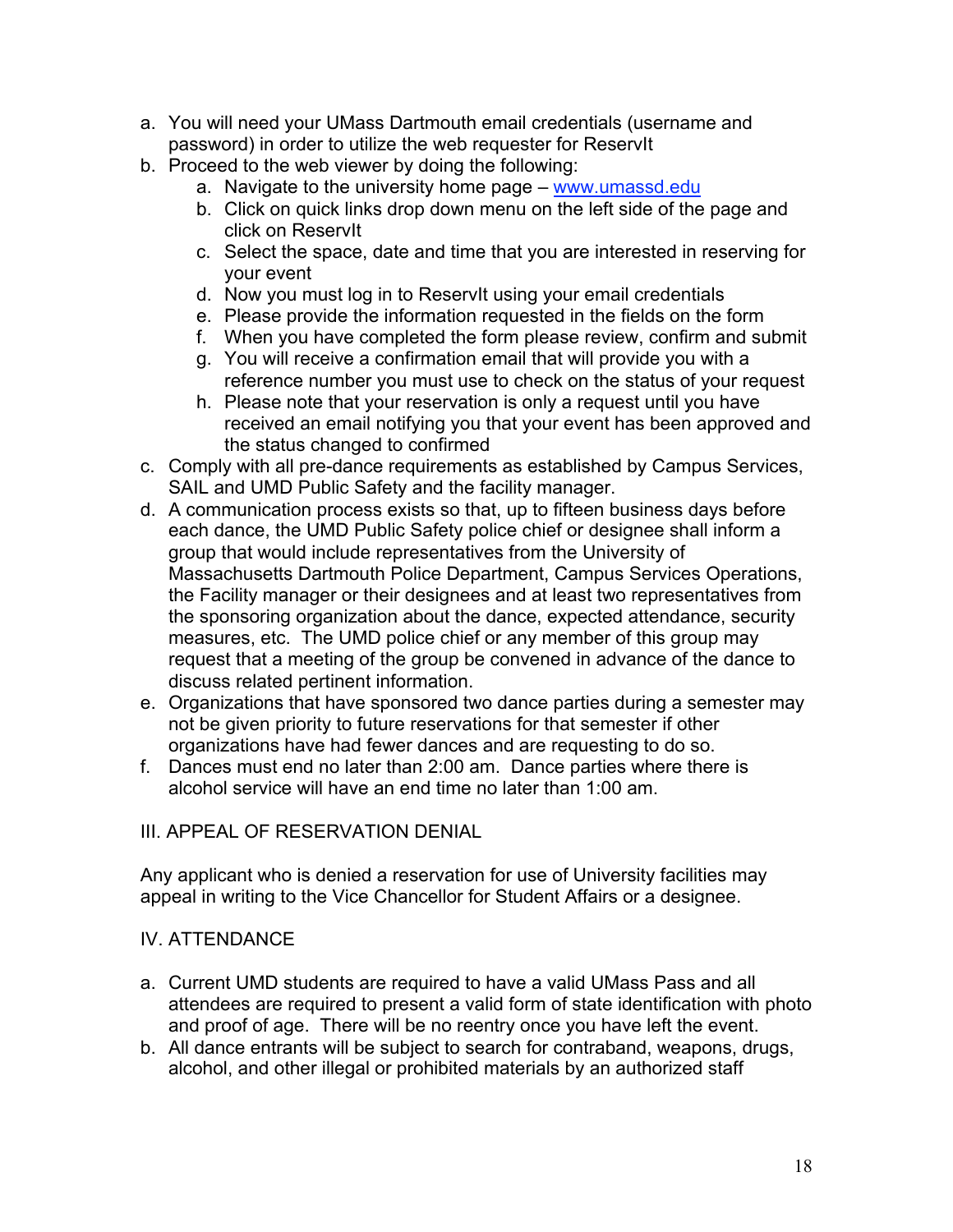member. Participants shall be notified through clearly posted signs at the dance entrance that they are subject to a search.

c. The maximum room capacity for all campus facilities shall be established by the Fire Marshall. The facility manager may reduce capacity requirements in accordance with staff availability and other considerations.

## V. DANCE PROMOTION

All promotional material shall be submitted at least 15 business days in advance for approval to the SAIL Office before printing/duplication and distribution. Advertising shall clearly state the following:

- a. Current UMD students are required to have a valid UMass Pass, and all attendees are required to present a valid form of state identification with photo and proof of age.
- b. There will be no reentry once you have left the event.
- c. Tickets can be sold up to 11:30 pm. the night of the event at the door.
- d. Doors close at 12:00 am.
- e. End time of event.
- f. Date, time and location of event.
- g. Sponsoring organization.
- h. Cost of entry.

## VI. GUEST POLICY FOR DANCES

The guest policy for dances is defined as follows:

- 1. **University Of Massachusetts Dartmouth Students only**. Attendees must present a UMass Pass to gain entrance to the event.
- 2. **College Students only**. University Of Massachusetts Dartmouth students must present a UMass Pass. Students from other colleges must present a college ID and a valid state issued ID.
- 3. **Guest list/Invitation/Ticketed event**. This policy can be a combination of #2 above plus one of the following:
	- a. A guest list will be provided prior to the start of event. The total capacity for the event will include the number of guests on the guest list. All guests on the list must arrive prior to 11pm. Those guests arriving after 11 pm may forfeit their opportunity to attend the event based on the total capacity for the event. The sponsoring organization may choose to open the doors to University Of Massachusetts Dartmouth Students or College Students after 11 pm if all of the guests on the guest list have not arrived and the capacity for the event has not been reached.
	- b. Sponsoring organizations may choose to pre-sell tickets to their event. In this case, the number of tickets available for sale at the door for the event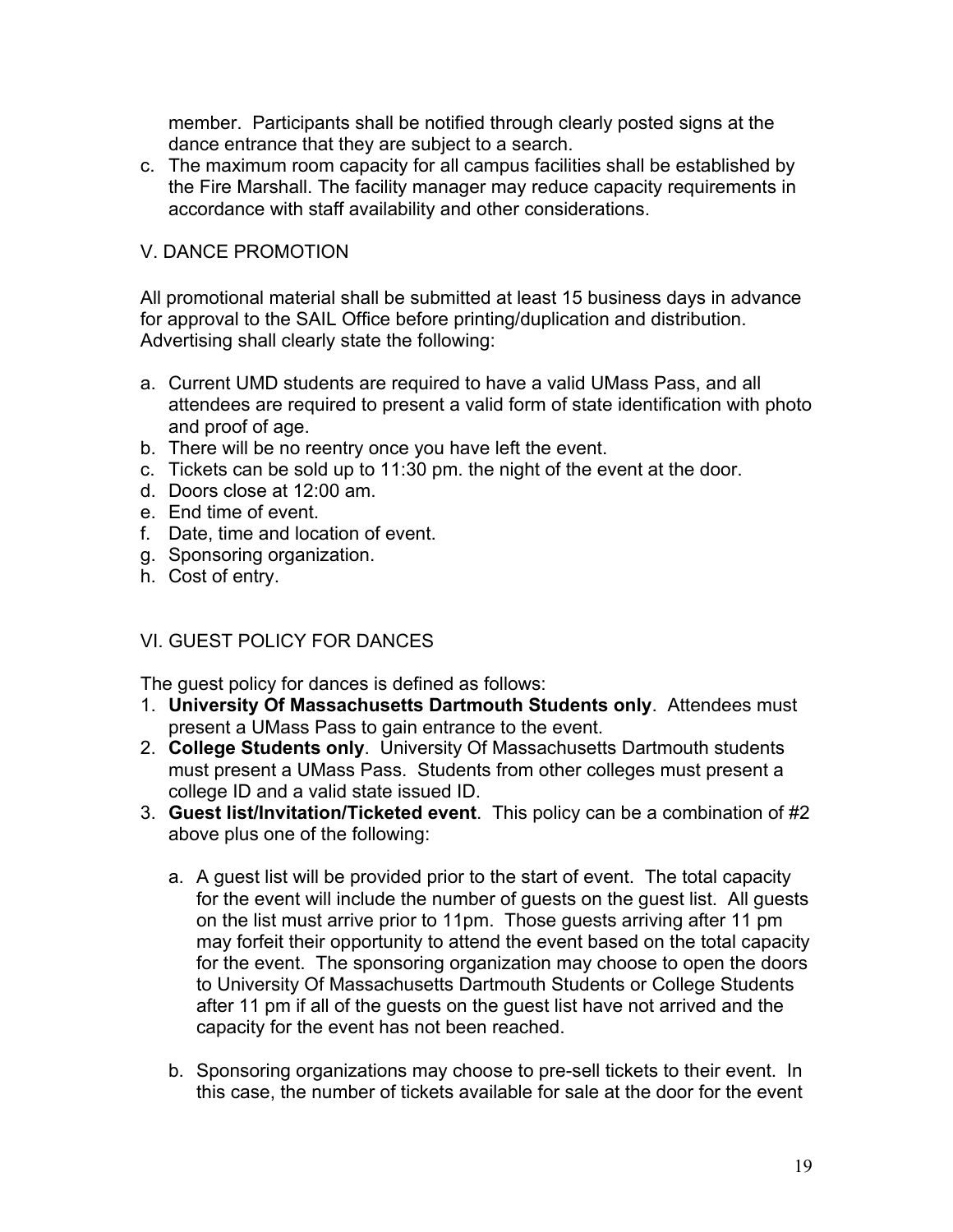will be the total agreed upon capacity for the event minus the number of pre-sold tickets. The total number of number of available tickets for the event is fixed based on the total agreed upon capacity for the event. Presold tickets are included in the total capacity whether or not the preticketed attendees show up.

- c. Sponsoring organizations may choose to utilize invitations for their event. In this case, the total capacity for the event will include the number of invitations issued by the sponsoring organization's membership. Invitations must be approved by the SAIL Office prior to duplication and/or distribution. Invitations must include the name of the sponsoring organization, the name of the member issuing the invitation, the date, time (start and end) and location of the event and must be presented at the door prior to purchasing a ticket if applicable. All non-university of Massachusetts Dartmouth students will be required to present a valid state ID.
- Please note that all Non-College Students must be at least 18 years of age to be granted admission into a dance.
- Our policy does not allow for entry to dances by attendees who do not meet at least one of the criteria as outlined above, i.e., University of Massachusetts Dartmouth Student, College Student, Invited Guest with invitation, Ticketed Guest with pre-purchased ticket, or Guest on guest list submitted prior to the start of the event.

## VII. TICKET SALES

- a. Tickets can be sold up to 11:30 pm. the night of the event at the door.
- b. The number of tickets sold or distributed cannot exceed the estimation of guests approved or room capacity.
- c. Tickets will be sequentially numbered. No admittance after 12:00 a.m.

## VII. FINANCIAL RESPONSIBILITY

Students who complete the event request form on behalf of their organization make their organization responsible for all costs related to the dance. Departments sponsoring dances with student attendees will be liable for all costs related to the dance. This includes, but is not limited to setup and breakdown charges, custodial overtime, technical services charges, equipment charges, and any damages that may occur as a result of the event. The university will absorb the costs of security for two events per organization per semester. After two events the organization will be responsible for 50% of the cost of security.

## VIII. SECURITY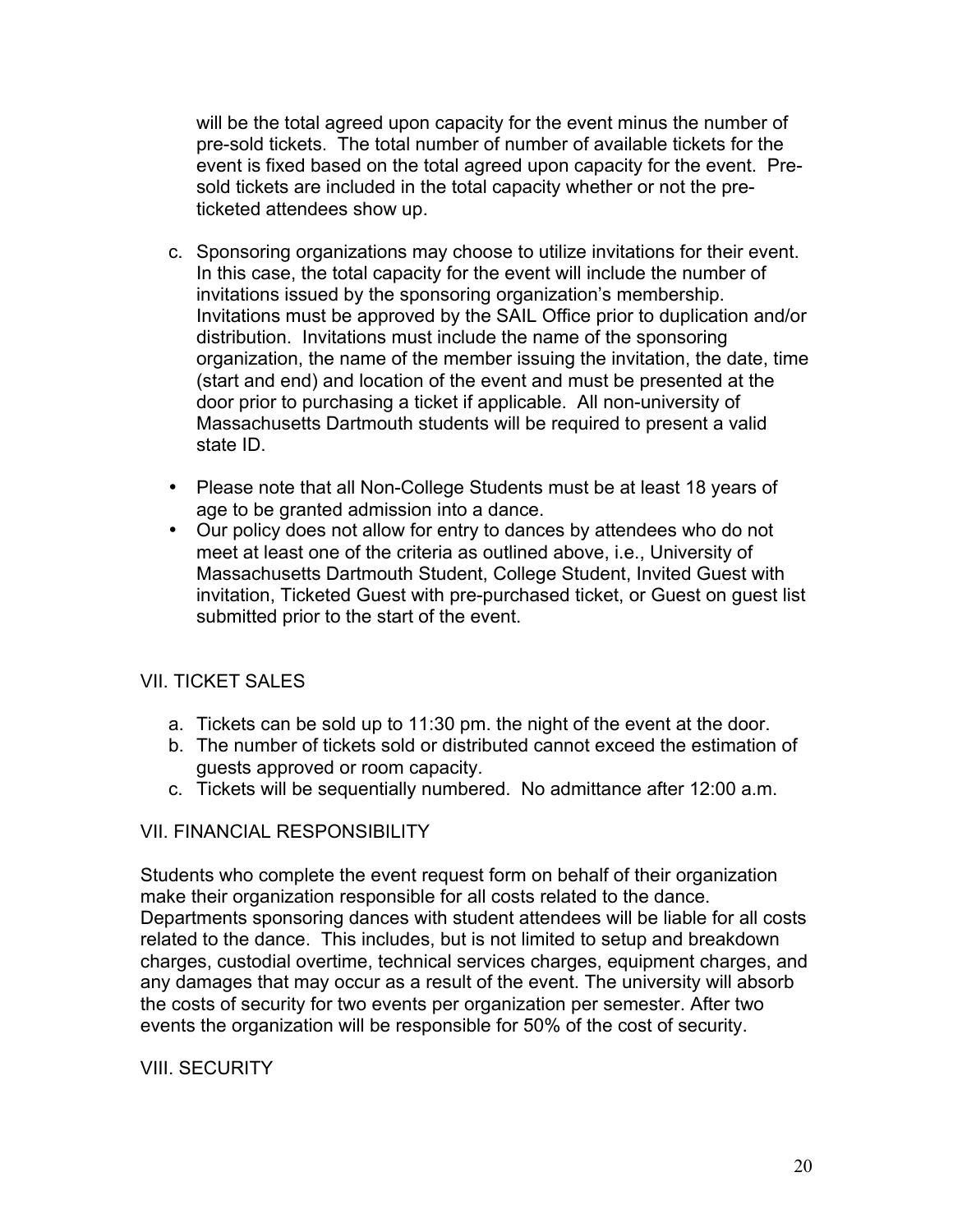- a. A security needs assessment shall be conducted at least twenty business days prior to the scheduled date of the dance. The night of the event, UMD Public Safety will hold a meeting that may include, as necessary, the following: the facility manager and or designee, Campus Services Operations and one or more student group signatories and other representatives from the sponsoring student organization to discuss security issues. The student(s) serving as the "volunteer event staff" shall be made known to UMD Public Safety at this time and shall be present and available throughout the event. All volunteers will be required to wear identifiable attire.
- b. The decision to decide to end a dance due to safety concerns rests with the highest-ranking UMD officer at the dance.
- c. The sponsoring group may incur additional costs if UMD Public Safety determines that more security is needed at any time during the dance.

## IX. ALCOHOL AND DRUGS

- a. The possession and/or consumption of alcohol at dances are prohibited unless a request for alcohol service has been approved and the facility is so licensed.
- b. Any dance/event where the sale and/or service of alcohol have been approved must have an end time no later that 1 am. Alcohol service will end no later than 12:30 am.
- c. The rules, regulation of the University, laws of the Commonwealth, and laws of the Town of Dartmouth are part of the alcohol policy and this abbreviated policy statement should not be interpreted to exclude such laws, rules, regulations, or policy statements. All organizations and individuals are encouraged to read and understand the University policies relative to the use, sale and serving of alcoholic beverages. Lack of such knowledge shall not constitute a reasonable excuse for policy violation.
- d. The use/sale/or possession of illegal drugs is strictly prohibited.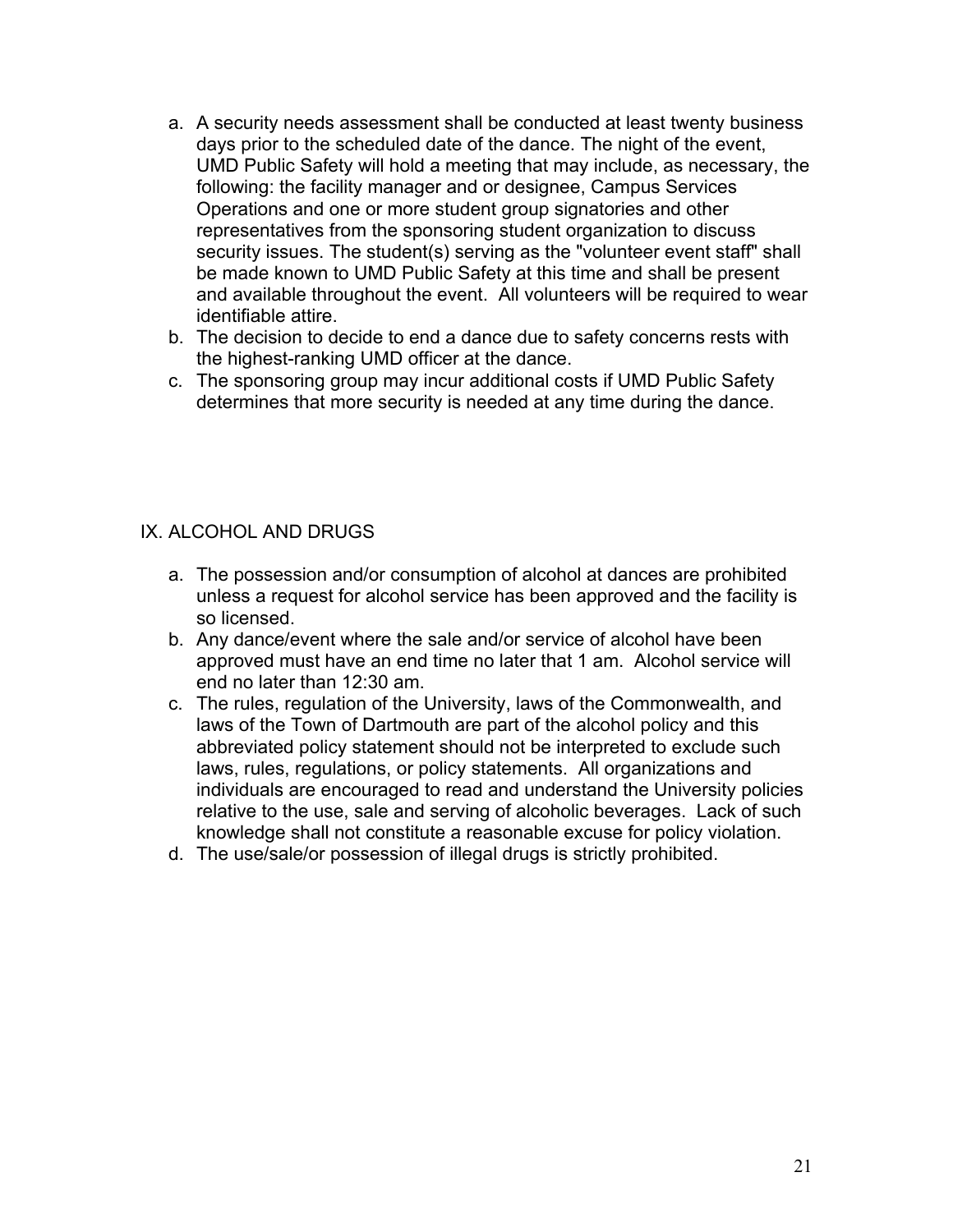# **F. SECURITY POLICY**

#### UNIVERSITY OF MASSACHUSETTS DARTMOUTH

## POLICE DEPARTMENT

# **PURPOSE**

The following guidelines have been developed to assist university staff and/or student organizations in sponsoring events, functions, concerts and dances, and to ensure the success and safety of these events. All officers are to make themselves familiar with this policy and review it prior to working any event/function/detail covered by this provision.

The UMass Public Safety Department shall determine the necessary security and/or police staffing for all events held on university property and/or in university facilities where concerns for safety and property exist.

Determination of the need and amount of security and/or police coverage will be made on an event-by-event basis. However, the following circumstances will have a critical factor:

- Type of Event
- Time of Event
- Location of Event
- Attendance Expected and/or Anticipated
- Cash Being Collected
- Alcohol Being Served
- Metal Detectors may be utilized if requested and/or required

#### **GENERAL GUIDELINES**

- 1. The Department of Public Safety will provide security and crowd control inside and outside the event/function.
- 2. Detail personnel will report 30 minutes prior to the start of the event/function.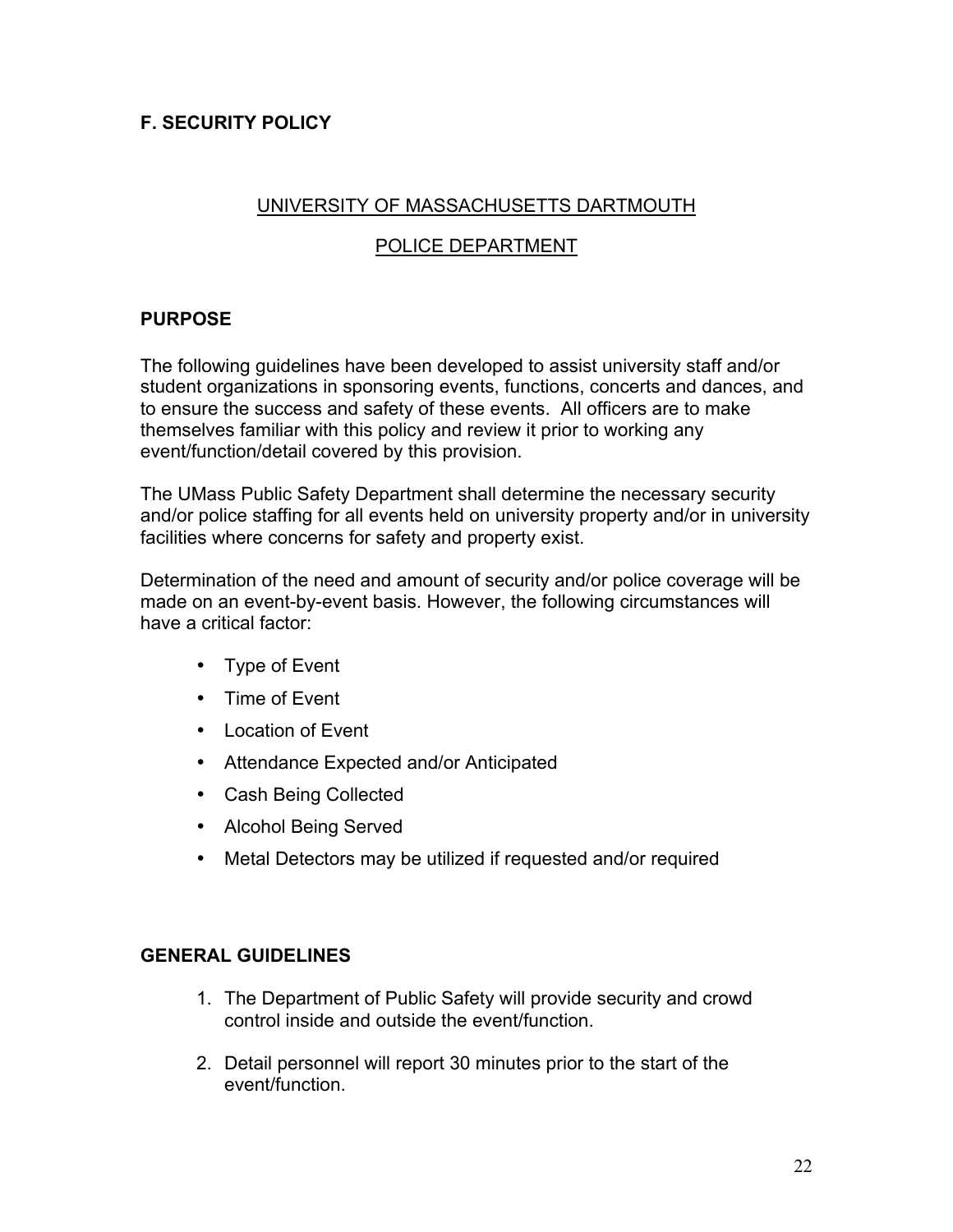- 3. The Detail Senior Officer and the Evening (4p-12a) Shift Supervisor will meet with the Event Manager and Sponsoring Group Organizer, 30 minutes prior to the start of the event/function, to discuss event policy, special instructions and anticipated needs for the function.
- 4. The Detail Senior Officer shall acquire the names of the Event Manager, Sponsoring Group Organization and ID checkers working the event and document a Detail Function Form at the end of the event.
- 5. The event/function/detail Senior Officer and/or shift supervisor shall assign officers to designated posts and locations of the event:
	- Front door/Cash Counter
	- Metal Detectors
	- Upper level
- 6. Officers shall report to their post and not congregate during the event/function.
- 7. Officers shall respond to any and all requests for assistance by the Event Manager, University Officials, Student Coordinator, or other staff working the event to address any policy and guideline violations and coordinate any decisions relative to the event.
- 8. Detail officers will patrol and make periodic checks of the lavatories, exit doors, and office space in the event/function to insure security/safety of patrons and university property.
- 9. The Night Shift (12a-8a) Supervisor shall meet with the Event Manager and Sponsoring Group Organizer, no later than 30 minutes after the start of his/her shift, to assess the event status and to discuss any anticipated needs for the function.
- 10.Additional Public Safety staff, security and/ or shift personnel will patrol external building during and after party functions.

## **USE OF METAL DETECTORS**

In order to provide a reasonable safe and secure environment, the use of freestanding walk-through and/or hand-held metal detectors may be used to search persons attending event/function for weapons and illegal drugs.

> The Event Manager will be responsible for posting a "notice" of the use of metal detectors at the entrance(s) of the event.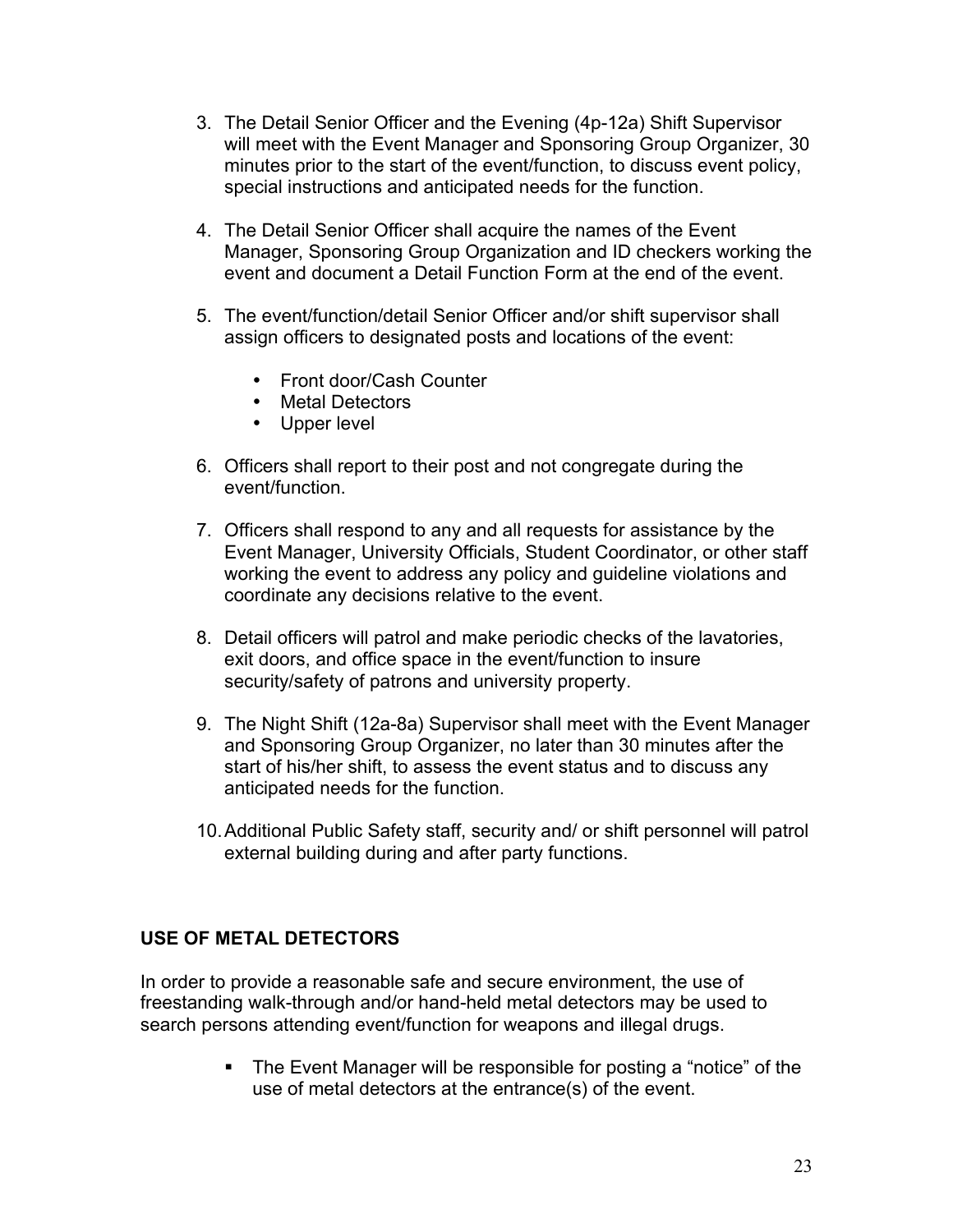- **-** Designated trained staff and/or other security representatives will operate metal detectors.
- Any person refusing to be searched will not be admitted to the function

## **DETAIL FUNCTION FORMS**

The Detail senior officer at each detail is required to complete a detail function form upon completing said event/function/detail. The shift supervisor shall be responsible for completing a Detail Function Form in the absent of a Public Safety Senior Detail Officer.

These forms are quite important, because they provide information relative to future scheduling of similar details, such as manpower required, etc.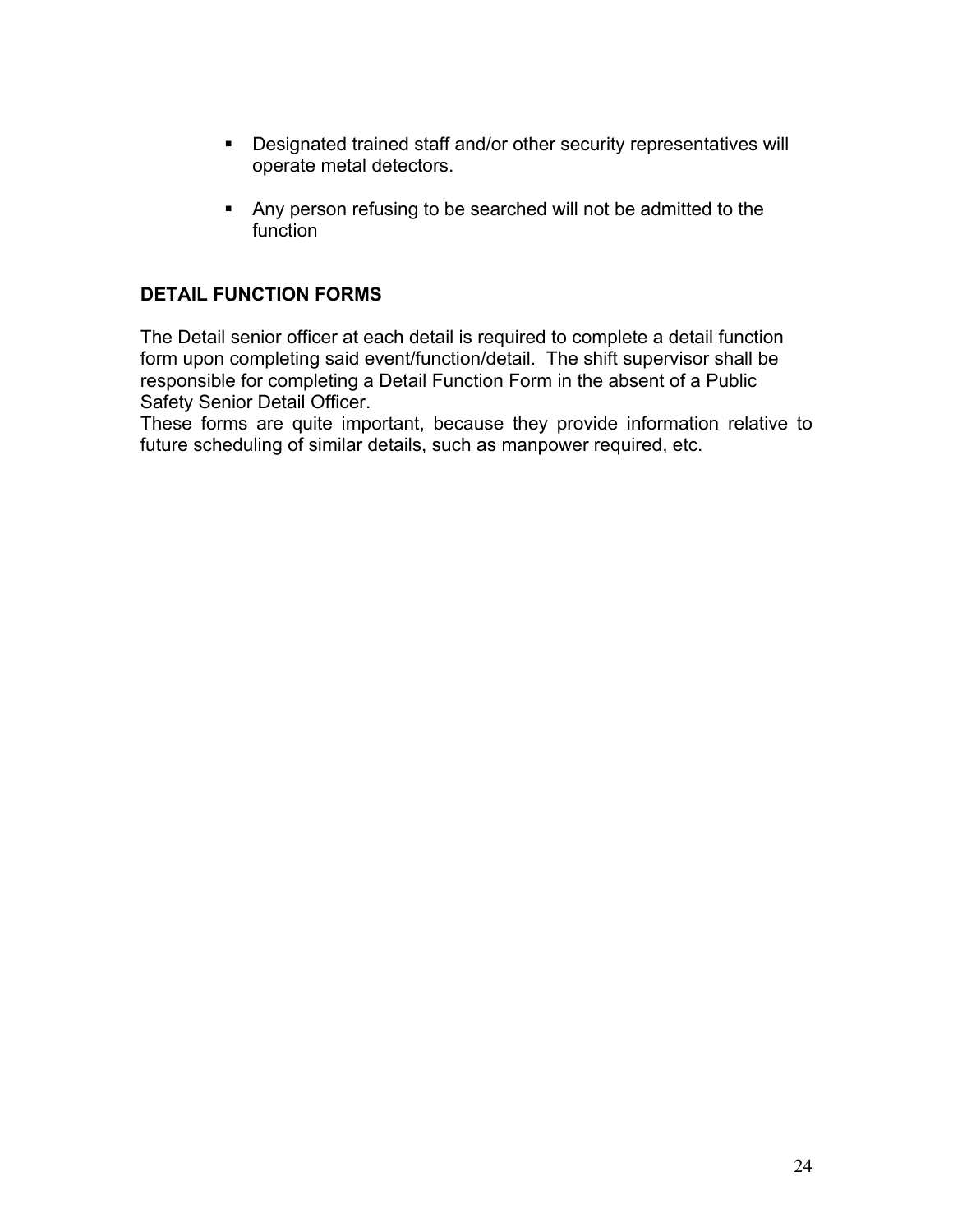## **G. POSTER POLICY**

The Campus Center, Resident Dining Hall, Residence Halls and academic buildings each has their own poster policy.

The following is the Campus Center Poster Policy:

Definition of Campus Center: Shall be defined as the Entire Campus Center Complex including Group 5 and the Auditorium Lobby.

Posters: Anything that advertises an event that can be attached to a bulletin board (subject to the approval of the Office of Student Activities). Posters can be no larger than 11' X 17'. All posters shall be placed on bulletin boards.

Banners: Banners can be up to 3'X6'. All horizontal banners are to be hung on the six banner hanging wires on the lower level of the Commuter Café. They will be hung on Mondays and Wednesdays by the Campus Center Handyman. This will be coordinated by the Office of Student Activities. Vertical banners and a second horizontal banner may be displayed on the balcony over the Commuter Café upper level.

Posters are not permitted:

- 1. In elevators
- 2. On doors or windows
- 3. Over fire doors, exit signs or any electric light fixtures or switches
- 4. In restrooms
- 5. On ceilings or floors
- 6. On walls
- 7. In stairwells
- 8. Around elevator exterior doors and buttons

## **Approval:**

The Office of Student Activities must approve all posters and banners. This includes their size, weight, physical material, and means of securing. The sponsoring organization(s) must be listed on all materials. The Office of Student Activities reserves the right to control content of publicity devices (alcohol, tobacco, and community standards) as well as language on table tents, flyers, posters, and banners. Bring the original flyer or banner to the Office of Student Activities before making copies and it will be stamped and available within 24 hours for duplication and distribution.

## **Off-Campus Use:**

Posters for non-alcohol events held off-campus or sponsored by organizations not recognized by UMD are to be hung on the Community Bulletin Board on the ground floor of the Campus Center only.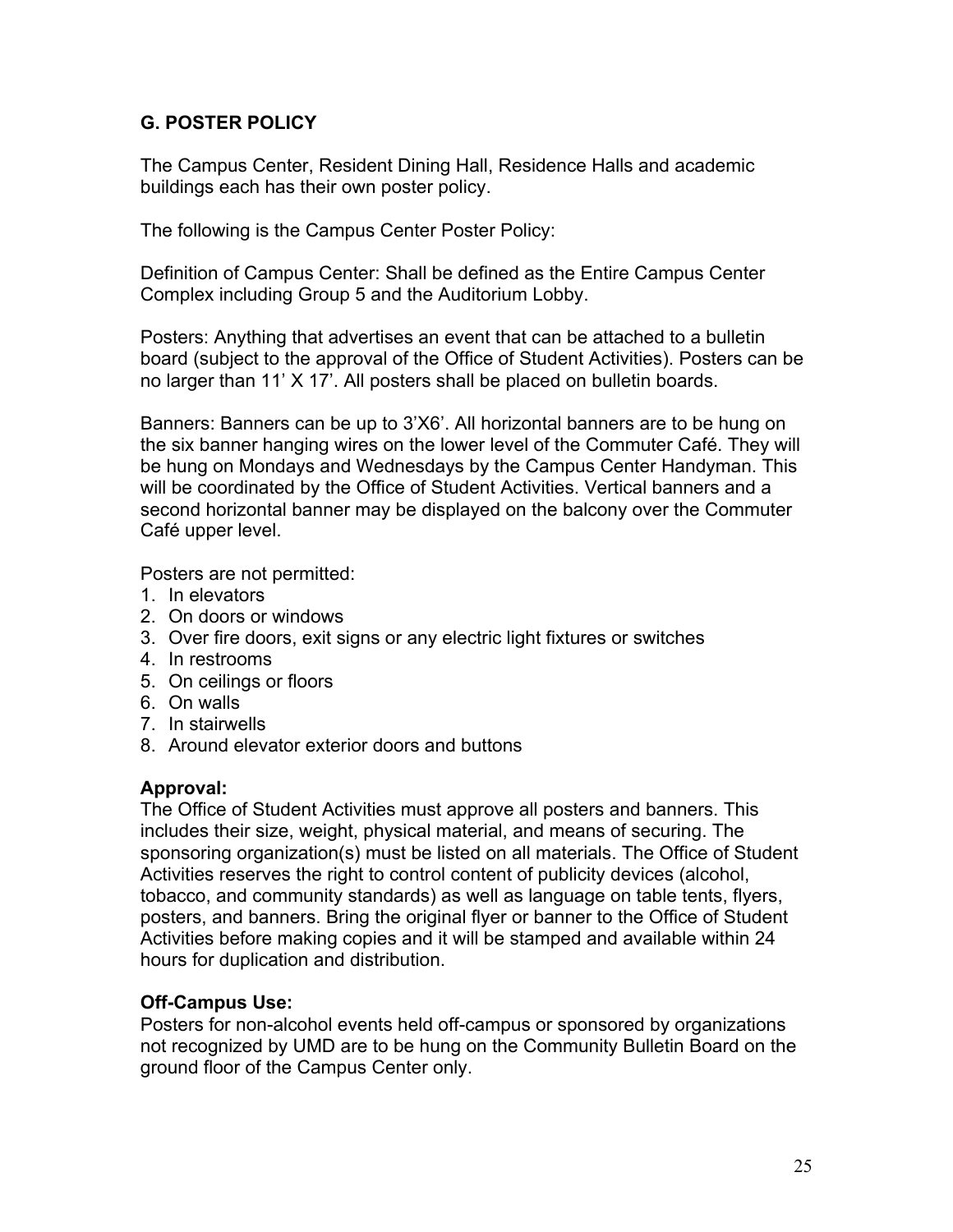#### **Personals Ads:**

Personal ads are restricted to the ground floor "Community Bulletin Board".

#### **Time Restrictions:**

Posters and banners may remain up no more than two weeks.

#### **Compliance:**

Failure to comply with these rules may result in future posting space reservations or possible mandatory fines, loss of privileges, etc.

#### **Exemptions:**

Requests for exemption must be submitted in writing to the Office of Student Activities.

#### **Questions:**

The Office of Student Activities is located in the Campus Center, room 213A or call 508-999-8127.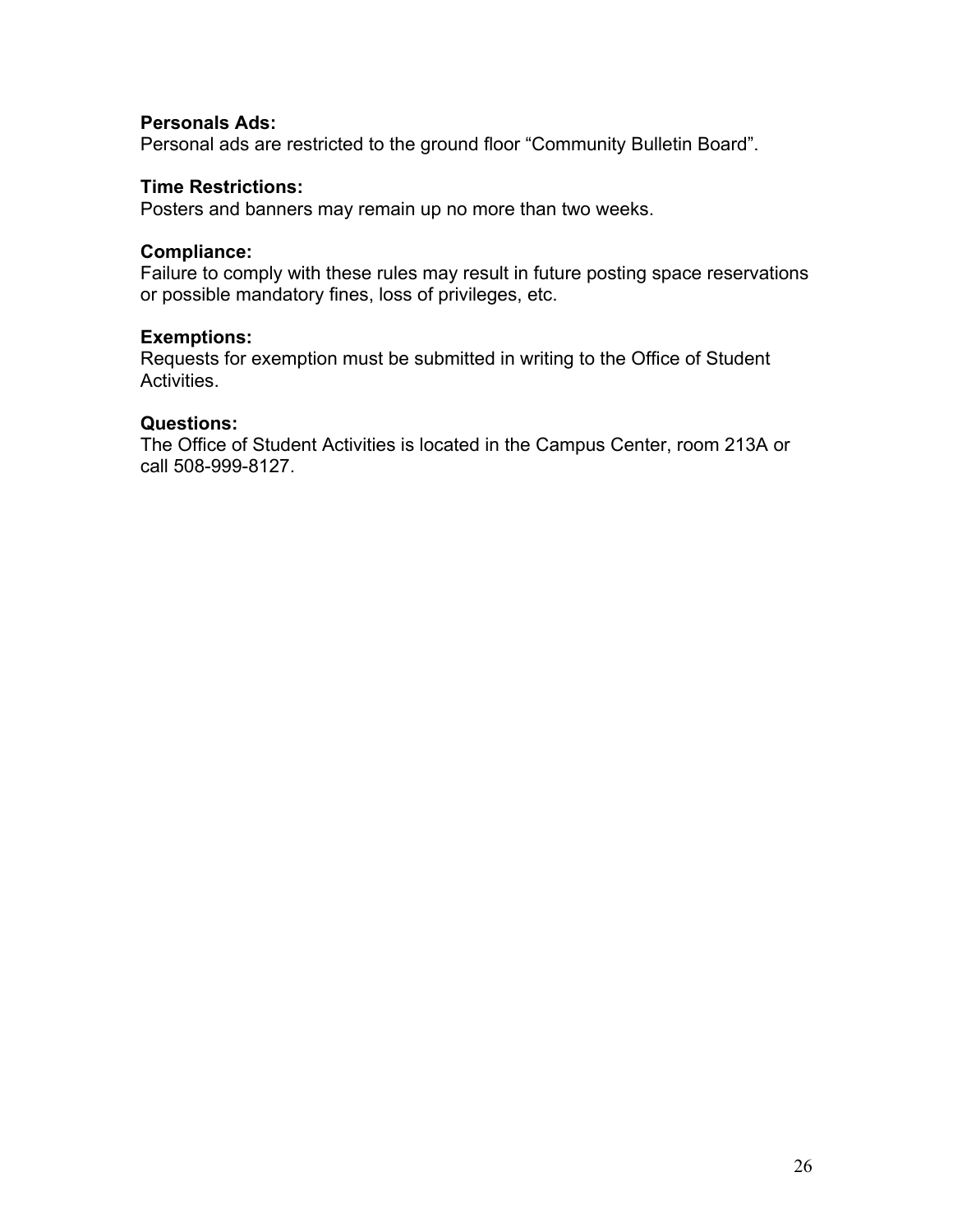# **AVAILABLE SERVICES**

Some services, such as those listed below, require coordination through the Conference and Events Planning Office. Such arrangements may require additional time and usually involve additional costs. Please allow for both in making your reservation requests. *Please note that some of these services may not be available in spaces outside the Campus Services Department.*

- Food and beverage service with full food service catering
- Alcoholic Beverage service
- Audio-Visual services and entertainment equipment
- Custodial services
- Room arrangements
- Security
- Ticket Sales
- Conference organization
- Cash arrangements (for events in Campus Services Facilities only)
- Equipment or party rentals (tents, chairs, tables etc.)
- Theatrical/performance advice and support personnel
- Entrance Marquee
- ID services

Additional services coordinated through the Conference Office include:

- Summer on-campus housing
- Sign making
- Transportation
- Utilization of Athletic Facilities for summer sessions
- Grounds
- Academic building usage for classrooms and conference rooms

# **CAMPUS SERVICES LICENSE AGREEMENT**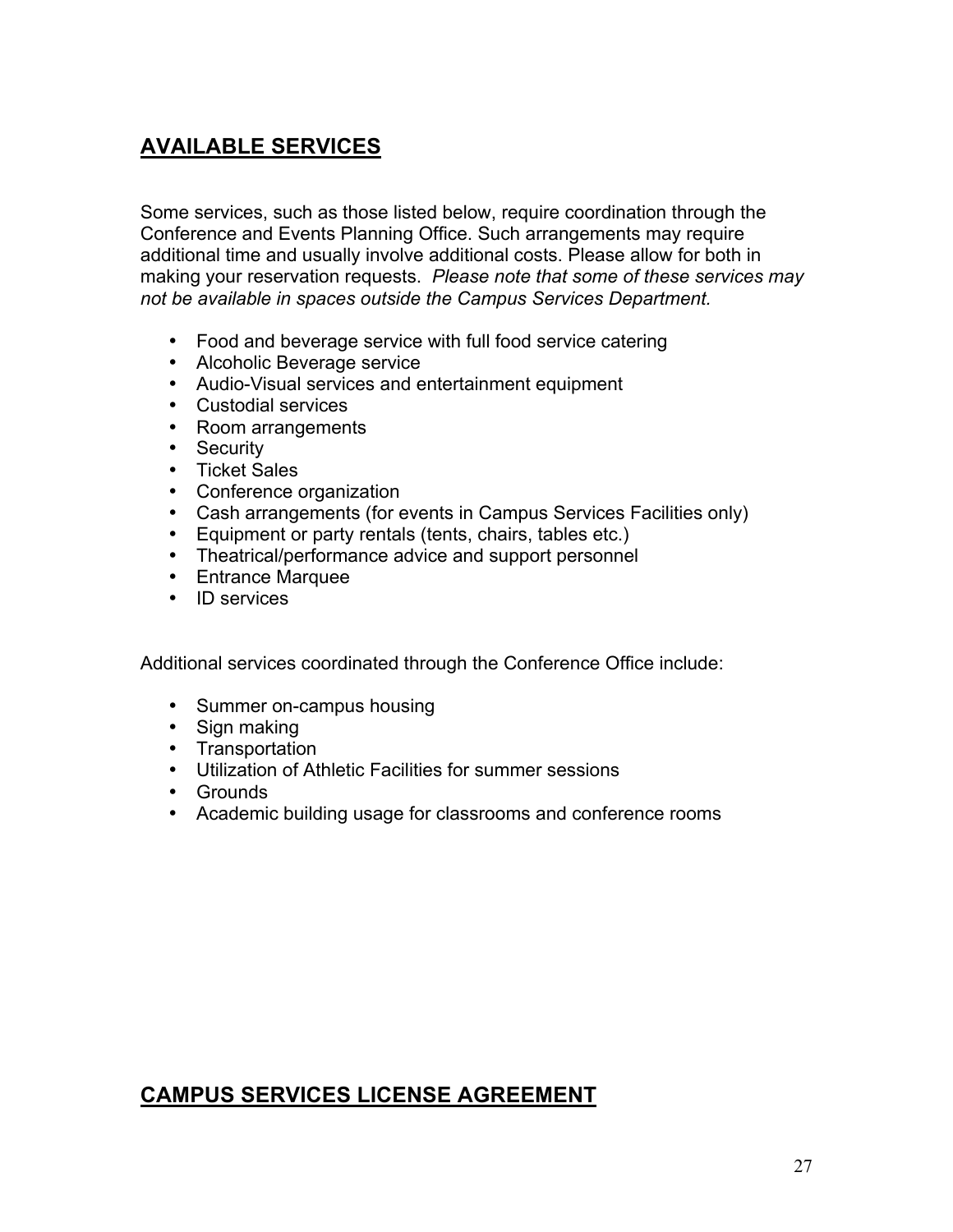#### **University of Massachusetts Dartmouth Campus Services License**

The **University of Massachusetts Dartmouth**, a public institution of higher education, having an address of 285 Old Westport Road, North Dartmouth, Massachusetts 02747, (the "Licensor"), and

**\_\_\_\_\_\_\_\_\_\_\_\_\_\_\_\_\_\_\_\_\_\_\_\_\_\_\_\_\_\_\_\_\_\_\_\_** with an address of

\_\_\_\_\_\_\_\_\_\_\_\_\_\_\_\_\_\_\_\_\_\_\_\_\_\_\_\_\_\_\_\_\_\_\_\_\_\_\_\_\_ (the "Licensee"), collectively

(the "Parties"), enter into this License Agreement (the "License"), subject to the terms and conditions set forth below.

- 1. **Grant of License**. The Licensor grants to Licensee, its officers, servants, agents and employees a revocable, nonexclusive right to use and occupy the facilities provided in Section 1(b) owned by the Licensor and located on the University of Massachusetts, Dartmouth's campus at Old Westport Road in the Town of North Dartmouth for the Event provided in Section 1(a) and in accordance with the terms and conditions of this License. Licensor agrees to provide Licensee with the services specified in Section 1.
	- (a) **Type of Event**:

 $\mathcal{L}_\text{max}$  and  $\mathcal{L}_\text{max}$  and  $\mathcal{L}_\text{max}$  and  $\mathcal{L}_\text{max}$  and  $\mathcal{L}_\text{max}$  $\blacksquare$  (the "Event")

**The Facility** and Licensee's Facility Requirements are described on "Attachment A"

\_\_\_\_\_\_\_\_\_\_\_\_\_\_\_\_\_\_\_\_\_\_\_\_\_\_\_\_\_\_\_\_\_\_\_\_\_\_\_\_\_\_\_\_\_\_\_\_\_\_\_\_\_\_\_\_\_\_\_

(b) **Date(s) of Event**: Beginning Date: ("Beginning Date")

Ending Date: **Ending Date** ("Ending Date")

**Time(s)**:

#### (c) **Number of Participants**:\_\_\_\_\_\_\_\_\_\_\_\_\_\_\_\_\_\_\_\_\_\_\_\_\_\_\_\_\_\_\_\_\_

Licensee agrees that the number of Participants for this Event shall not exceed the number provided in Section 1(c).

(d) **Substitution of Facilities**. The Licensor reserves the right to substitute comparable facilities for those reserved by the Licensee.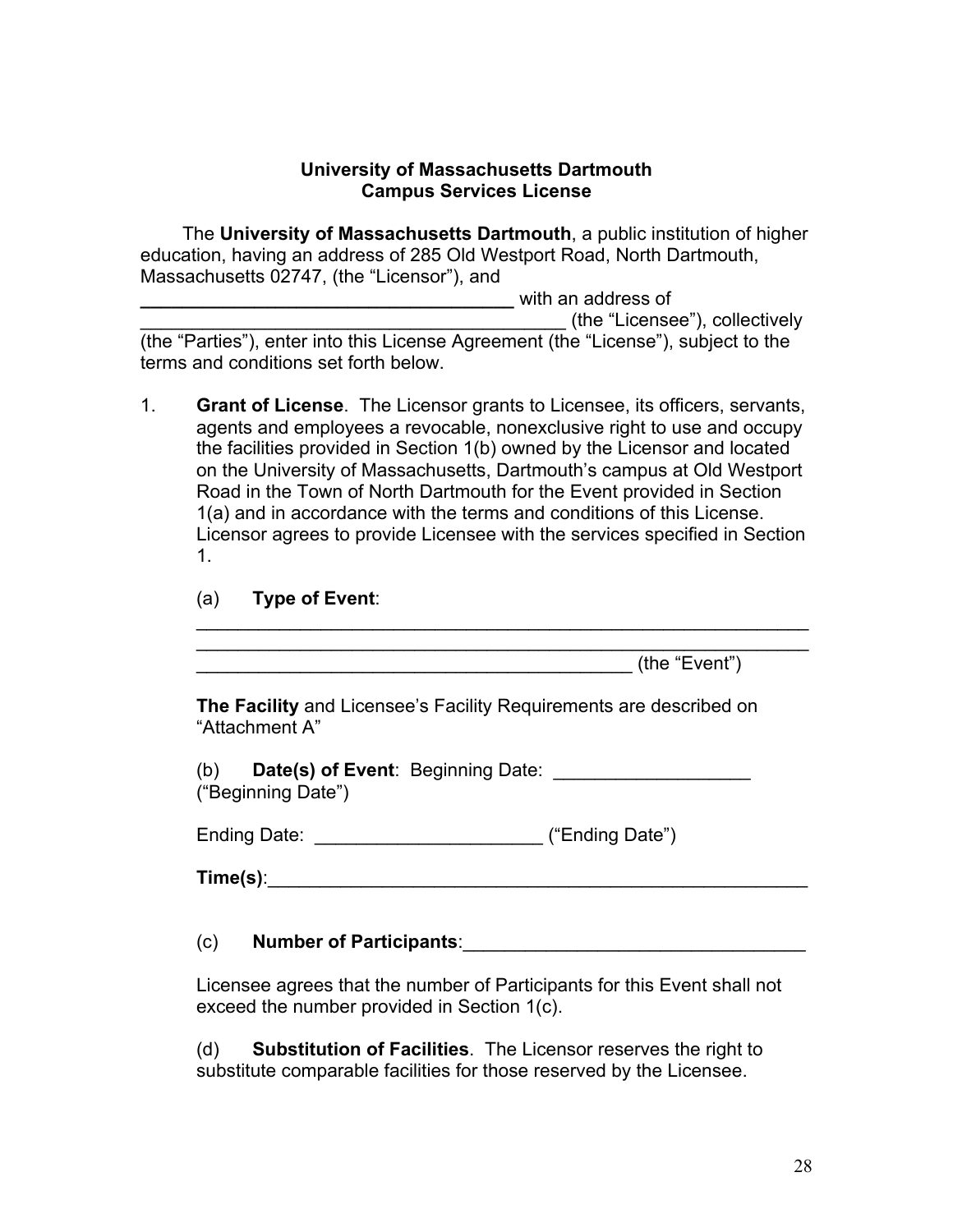# 2. **Licensee's Compliance.**

a. Licensee agrees to use and occupy the Licensed Area in accordance with all of Licensor's policies, regulations, rules and practices, including any applicable policy on the use of the Licensed Area and in compliance with all applicable state and federal laws including but not limited to fire codes. Licensee agrees to use and occupy the Licensed Area in a safe and careful manner and shall not contravene any state, federal or University of Massachusetts laws, regulations or policies. The Licensor assumes no responsibility whatsoever, for any property placed in said Licensed Area by Licensee, its employees, its agents, its guests, its patrons and its invitees and the Licensor is hereby expressly relieved and discharged from any and all liabilities for any loss injury or damages to person or property that may be sustained by reason of the use of said Licensed Area under this License.

b. Licensee shall ensure that pursuant to local fire safety regulations that the number of participants occupying the Licensed Area identified in Section 1(b) shall not at any time during the term of this License exceed the number provided in Section 1(c).

c. Licensee agrees to use only the Licensed Area provided in Section 1 and only for the purposes provided in Section 1.

d. Licensee shall designate a contact person who shall be responsible for meeting with Licensor's representatives for the planning of Licensee's Event. Licensee acknowledges and agrees to the following procedures:

- **i. Housing Facility.** Licensee's Representative shall meet with Licensor's Residence Hall representatives for orientation prior to the start of this Event. Licensee shall ensure that its employees, agents, servants and Event participants adhere to the requirements set forth in this License.
- **ii. Food Service.** Licensee shall have its employees meet with a designated Campus Services staff member, as required, prior to the start of this Event to finalize specific head counts upon which actual charges will be based. Final head counts are due at least forty-eight (48) hours prior to the opening of the Event.
- **iii. Athletic Procedures.** The Licensee agrees to provide the Licensor's Athletic Coordinator with a daily schedule of activities at least two weeks prior to the scheduled start of this Event. Any changes to the schedule must be communicated to the Athletic Coordinator.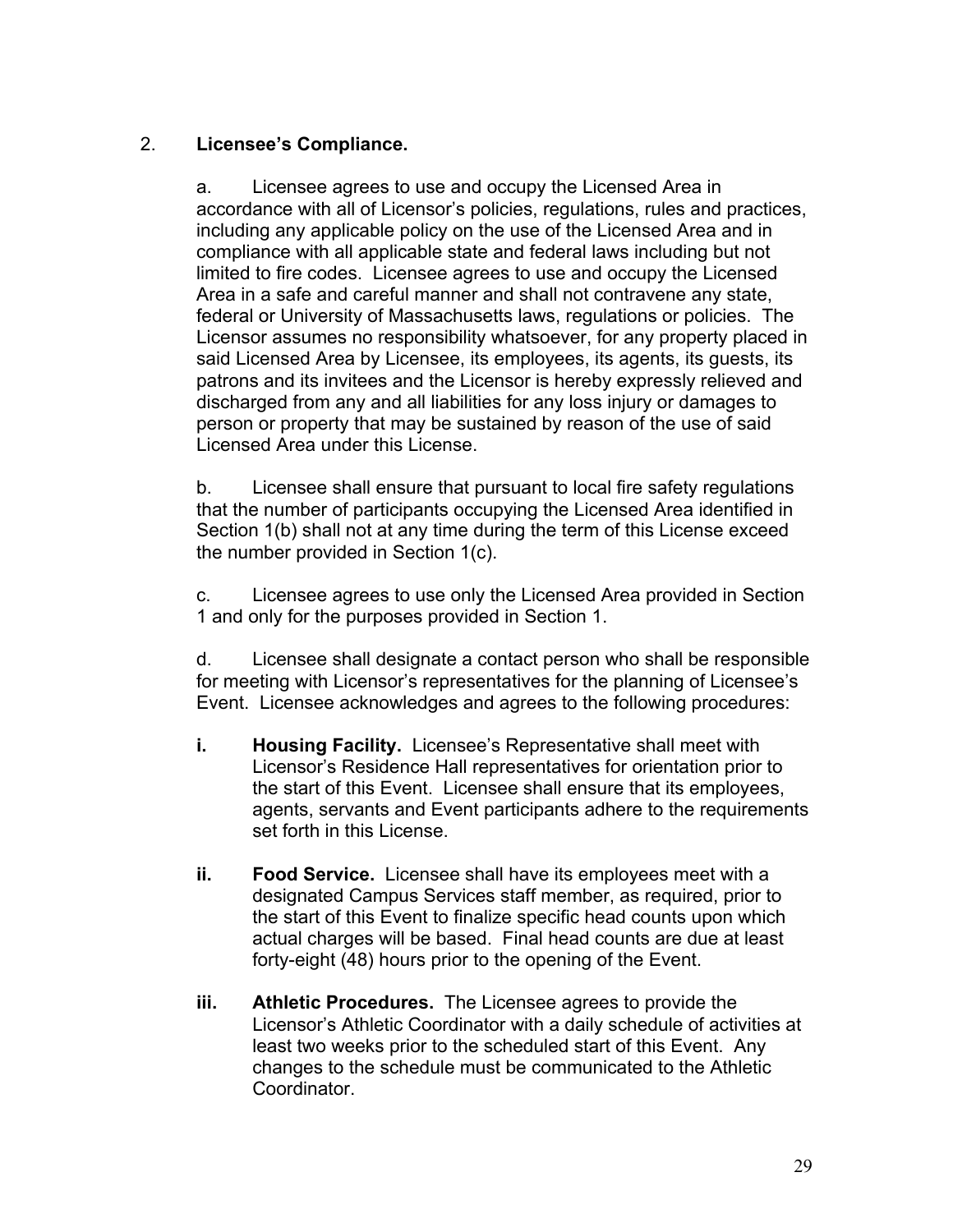Licensor may, at its discretion, require Licensee to retain on the Licensed Area during the term of this License, a certified health professional or trainer or other certified, licensed or qualified person(s). Licensee shall provide verification of said qualifications, licenses or certifications to the satisfaction of Licensor prior to Licensee's use of the Facilities and property.

**iv. Pool Use Requirements.** Any use of the pool requires the Licensee to have certified lifeguards present and on duty at all times during said use. The Licensor, at its discretion, may require the Licensee to use lifeguards provided by the Licensor and the full cost of these lifeguards are the responsibility of the Licensee. All lifeguards must be at least eighteen (18) years of age and certified in accordance with Massachusetts laws and regulations. Notwithstanding, a lifeguard must have the following minimum certifications:

(a) a current Red Cross **Lifeguard** Training Certificate, or Royal Bronze Medallion, or Boy Scouts of America **Lifeguard** Certificate, or National Y.M.C.A. **Lifeguard** Certificate or an equivalent certification, provided however, that no such alternative certification shall be deemed equivalent unless it shall contain all of the minimum requirements mandated or required by one or more of the foregoing certification programs; and

(b) a current American Red Cross CPR Certificate for the Professional Rescuer or American Heart Association CPR Certificate for the Health Care Provider, or National Safety Council CPR Training; and

(c) a Red Cross Standard First Aid Certificate, or a Red Cross Community First Aid and Safety Certificate (which certification may be evidenced by a notation on the back of any Red Cross **Lifeguard** Training Certificate), or National Safety Council First Aid Training, Level 2, or an equivalent certification, provided however, that no such alternative certification shall be deemed equivalent unless it shall contain all of the minimum requirements of one of the foregoing certification programs.

The Licensee shall provide whistles and bull horns or other appropriate voice amplification devices to all lifeguards on duty.

All certifications must be valid during the term of the License. The Licensee shall be required to have at least one lifeguard on duty for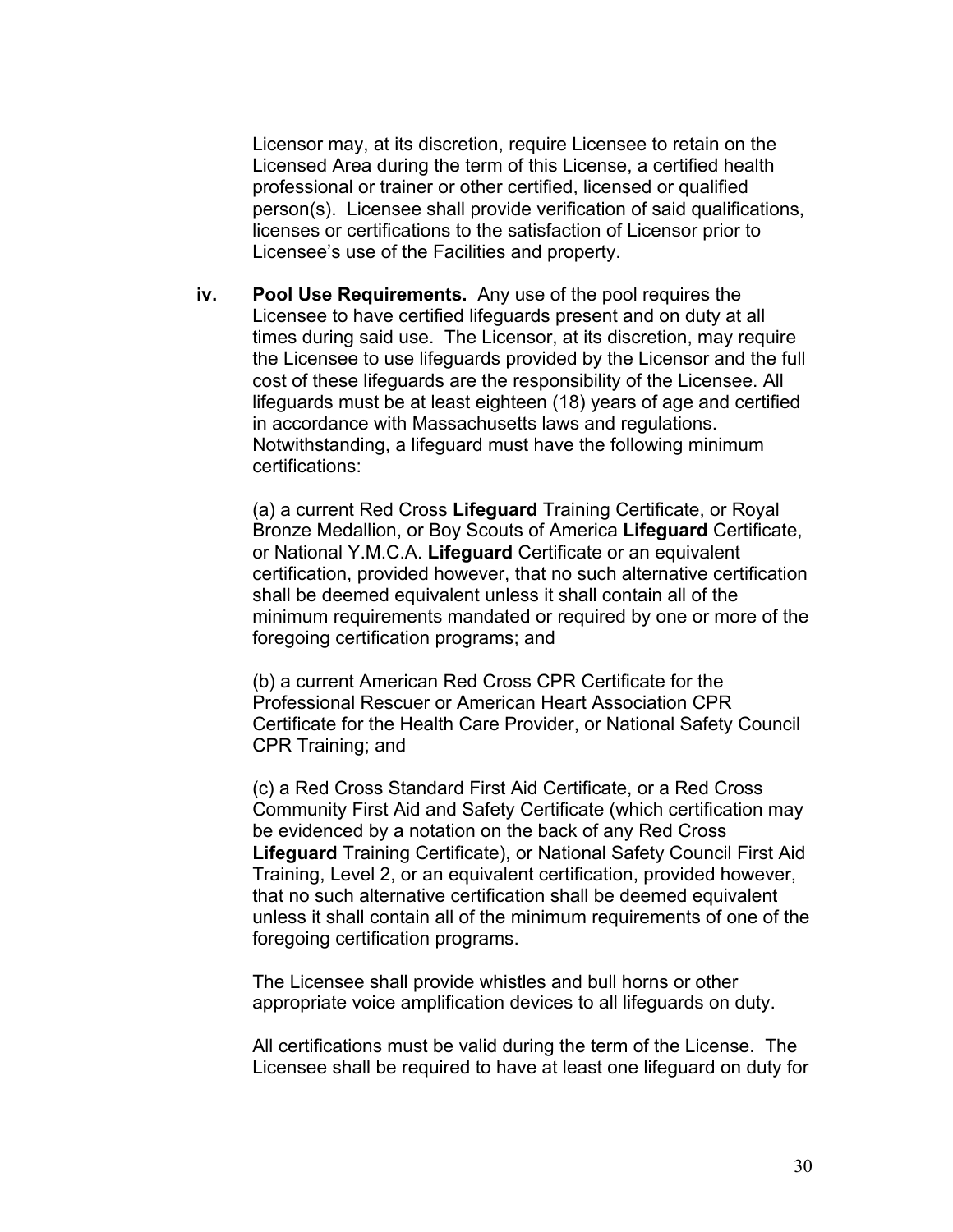every twenty-five (25) persons at the pool. The Licensor may require additional lifeguards at its discretion.

- **v. Other Procedures and Requirements**. Licensor shall provide Licensee with any Licensed Area Requirements, and include said Licensed Area Requirements in Attachment A. Licensee agrees to comply with any and all additional requirements set forth by Licensor.
- **3. Condition of Licensed Area**. Licensee acknowledges and agrees that it accepts the Licensed Area in "as is" condition, that Licensor is under no obligation to make any repairs, renovations, or alterations to the Licensed Area, and that Licensor has made no representations or warranties regarding the fitness of the Licensed Area for Licensee's intended purpose or use. Subject to Licensor providing custodial, media or other services as described in Section 1. Licensee agrees to leave the Licensed Area in as good condition as the Licensed Area was in at the beginning of this License, reasonable wear and tear accepted. Licensee shall make no temporary or permanent modifications to the Licensed Area without the prior written consent of Licensor, and Licensee shall be solely responsible for the cost of any damage, including loss or theft, to the Facilities and any equipment or property caused by Licensee, its officers, employees, agents, invitees or third party vendor (collectively, "Licensee ").

#### **4. Term of License**

The term of this License shall be for \_\_\_\_\_\_\_\_\_\_\_\_ during the dates provided in Section 1(b).

#### **5. Fee Schedule**

Licensor may provide Licensee with food services, beverage services, A/V media services, setup/breakdown, security, custodial, grounds, housing, electrical and other services as provided in this License, ("Campus Services"). Licensee agrees to compensate Licensor for all Campus Services provided by Licensor under this License.

**Payment Schedule**. Licensee shall be responsible for the payment of (a) non-refundable deposit of \$100 upon execution of this License; (b) Fifty percent (50%) of estimated total amount due fourteen (14) days prior to Beginning Date, based on a final head count; and (c) balance due thirty (30) days after Licensee's receipt of the final invoice.

**Payment Schedule for Pool Use.** Licensee shall pay for pool events with a time duration of less than one month, fourteen (14) days before the event commences. For pool events with a time duration of greater than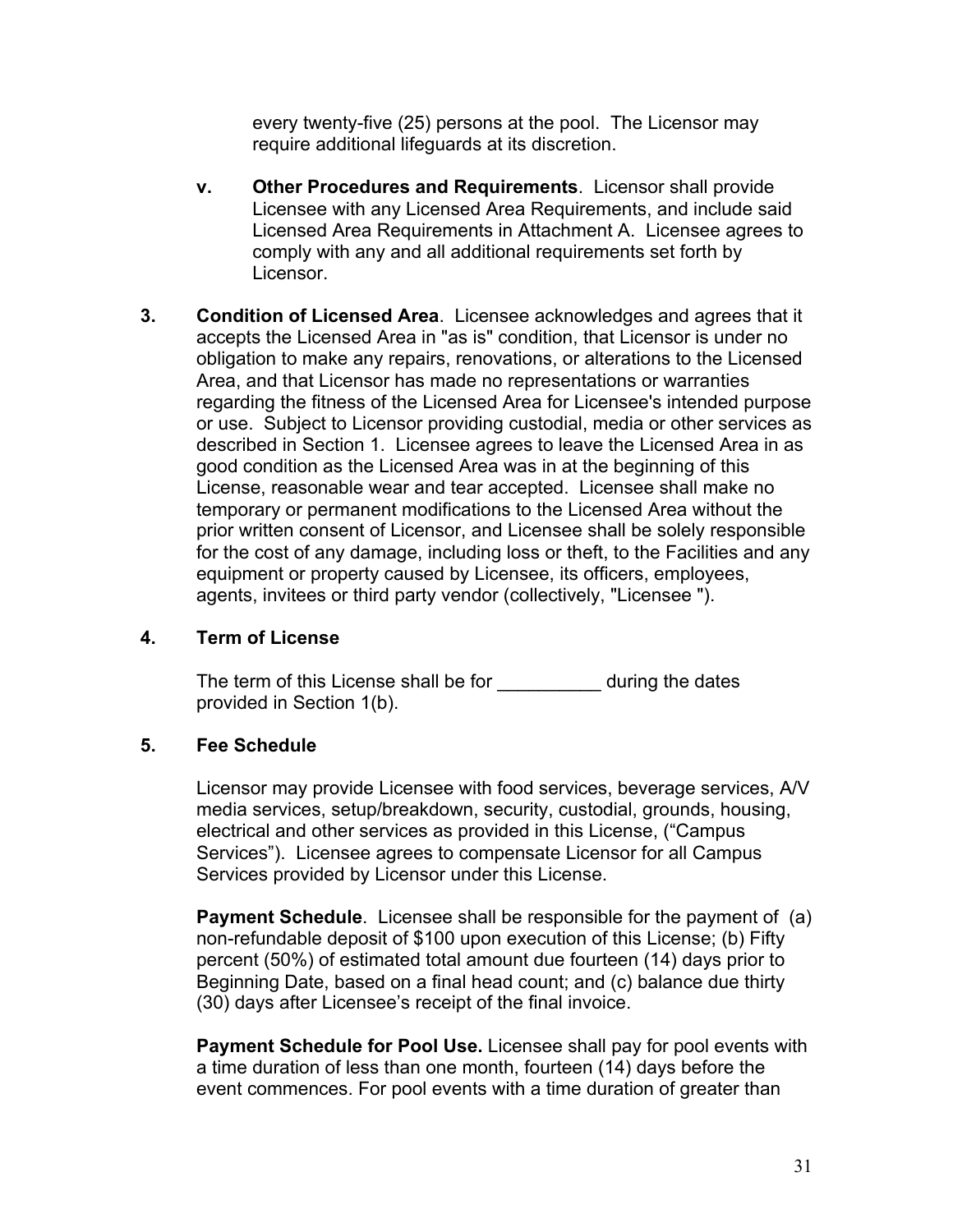one month, Licensee will pay the first month's fee in advance before the event commences. The Licensee will pay each additional month in advance before the first of the month. Licensee will not be allowed to use Licensor's facility unless all payments have been made.

**Other Charges**. Licensee shall be responsible for lost keys (\$45.00), lost ID Card(s) (\$10 each) and for services requested by Licensee, but which are not included in this License. However, some services such as A/V Media may constitute additional charges not covered by the rate indicated herein.

- **6. Taxes**. Licensee shall be responsible for the payment of any applicable federal, State or local sales or use taxes in association with this event. Tax-exempt organizations must provide proof of such status, certificate of exemption, in order to receive tax exemption.
- 7. **Cancellation by Licensee**. Licensee may terminate this License upon prior written notice to Licensor at the University Conference and Events Planning Office at the address as provided in Section 16 herein. Notice of cancellation received by the University Conference and Events Planning Office less than one (1) business day prior to the Beginning Date shall result in a cancellation fee equal to one hundred (100%)of the deposit identified in Section 5. Notice of cancellation received by the University Conference and Events Planning Office less than five (5) business days prior to the Beginning Date will result in a cancellation fee equal to fifty (50%) of the deposit identified in Section 5 above. Any costs related to cancellations by Licensee for services provided by third parties shall be the responsibility of the Licensee.
- 8. **Termination by Licensor**. The Licensor may terminate this License at any time at its discretion. If the Licensor terminates this License because Licensee has violated the terms of this License, or because Licensee's participants or attendees have violated laws, regulations or Licensor's polices, the Licensee is obligated to make full payment of all fees under this License. Otherwise, termination by Licensor shall result in a pro rata refund of the applicable fee, based on the portion of the use period that was actually used, but less any expenses incurred by the Licensor.
- 9. **Alcoholic Beverage Service**. Licensee agrees that the serving of any alcoholic beverages shall be in compliance with the Licensor's Alcohol and Drug Policy and shall be arranged only through a separate contract with SMUSERV, Inc., the exclusive provider of alcoholic beverage services on the Licensor's Dartmouth campus. The provision and/or serving of any alcoholic beverage shall be arranged through the University Conference and Events Planning Office. The consumption, serving and/or sale of alcoholic beverages shall occur only in the Licensed Areas on the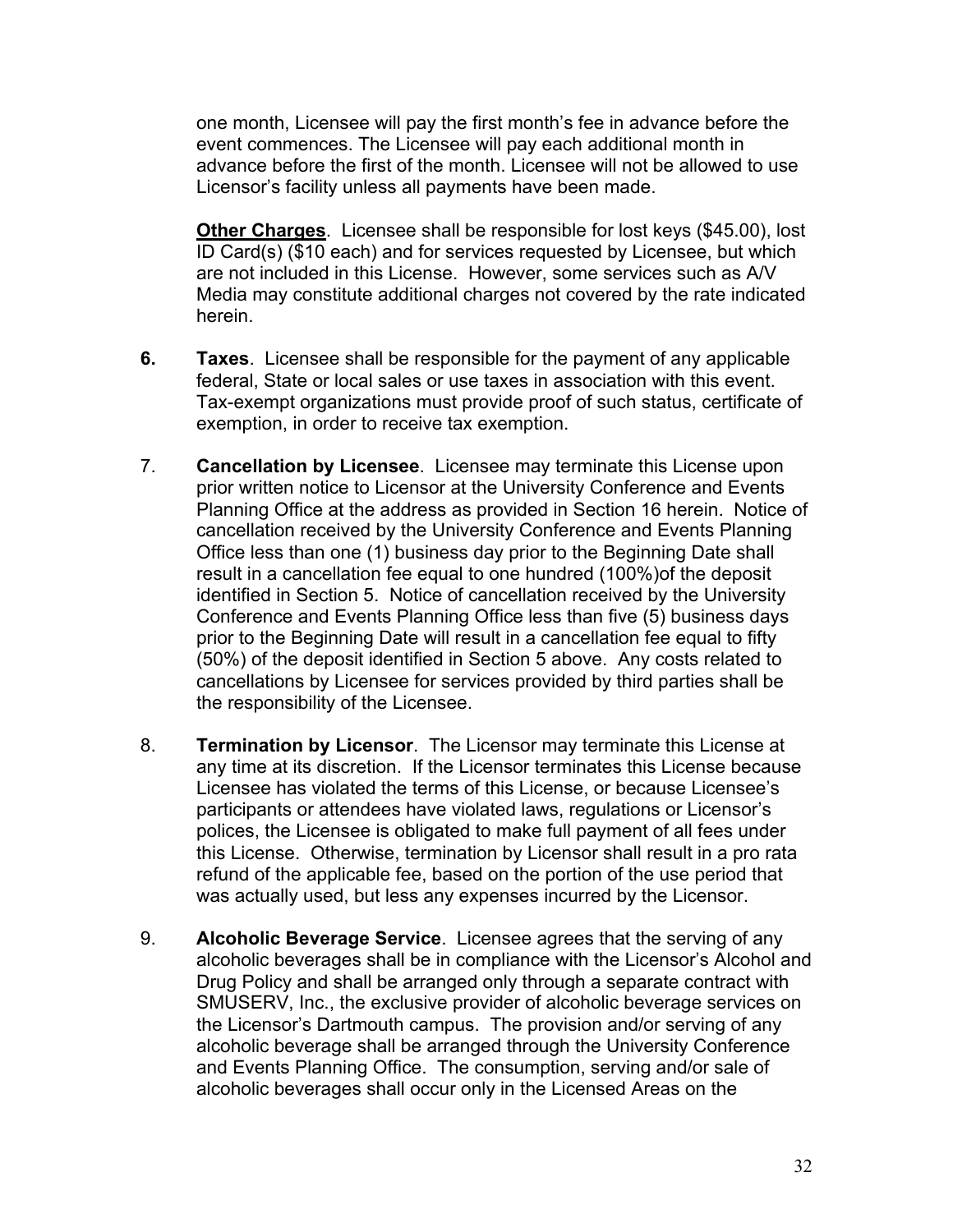Licensee's main Dartmouth campus. **No alcohol may be taken outside the Licensed Area.**

- 10. **Control of Premises**. Licensee acknowledges and agrees that the Licensed Area shall, at all times, be under the control of Licensor, and duly authorized representatives of Licensor shall have the right to enter the Licensed Area at all times during the term of this License. Licensee shall, at all times, conduct itself so as not to interfere in any way with the operations of the Licensor. Licensee agrees to observe and obey all directives given by Licensor's personnel including, but not limited to, directives related to maintenance and public safety. Licensee shall further agree to take responsibility for the implementation and enforcement of these items and to cause its agents, employees, invitees, guests, and members of the audience to comply with all reasonable requests of Licensor, its personnel and security agents, relating to the Licensed Area, University of Massachusetts Dartmouth campus and Facilities and the operations thereof.
- 11. **Ingress/Egress**. Licensee shall ensure that its employees, servants, agents, participants, or invitees, will not obstruct the sidewalks, entries, doors, passages, vestibules, halls, corridors, stairways or passageways. All ways of access to public utilities of the Licensed Area shall be kept unobstructed by the Licensee and shall not be used for any purpose other than ingress or egress to and from the Licensed Area by the Licensee.
- 12. **Abandoned Property**. Any property of Licensee, its agents or invitees left on Licensor's property after a period of ten (10) days from the Ending Date of the Event specified in 1(d), shall be deemed abandoned and shall become the property of Licensor to be disposed of or utilized at the Licensor's sole discretion. The Licensor shall use reasonable efforts to contact Licensee in the event that the Licensor discovers such property on its premises within said ten (10) day period; however, Licensor is not obligated to conduct any search for such property, which obligation lies solely with Licensee.
- 13. **Liability**. Licensee agrees that it shall use and occupy the Licensed Area at its own risk, and the Licensor shall not be liable to Licensee, its agents or invitees, for any personal injury or loss or damage to vehicles, equipment, fixtures, or other personal property brought onto the Licensed Area or Licensor's premises. Without limiting the foregoing, Licensor shall not be liable to Licensee for any injury, loss or damage to persons or property caused by any acts or omissions of Licensee, its employees, agents or invitees, or members of the general public. No officer, employee or agent of Licensor shall be personally liable to Licensee, its agents or invitees, for or on account of any alleged breach of this License,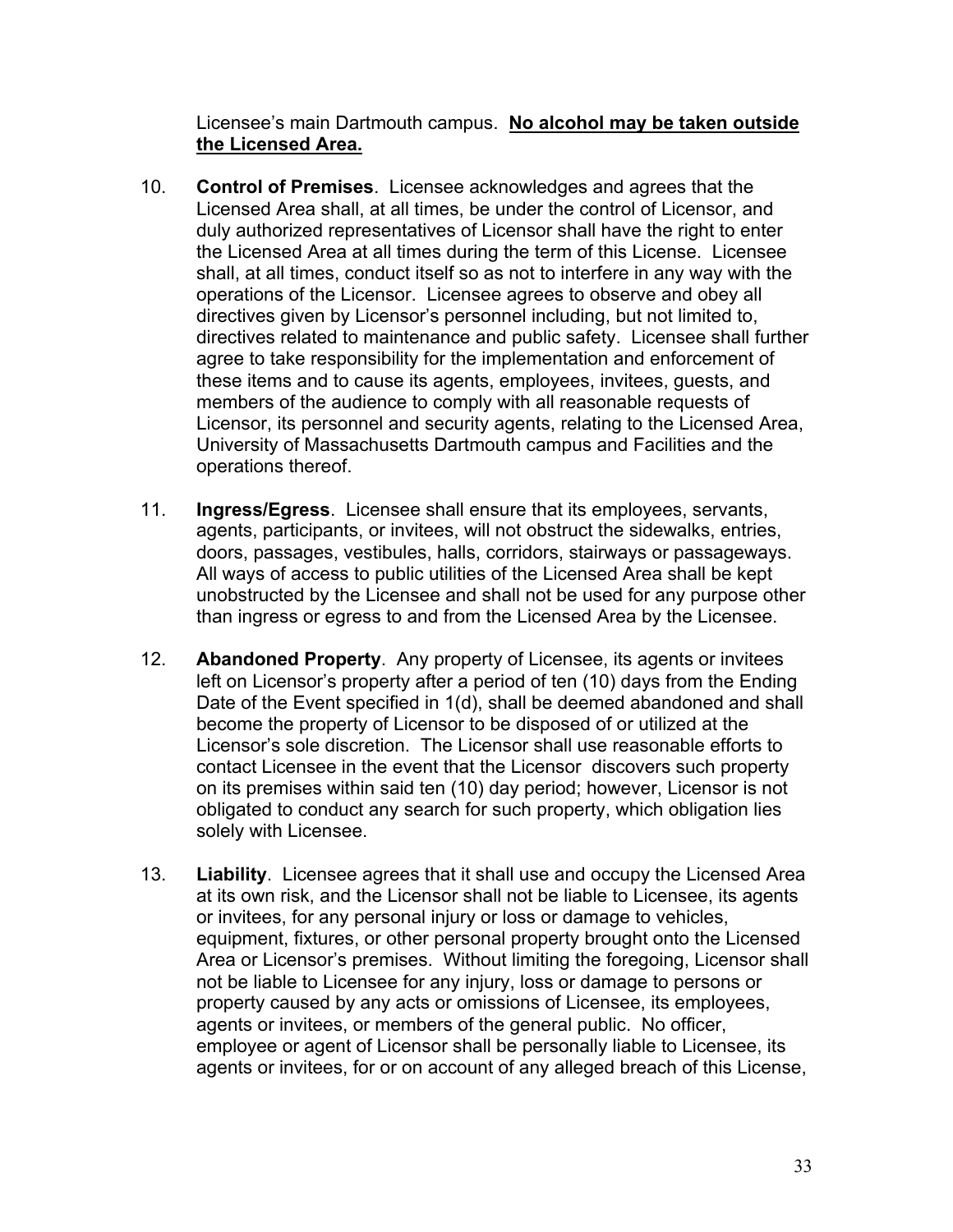or for any act, failure to act or other matter arising out of the execution of this License or the performance of the Licensor's obligations hereunder.

- 14. **Indemnification.** To the fullest extent permitted by law, Licensee shall defend, indemnify and hold harmless the Licensor, its Trustees, officers, agents, employees, attorneys, successors, assigns and representatives from and against any and all claims, costs, losses, theft, damages, actions, fines, penalties, demands, liability, expense and third party action(s), including reasonable attorneys' fees and costs through litigation and all appeals arising out of (i) Licensee's use of the Licensed Area; (ii) any occurrence in, upon, at or about any of the property controlled and managed by Licensor resulting from Licensee's occupancy or use of such property whether authorized or not; (iii) the occupancy or use of the Licensed Area by Licensee, its employees, servants, or invitees and any party acting by, through or under any of them; provided such claim, damage, loss, or expense is attributable to the loss of life, personal injury, loss of personal property or damage to property. Nothing contained herein shall be construed to make Licensee liable for any injury or loss caused by the sole negligence of the Licensor or employee of the Licensor. The indemnification obligation under this Section 14 shall not be limited by the existence of any insurance policy or by any limitation on the amount or type of damages, compensation, or benefits payable by or for the Licensee, its officers, employees, agents, servants, or by any other person acting for or by permission of the Licensee, and shall survive the termination of this License.
- 15. **Insurance**. Licensee agrees, at its own expense, to purchase and maintain throughout the term of this License a comprehensive commercial general liability insurance policy in the minimum amounts of \$1,000,000.00 per occurrence, \$3,000,000.00 general aggregate. Said insurance policy shall be written by a company authorized to do business in the Commonwealth of Massachusetts and reasonably acceptable to the Licensor. The Insurance shall cover the events under this License; and shall name the Commonwealth of Massachusetts and the Licensor as additional insureds. The Licensee shall provide Licensor with a certificate of insurance evidencing compliance with the terms of this Section 15 at the time this agreement is executed.
- 16. **Notice**. Unless otherwise specified, any notice hereunder shall be in writing and shall be deemed delivered when given in person to either Party or the actual date received by that Party.
	- Licensor: University Conference and Events Planning Office 285 Old Westport Road, Dartmouth, MA 02723 Attention Conferencing Coordinator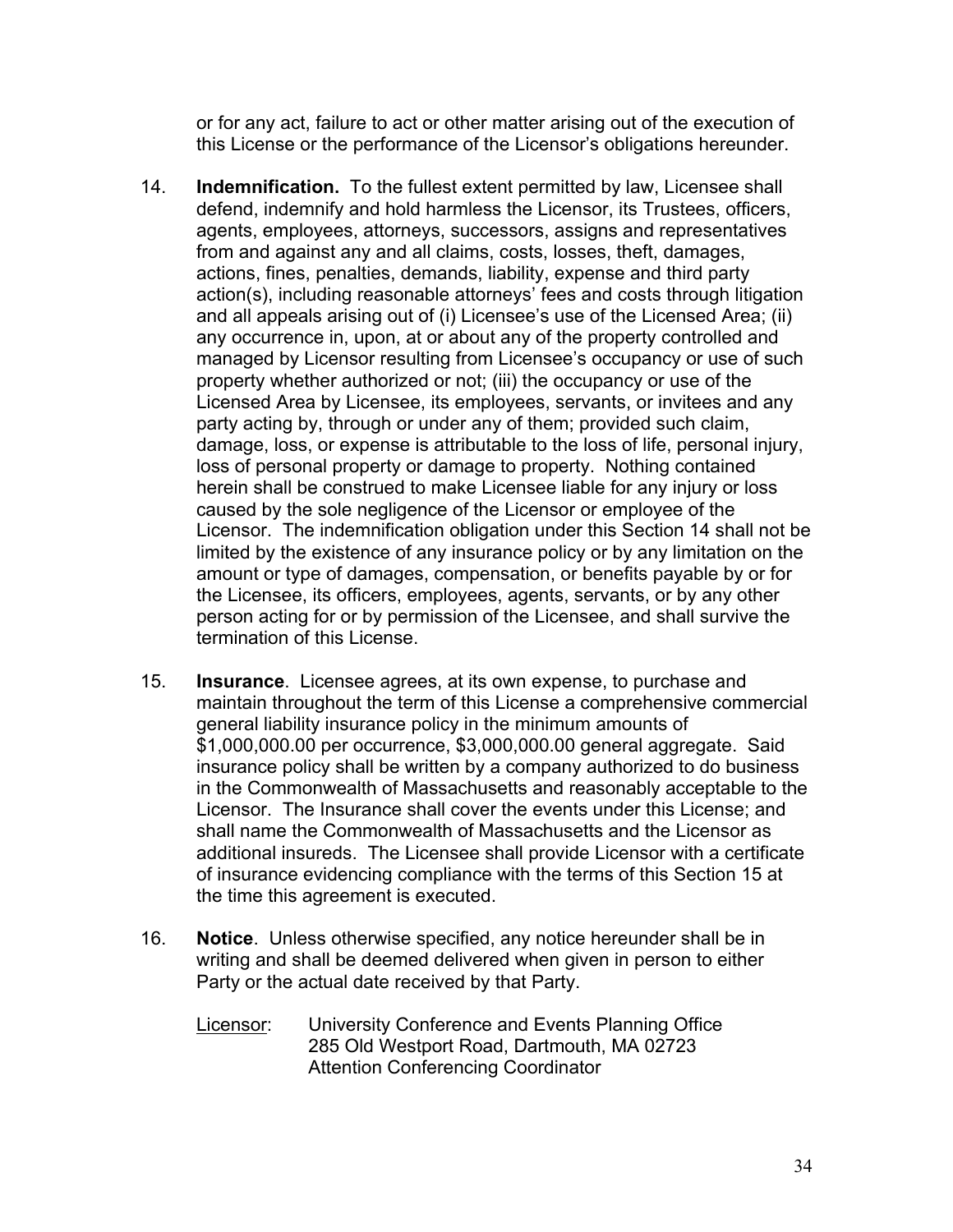Licensee:

The Licensor or the Licensee shall, at any time and from time to time, specify any changes to the information included in this License, such as its proper legal name, address, or point of contact for purposes of this License, giving fifteen (15) days written notice thereof to the other party, and shall submit any applicable attachments which are affected by such changes.

 $\mathcal{L}_\text{max}$  and  $\mathcal{L}_\text{max}$  and  $\mathcal{L}_\text{max}$  and  $\mathcal{L}_\text{max}$ 

\_\_\_\_\_\_\_\_\_\_\_\_\_\_\_\_\_\_\_\_\_\_\_\_\_\_\_\_\_\_\_\_\_\_\_\_\_\_\_\_\_\_

- 17. **Force Majeure**. Neither Party shall be liable to the other or be deemed to be in breach of this License in the event the Licensed Area, a portion of the Licensed Area or Licensor's property is substantially damaged, by fire, war, terrorism or an act or acts of nature. Either Party may immediately terminate this License upon written notice thereof.
- 18. **Assignment**. Licensee shall not sell, assign or otherwise transfer any interest or delegate any performance under this License without the prior written consent of Licensor. Any purported assignment of rights or delegation of performance in violation of this Section is void.
- 19. **Advertisement/Signs**. Licensee shall provide the Licensor's Conferencing Coordinator with a copy of Licensee's proposed advertising for approval of the Assistant Director of Campus Services, in advance of the Beginning Date, to ensure that the involvement of the University in connection with the event or conference is properly represented. It is further agreed that signs will not be posted or distributed in or about said Licensed Area without the consent of the University, and then only on spaces clearly indicated to Licensee.

**Advertisement/Signs for Pool Events.** Licensee shall provide the Licensor's Aquatics Director or Athletic Facilities Director with a copy of Licensee's proposed advertising for approval, in advance of the Beginning Date, to ensure that the involvement of the University in connection with the event is properly represented. It is further agreed that signs will not be posted or distributed in or about said Licensed Area without the consent of the University, and then only on spaces clearly indicated to Licensee.

20. **Parking Facilities**. The Licensor agrees that existing parking facilities will be open to such traffic as is occasioned by the Licensee's use of the Licensed Area, but the Licensee agrees that the Licensor need not hold such parking facilities for the exclusive use of such traffic or otherwise to arrange for or provide parking facilities. Note however, that designated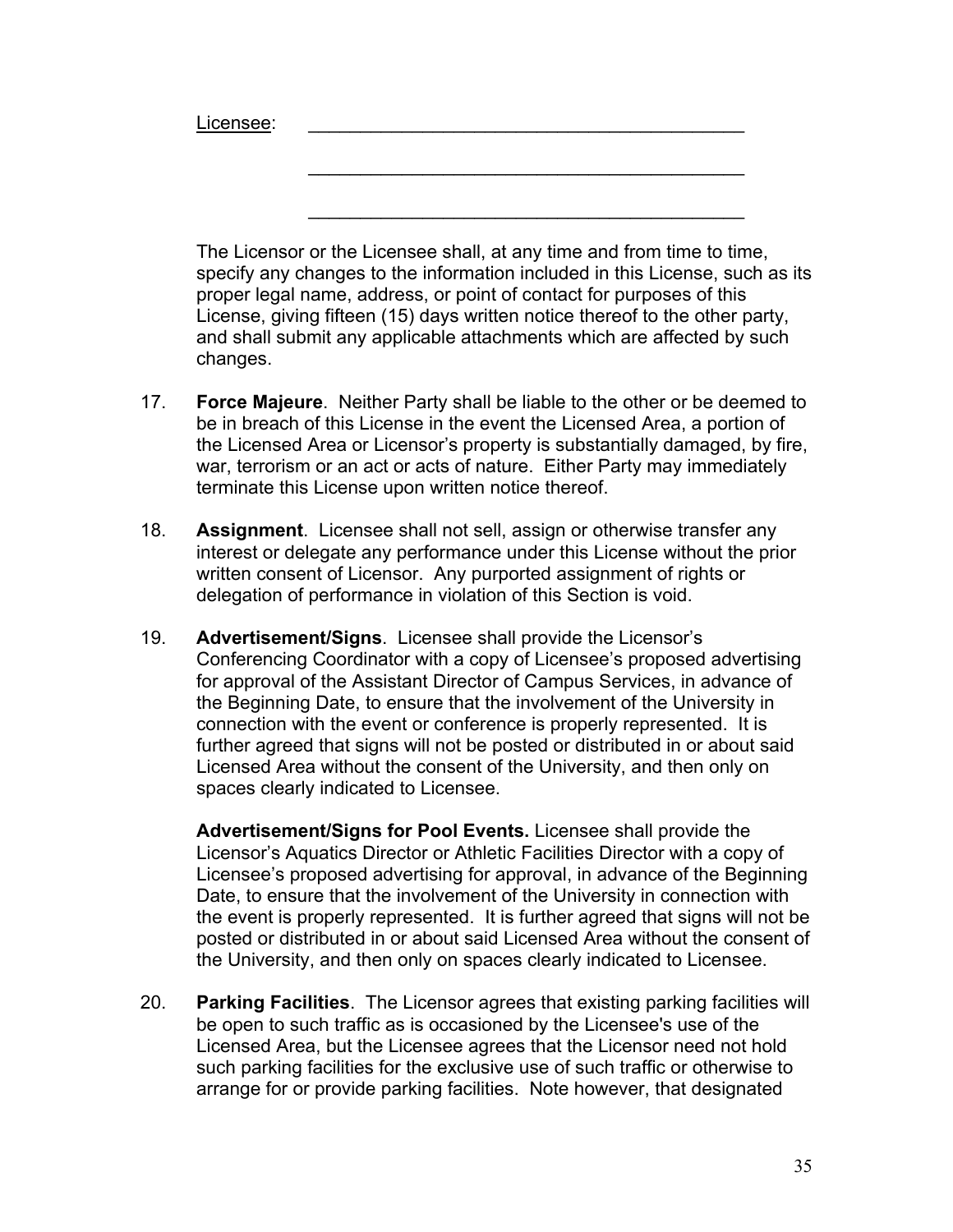parking areas may be assigned to Licensee at the discretion of the Licensor.

- 21. **Miscellaneous**. The Parties understand and agree that this License and amendments (if any) supersede all other verbal and written Licenses and negotiations by the Parties relating to the subject matter of this License. No amendment to this License shall be effective unless it is in writing and executed by authorized representatives of both parties and complies with all other regulations and requirements of law.
- 22. **Governing Law**. This License shall be construed under, and governed by, the laws of the Commonwealth of Massachusetts.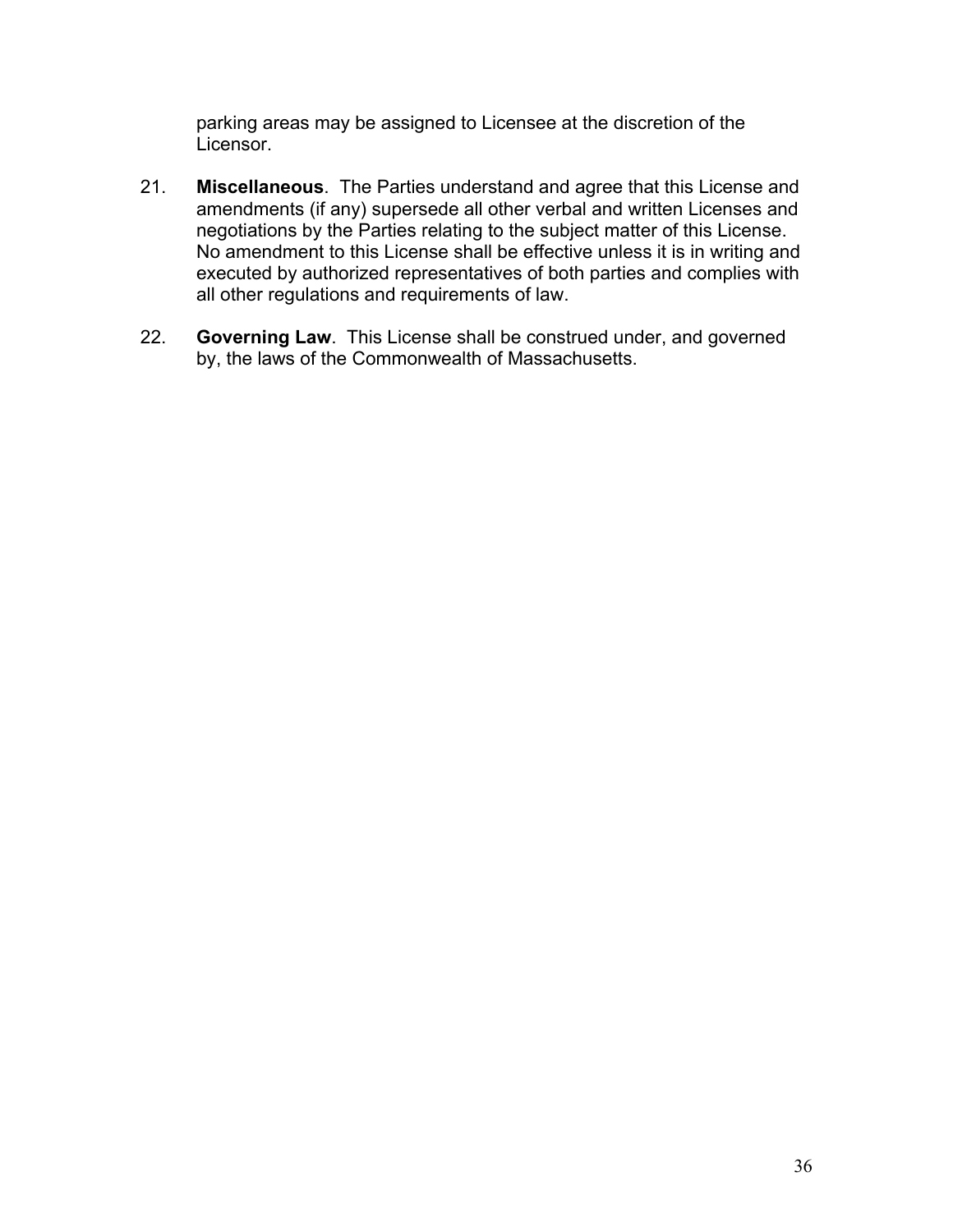*IN WITNESS WHEREOF*, the Parties have caused this License to be duly executed in duplicate originals by their duly authorized representatives, whose signatures appear below:

# **UNIVERSITY OF MASSACHUSETTS, DARTMOUTH**

| <b>LICENSOR:</b> |
|------------------|
|                  |
|                  |
|                  |
|                  |

\_\_\_\_\_\_\_\_\_\_\_\_\_\_\_\_\_\_\_\_\_\_\_\_\_\_\_\_\_\_\_\_\_\_\_\_\_\_\_\_\_\_\_\_\_\_\_\_\_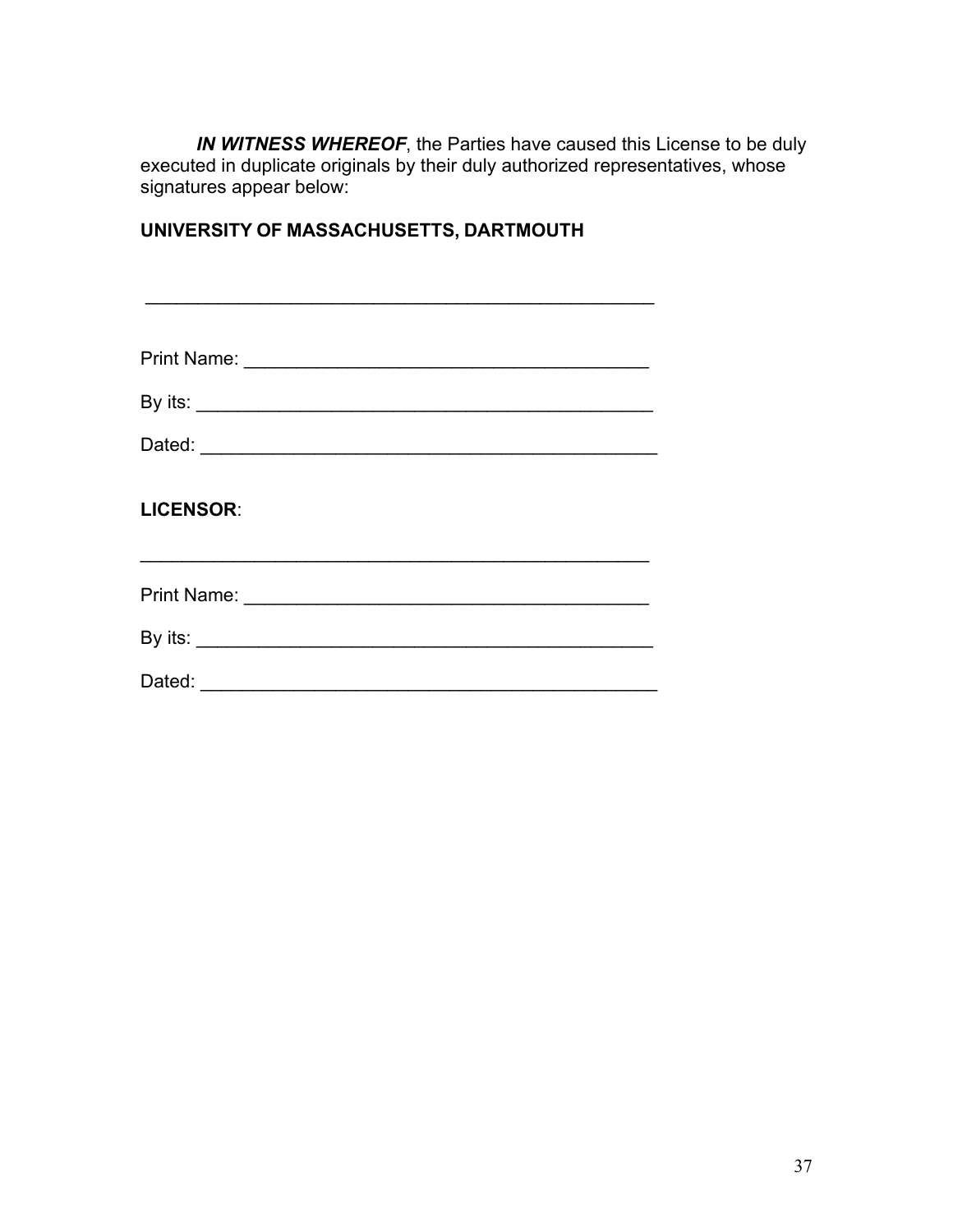#### **University of Massachusetts Dartmouth Campus Services License Attachment A**

Licensee agrees to the following:

**CONFERENCE FACILITY REQUIREMENTS:** 

**HOUSING REQUIREMENTS:** 

**FOOD SERVICE REQUIREMENTS:** 

**OTHER REQUIREMENTS:** 

The Licensee agrees to use the Licensed Area for the following and no other purpose: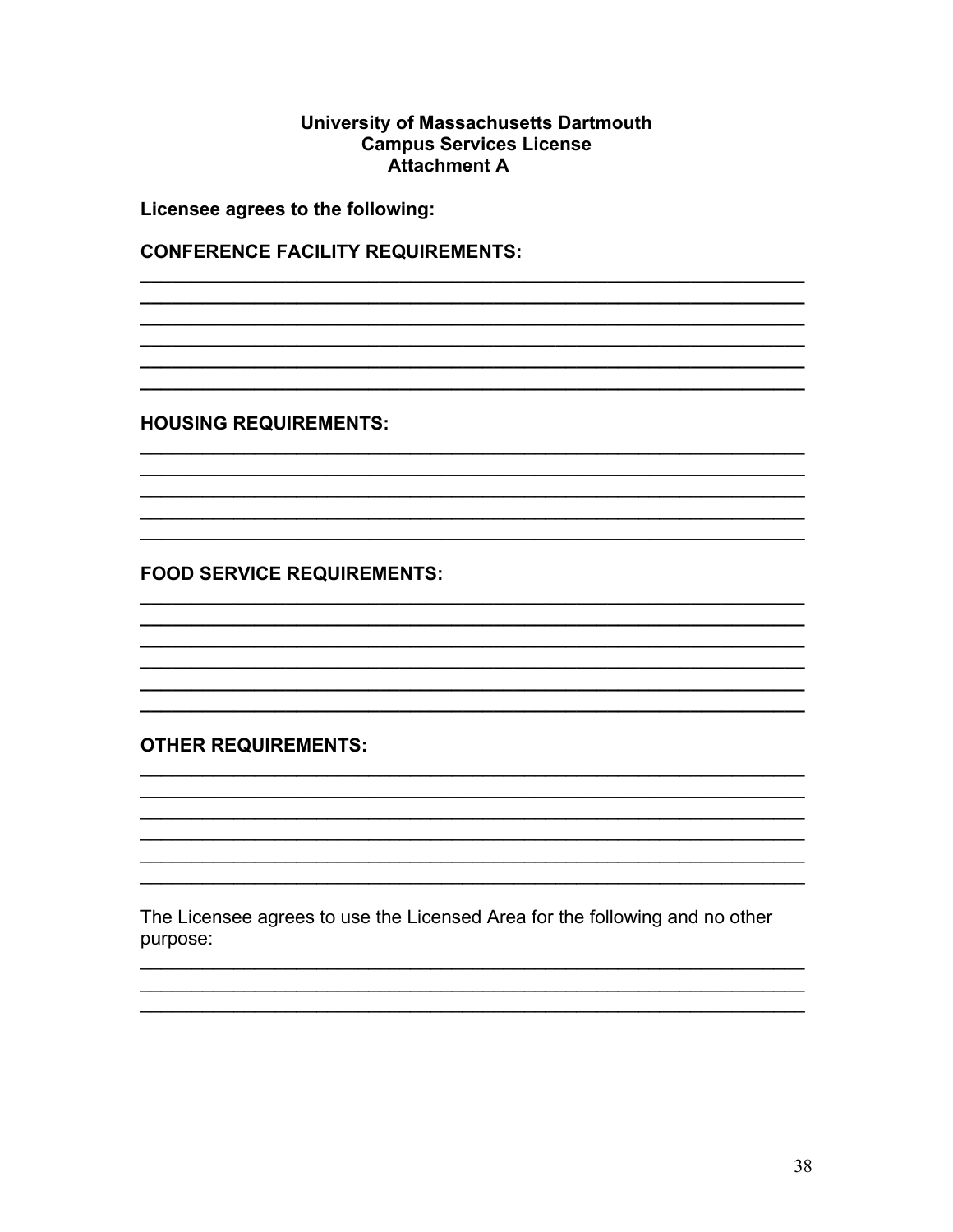# **APPENDICES**

# **A. FACILITIES AND CAPACITY**

The following information is provided as a guideline. The exact number of persons that may be accommodated in each facility or room will vary according to the exact nature of the event and services needed.

| <b>Facilities and Spaces with Capacities</b> |                                  |     |     |                 |                 |                 |
|----------------------------------------------|----------------------------------|-----|-----|-----------------|-----------------|-----------------|
|                                              |                                  |     |     | Reception       | Dance           | Banquet/Meeting |
|                                              |                                  |     |     |                 |                 |                 |
| <b>Campus Center</b>                         |                                  |     |     |                 |                 |                 |
|                                              |                                  |     |     |                 |                 |                 |
|                                              | Commuter Cafeteria               |     |     | 400             | 350             | 400             |
|                                              | South Alcove*                    |     |     | 75              | 75              | 50              |
|                                              | Underground Café                 |     |     | 50              | 50              | n/a             |
|                                              | Ground Floor Lounge & Pub        |     |     | 90              | $\overline{90}$ | $\overline{50}$ |
|                                              | <b>West Patio</b>                |     |     | 1000            | 1000            | 1000            |
|                                              | <b>Students' Conference Room</b> |     |     | $\overline{35}$ | n/a             | n/a             |
|                                              |                                  |     |     |                 |                 |                 |
| <b>Residents' Dining Hall</b>                |                                  |     |     |                 |                 |                 |
|                                              |                                  |     |     |                 |                 |                 |
|                                              | Main Dining Area                 |     |     | 365             | 365             | 300             |
|                                              | North Dining Room                |     |     | 75              | 75              | 50              |
|                                              | Eastside Picnic Area             |     |     | 300             | 300             | 175             |
|                                              |                                  |     |     |                 |                 |                 |
| Main Auditorium                              |                                  |     |     |                 |                 |                 |
|                                              |                                  |     |     |                 |                 |                 |
|                                              | Main Level**                     |     |     | 400             | n/a             | n/a             |
|                                              | Balconies**                      |     |     | 400             | n/a             | n/a             |
|                                              | Individual Balcony Rooms**       |     | 125 | n/a             | n/a             |                 |
|                                              | Room 006***                      |     |     | 60              | n/a             | n/a             |
|                                              | Room 007***                      |     |     | 35              | n/a             | n/a             |
| <b>Community Art Gallery</b>                 |                                  | 200 | n/a | 125             |                 |                 |
|                                              |                                  |     |     |                 |                 |                 |
| <b>Woodland Commons</b>                      |                                  |     |     |                 |                 |                 |
|                                              |                                  |     |     |                 |                 |                 |
|                                              | Conference 1                     |     |     | 100             | 100             | 60              |
|                                              | Conference 2                     |     |     | 100             | 100             | 60              |
|                                              | Conference 3                     |     |     | 100             | 100             | 60              |
|                                              | Mtg Rm 101                       |     |     | n/a             | n/a             | 12              |
|                                              | Mtg Rm 102                       |     |     | n/a             | n/a             | 12              |
|                                              | Mtg Rm 103                       |     |     | n/a             | n/a             | 12              |
|                                              | Lobby Area                       |     |     | 75              | 75              | n/a             |

\* Available M – F after 3pm; \*\*Available M – F after 12 pm during the academic year; \*\*\*available M – F after 6pm during the academic year.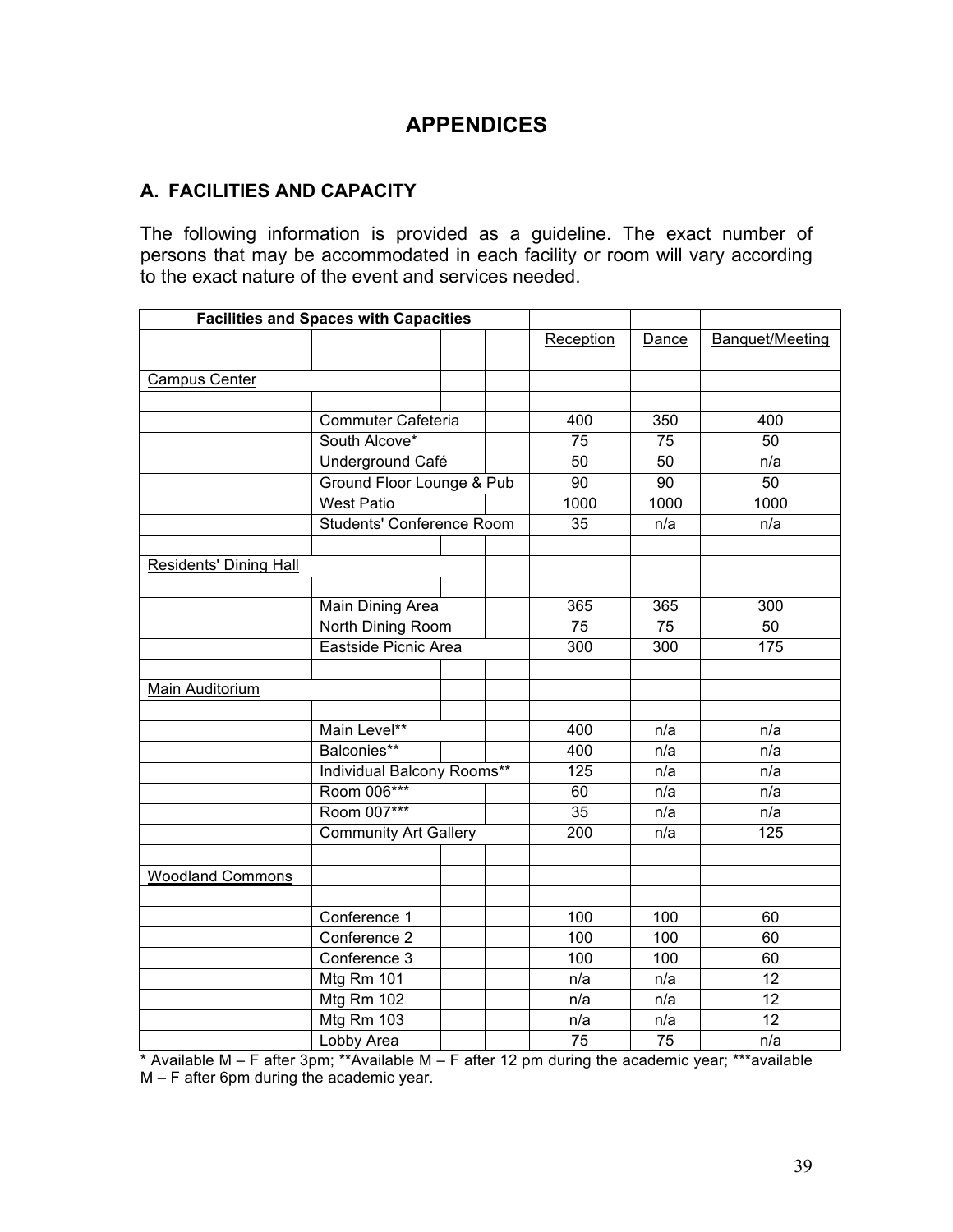#### **B. USE OF CHALK**

**To:** All Registered Student Organizations

**From:** Conference and Events Planning

**Memo:** Use of Chalk

**Date:** April 28, 2008

Student organizations will be penalized for advertising with chalk. Organizations wishing to advertise for an event and do so by writing on walkways, buildings and other inappropriate places will be charged for the steam cleaning of those areas directly to their Speed Type number (Account number).

There are several ways organizations can promote an event:

- Emailing Greg Paciulan *gpaciulan@umassd.edu* a power point slide which can then be viewed on the digital gallery.
- Having a poster stamped by SAIL and distributed to Bulletin Boards throughout Campus.
- Utilizing the University Calendar on the Home Page and selecting Quick Links, Choose Calendar of Events, Choose submit a new event and request. Please fill in the required fields.
- Advertise your event in the Torch.

The Conference and Events Office will be in touch with the Facilities Department and Grounds Office to bill appropriate organizations who fail to comply.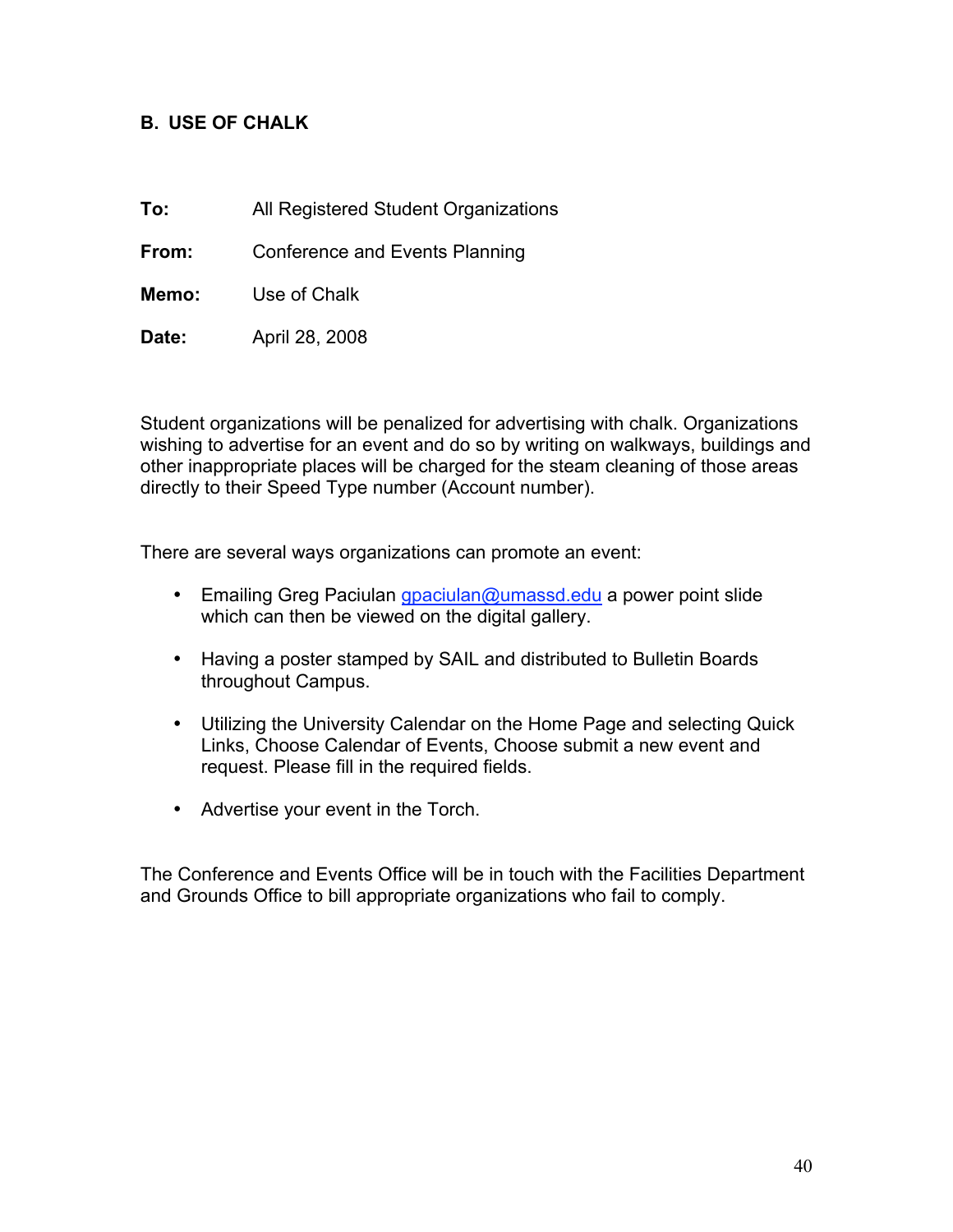## **C. GUIDELINES FOR PLAYS AND MUSICALS**

Three weeks prior to the event, a list of all scheduled rehearsals and walkthroughs must be submitted.

One week prior to the event, a Lighting and Sound script must be turned into the Auditorium Technical Staff.

Set plans need to be approved by the Technical Services Manager two weeks prior to load-in date.

Upon completion of the set, a safety inspection will be done by Technical Services Manager to determine whether or not the set can be used in the production.

The day of the event, the student representative (of the sponsoring organization) in charge of the performance must be present in the Main Auditorium NO LESS than 2 hours before the scheduled start time of the event and remain throughout the entire run of the show. The student in charge of this event is (Please Print)

There is no food or drink allowed anywhere in the Auditorium (including backstage). Concessions must be kept in the lobby.

 $\mathcal{L}_\text{max}$  and  $\mathcal{L}_\text{max}$  and  $\mathcal{L}_\text{max}$  and  $\mathcal{L}_\text{max}$  and  $\mathcal{L}_\text{max}$ 

Absolutely no alcoholic beverages are allowed anywhere in the Auditorium. Anyone found drinking will be removed from the Auditorium and not allowed to return (this includes performers).

During the run of the show no more than 2 representatives from any group will be allowed in the technical booth at the same time.

At any time during the show if someone is demonstrating any disruptive behavior, the technical staff reserves the right to stop the show until the person or situation is dealt with.

It is up to the Sponsoring Organization to inform their members and performers of all this information. If any of these guidelines or rules is not followed by the Sponsoring Organization or their performers the show will not go on.

Signature of Student in charge **Example 20** and the students of  $\overline{S}$ 

Signature of Technical Representative **Example 2018** 

Event Name\_\_\_\_\_\_\_\_\_\_\_\_\_\_\_\_\_\_\_\_\_\_\_\_\_\_\_\_\_\_\_\_\_\_\_\_\_\_\_\_\_\_\_\_\_\_\_\_\_\_\_\_\_\_\_\_\_\_\_\_

Event Date was a set of the set of the set of the set of the set of the set of the set of the set of the set of the set of the set of the set of the set of the set of the set of the set of the set of the set of the set of

Print Name\_\_\_\_\_\_\_\_\_\_\_\_\_\_\_\_\_\_\_\_\_\_\_\_\_\_\_\_\_\_\_\_\_\_\_\_\_\_\_\_\_\_\_\_\_\_\_\_\_\_\_\_\_\_\_\_\_\_\_\_\_

Date\_\_\_\_\_\_\_\_\_\_\_\_\_\_\_\_\_\_\_\_\_\_\_\_\_\_\_\_\_\_\_\_\_\_\_\_\_\_\_\_\_\_\_\_\_\_\_\_\_\_\_\_\_\_\_\_\_\_\_\_\_\_\_\_\_\_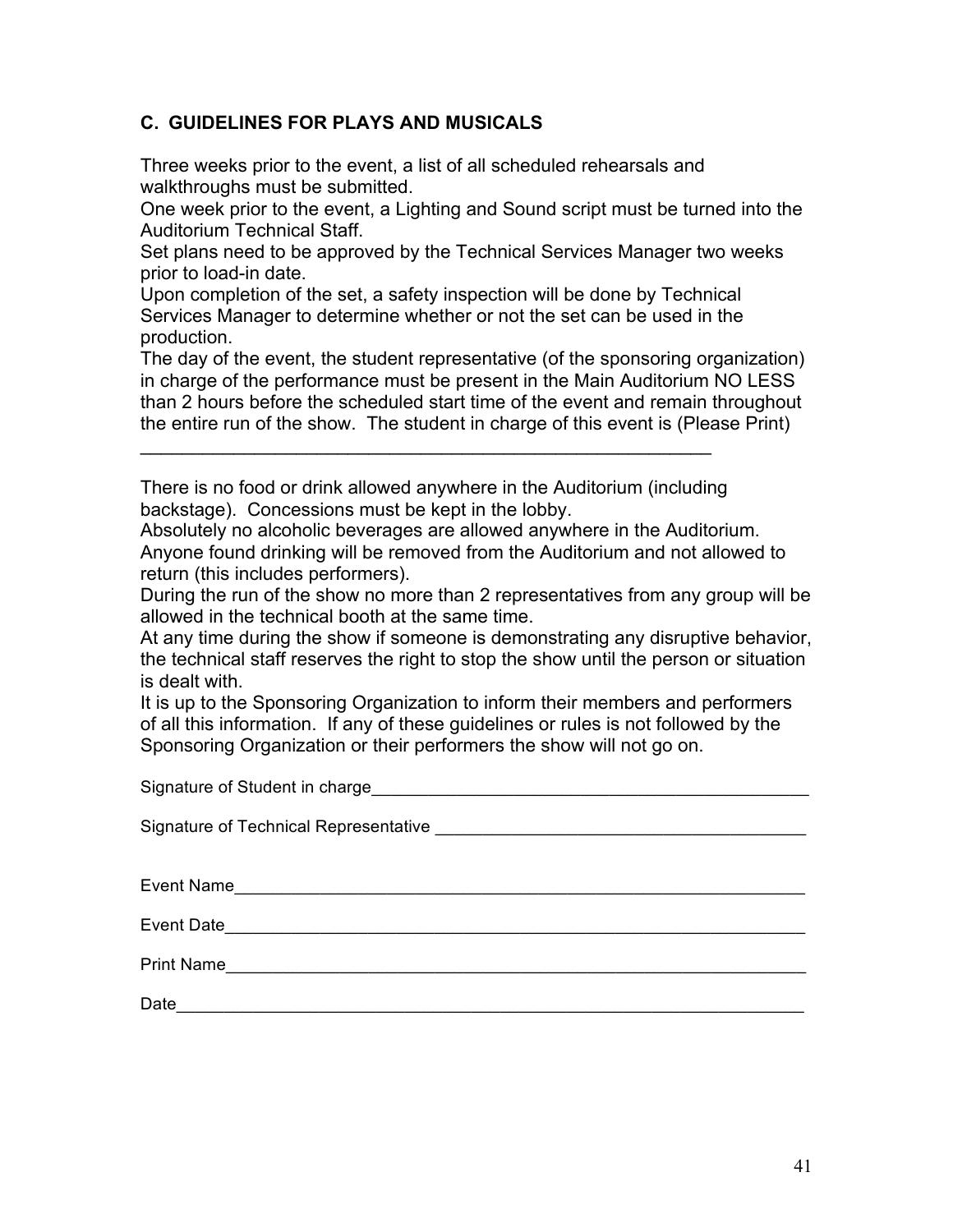# **D. GUIDELINES FOR MULTICULTURAL/TALENT SHOWS**

One week prior to the event, a list of all scheduled rehearsals and walkthroughs must be submitted.

Two business days prior to the event a script or a list of acts must be turned into the Auditorium Technical Staff. From this point only minor changes may be made to the run of the show.

The day of the event, the student (of the sponsoring organization) in charge of the performance must be present in the Main Auditorium NO LESS than 2 hours before the scheduled start time of the event and remain throughout the entire run of the show. The student in charge of this event is (Please Print)

All music by every act must be brought to the technical booth NO LESS than 1 hour before the scheduled start time of the event.

Under NO circumstances will performers arriving after the start of the show be allowed to perform.

There is no food or drink allowed anywhere in the Auditorium (including backstage). Concessions must be kept in the lobby.

 $\mathcal{L}_\text{max}$  and  $\mathcal{L}_\text{max}$  and  $\mathcal{L}_\text{max}$  and  $\mathcal{L}_\text{max}$  and  $\mathcal{L}_\text{max}$ 

Absolutely no alcoholic beverages are allowed anywhere in the Auditorium. Anyone found drinking will be removed from the Auditorium and not allowed to return (this includes performers).

During the run of the show no more than 2 representatives from any group will be allowed in the technical booth at the same time.

At any time during the show if someone is demonstrating any disruptive behavior, the technical staff reserves the right to stop the show until the person or situation is dealt with.

It is up to the Sponsoring Organization to inform their members and performers of all this information. If any of these guidelines or rules is not followed by the Sponsoring Organization or their performers the show will not go on.

Signature of Student in charge\_\_\_\_\_\_\_\_\_\_\_\_\_\_\_\_\_\_\_\_\_\_\_\_\_\_\_\_\_\_\_\_\_\_\_\_\_\_\_\_\_\_\_\_\_\_

Signature of Technical Representative **Example 2018** 

Event Name\_\_\_\_\_\_\_\_\_\_\_\_\_\_\_\_\_\_\_\_\_\_\_\_\_\_\_\_\_\_\_\_\_\_\_\_\_\_\_\_\_\_\_\_\_\_\_\_\_\_\_\_\_\_\_\_\_\_\_\_

Event Date\_\_\_\_\_\_\_\_\_\_\_\_\_\_\_\_\_\_\_\_\_\_\_\_\_\_\_\_\_\_\_\_\_\_\_\_\_\_\_\_\_\_\_\_\_\_\_\_\_\_\_\_\_\_\_\_\_\_\_\_\_

Print Name

Date\_\_\_\_\_\_\_\_\_\_\_\_\_\_\_\_\_\_\_\_\_\_\_\_\_\_\_\_\_\_\_\_\_\_\_\_\_\_\_\_\_\_\_\_\_\_\_\_\_\_\_\_\_\_\_\_\_\_\_\_\_\_\_\_\_\_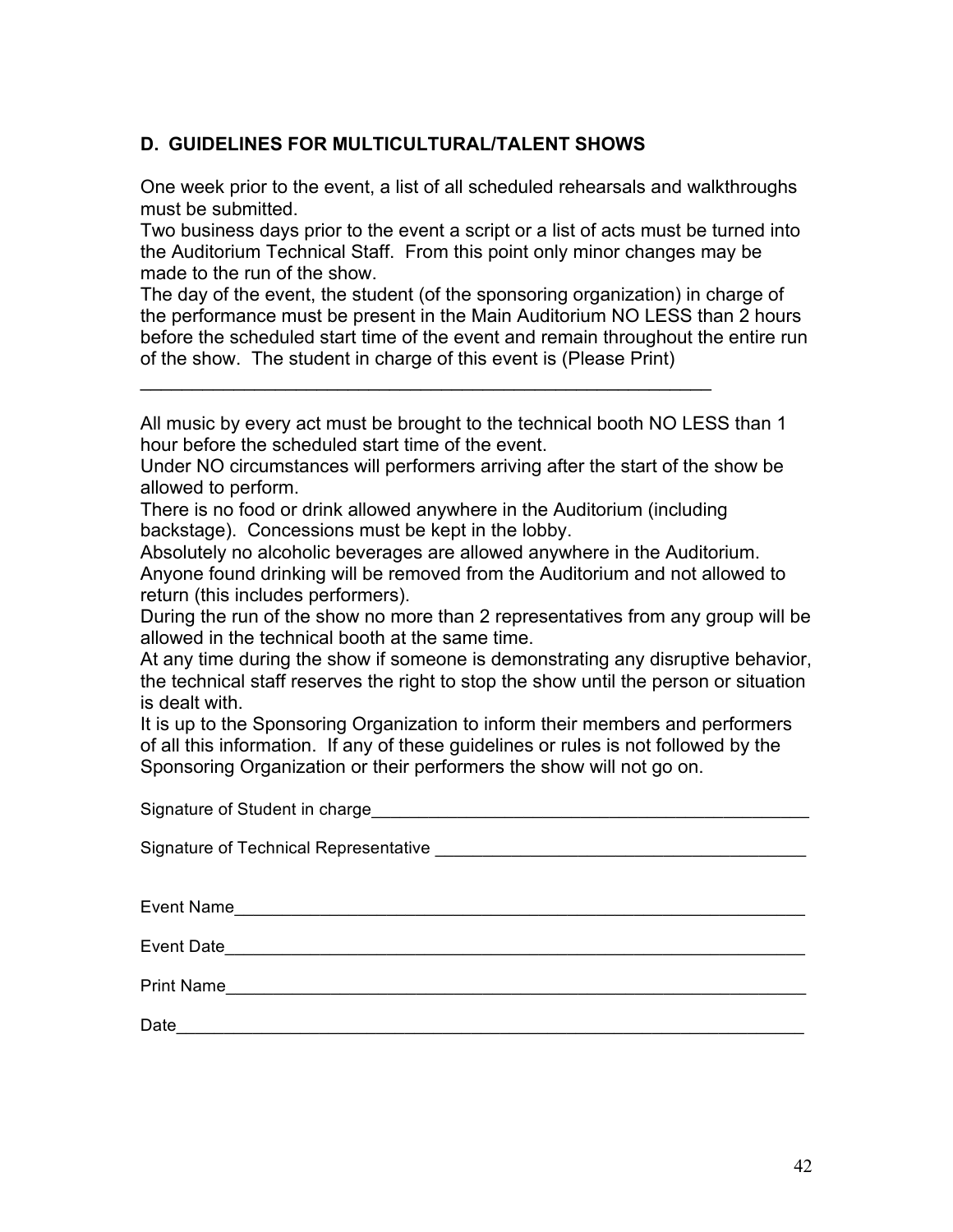## **E. GUIDELINES FOR COMEDIANS AND SOLO PERFORMERS**

Two weeks prior to the event, a list of all scheduled rehearsals and walkthroughs must be submitted, as well as a list of technical needs for each of the performing artists.

During the event, only performers will be granted access to the backstage area. Any non performing patrons must have permission by the Auditorium Technical Staff.

All stage decors must be approved by Technical Services Manager.

The day of the event, the student (of the sponsoring organization) in charge of the performance must be present in the Main Auditorium NO LESS than 2 hours before the scheduled start time of the event and remain throughout the entire run of the show. The student in charge of this event is (Please Print)

\_\_\_\_\_\_\_\_\_\_\_\_\_\_\_\_\_\_\_\_\_\_\_\_\_\_\_\_\_\_\_\_\_\_\_\_\_\_\_\_\_\_\_\_\_\_\_\_\_\_\_\_\_\_\_. There is no food or drink allowed anywhere in the Auditorium (including backstage). Concessions must be kept in the lobby.

Absolutely no alcoholic beverages are allowed anywhere in the Auditorium. Anyone found drinking will be removed from the Auditorium and not allowed to return (this includes performers).

During the run of the show no more than 2 representatives from any group will be allowed in the technical booth at the same time.

At any time during the show if someone is demonstrating any disruptive behavior, the technical staff reserves the right to stop the show until the person or situation is dealt with.

It is up to the Sponsoring Organization to inform their members and performers of all this information. If any of these guidelines or rules is not followed by the Sponsoring Organization or their performers the show will not go on.

Signature of Student in charge\_\_\_\_\_\_\_\_\_\_\_\_\_\_\_\_\_\_\_\_\_\_\_\_\_\_\_\_\_\_\_\_\_\_\_\_\_\_\_\_\_\_\_\_\_\_

Signature of Technical Representative **Example 2018** 

| Event Name        |  |  |  |
|-------------------|--|--|--|
| Event Date        |  |  |  |
| <b>Print Name</b> |  |  |  |
| Date              |  |  |  |